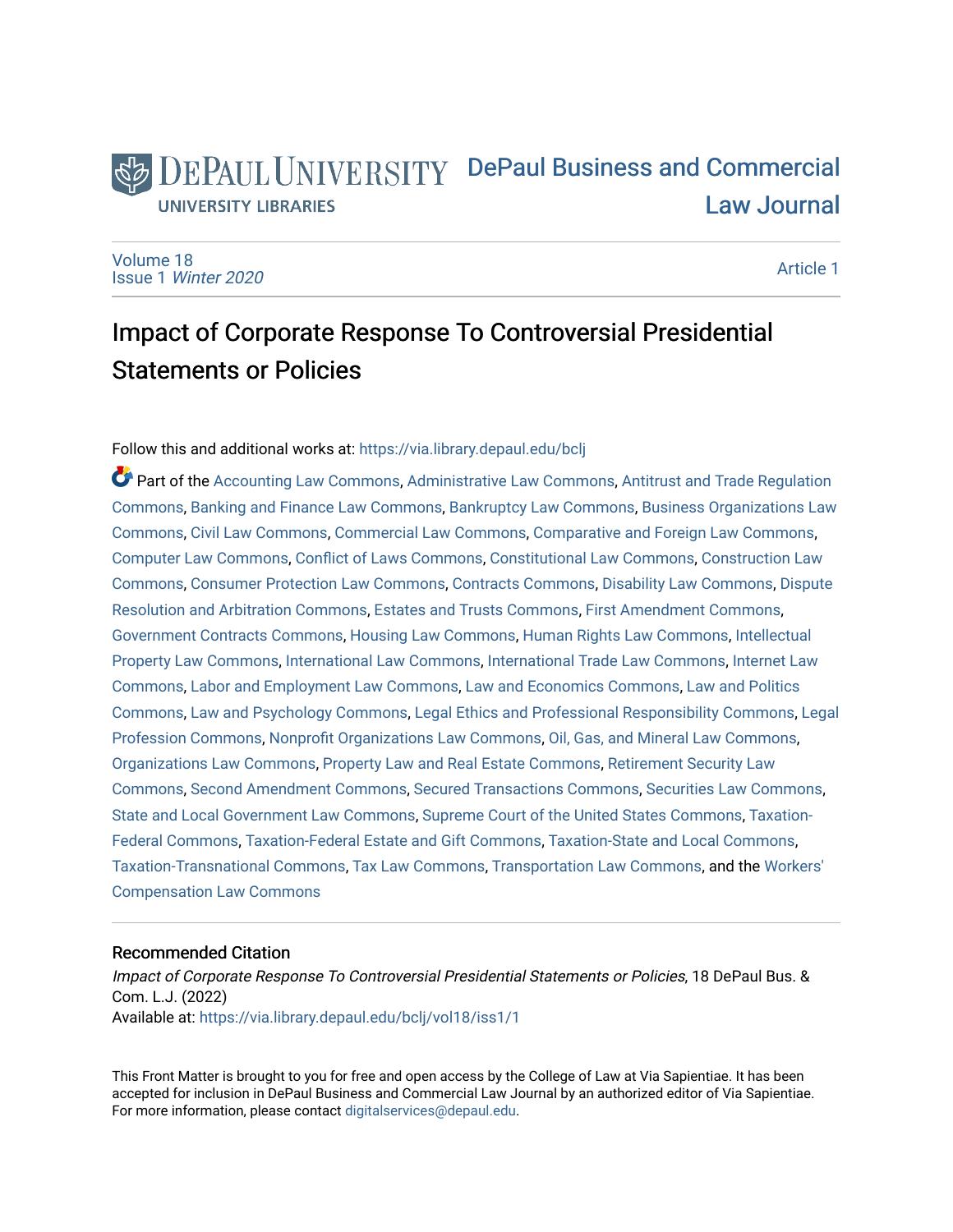## **Impact of Corporate Response to Controversial Presidential Statements or Policies**

## *Jehan El-Jourbagy*

## I. INTRODUCTION

Not ten days into the Trump administration, corporations, normally silent or ostensibly neutral<sup>1</sup> in regard to political issues, were uncommonly vocal regarding the executive order on immigration and refugees.2 The response was not uniform. A disproportionate number of CEOs speaking out were from the tech industry.3 Noticeably silent at this juncture were the CEOs serving on President Donald J. Trump's advisory councils.

Two councils served at the pleasure of the President: the Strategic & Policy Forum and the Manufacturing Jobs Initiative. Considered a prestigious appointment, serving on a presidential council was historically an honor and a way of leveraging expertise in powerful political circles.4 The first meeting of one such council during the Trump administration was on February 3, 2017, when a group of leading executives met in the State Dining Room of the White House. Sitting adjacent to the President were Mary Barra, the CEO of GM, and Stephen Schwarzman, Chairman of Blackstone.

Six months later, both councils were disbanded.

The first meeting of the Strategic & Policy Forum took place one week after President Trump issued a controversial executive order entitled, "Protecting the Nation from Foreign Terrorist Entry into the United States," prohibiting entry into the United States of citizens from seven predominantly Muslim nations. Several members on the councils issued statements. Most notably, Travis Kalanick, the CEO of

<sup>1.</sup> Jerry Davis, *What's Driving Corporate Activism*, THE NEW REPUBLIC (Sept. 26, 2016), https://newrepublic.com/article/137252/whats-driving-corporate-activism.

<sup>2.</sup> Protecting the Nation from Foreign Terrorist Entry into the United States, Exec. Order 13769, 82 Fed. Reg. 8977 (Jan. 27, 2017), superseded by Protecting the Nation from Foreign Terrorist Entry into the United States, Exec. Order 13780, 82 Fed. Reg. 13209 (Mar. 6, 2017).

<sup>3.</sup> Hannah Kuchler, *Apple, Google and Facebook condemn Donald Trump's travel ban*, FI-NANCIAL TIMES (Jan. 29, 2017), https://www.ft.com/content/3f8a537c-e5ca-11e6-893c-082c54a7f539.

<sup>4.</sup> David Gelles, Landon Thomas Jr, Andrew Ross Sorkin, and Kate Kelly, *Inside the C.E.O. Rebellion Against Trump's Advisory Councils*, N.Y. TIMES (Aug. 17, 2017), https:// www.nytimes.com/2017/08/16/business/trumps-council-ceos.html.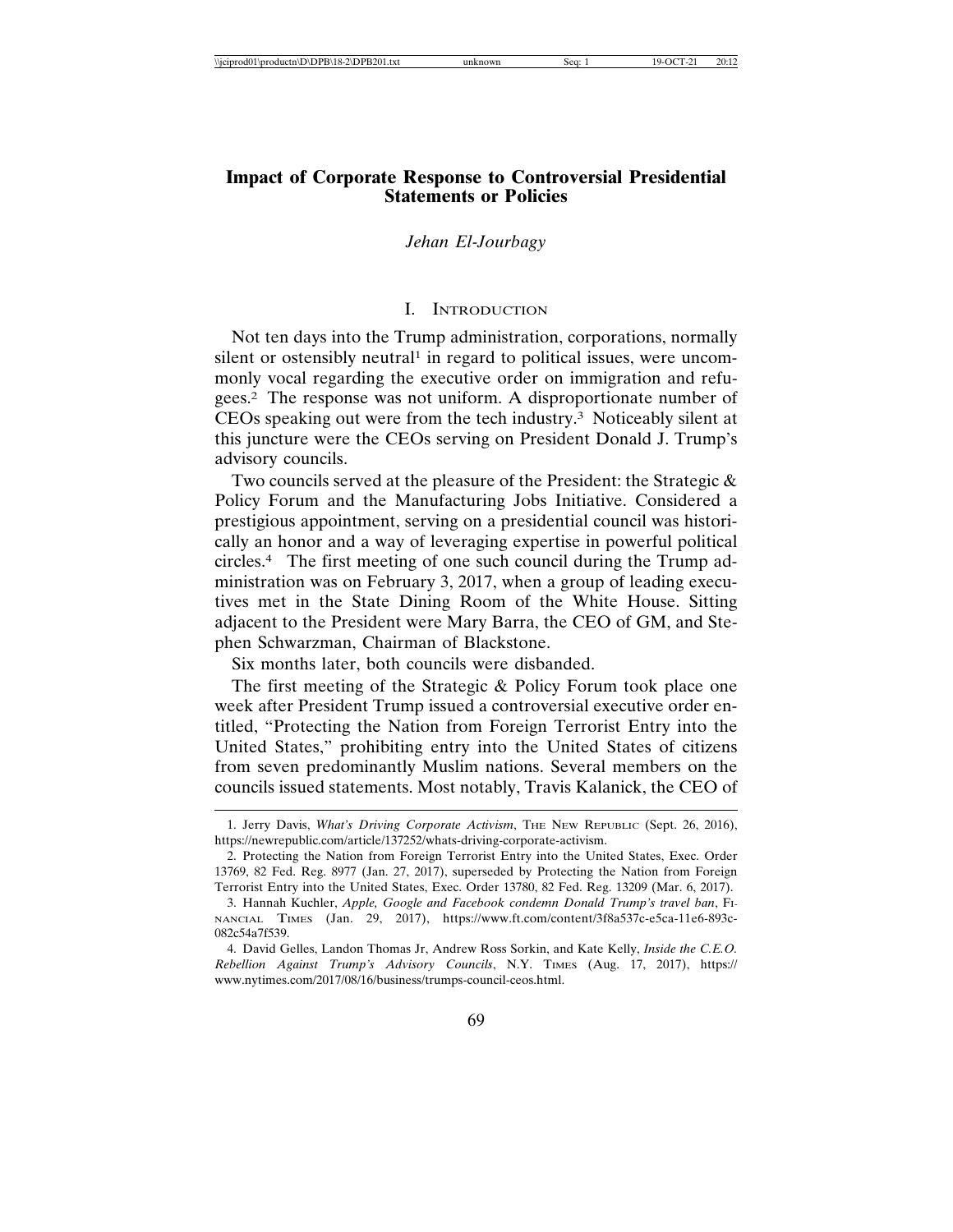Uber, who, after issuing a response in support of immigrants and effected employees the day after the issuance of the executive order, later announced his departure from the Manufacturing Jobs Initiative.

President Trump announced the United States' withdrawal from the Paris Climate Agreement on June 1, which elicited a flurry of corporate communications as well as the departure of two more council members, Elon Musk with Tesla and Bob Iger with Disney. On August 12, the Unite the Right rally and subsequent violence took place in Charlottesville, Virginia, along with the President's remarks — "hatred, bigotry and violence on many sides, on many sides"5 — were then met with deep consternation on the part of corporate leaders, resulting in a hemorrhaging of participation and a dismantling of both councils.6

After three members departed the councils following the travel ban and the Paris Climate Agreement withdrawal, eight more formally announced their departure following Trump's comments in regard to the Unite the Right rally. Four retired or were replaced. Taking into account the 43 remaining members, a full 25% formally announced their departure. Prior to the official disbanding, members agreed, via a conference call, that they would "condemn and disband" on August 16; however, prior to making the formal announcement, President Trump tweeted that he was officially disbanding the councils.7

In considering the events that led some of the most well-known CEOs in the United States to step away from the Presidential table, the author reviewed the literature in regard to corporate activism and sought to determine whether speaking out or remaining silent had a financial impact on stock price. This study, therefore, examines the motivations and obligations of corporate leadership, through the lens of the Strategic & Policy Forum and the Manufacturing Jobs Initiative, in making statements contrary to or in support of Presidential policy and to assess the impact on stockholder value. Previous work in this area has focused on social science research, examining public opinion in regard to corporate stances. By contrast, this article examines the potential economic impact of statements or silence through examination of stock performance as compared to indices and competitors. Prior to collecting the data, the author's hypothesis was that making a statement, especially if consistent with corporate values, would result

<sup>5.</sup> Sonam Sheth, *Trump Condemns Violence on Many Sides After Charlottesville White Nationalist Rally*, BUSINESS INSIDER (Aug. 12, 2017), http://www.businessinsider.com/trump-con demns-violence-on-many-sides-after-charlottesville-white-nationalist-rally-2017-8.

<sup>6.</sup> *See* Gelles et al., *supra* note 4.

<sup>7.</sup> *Id.*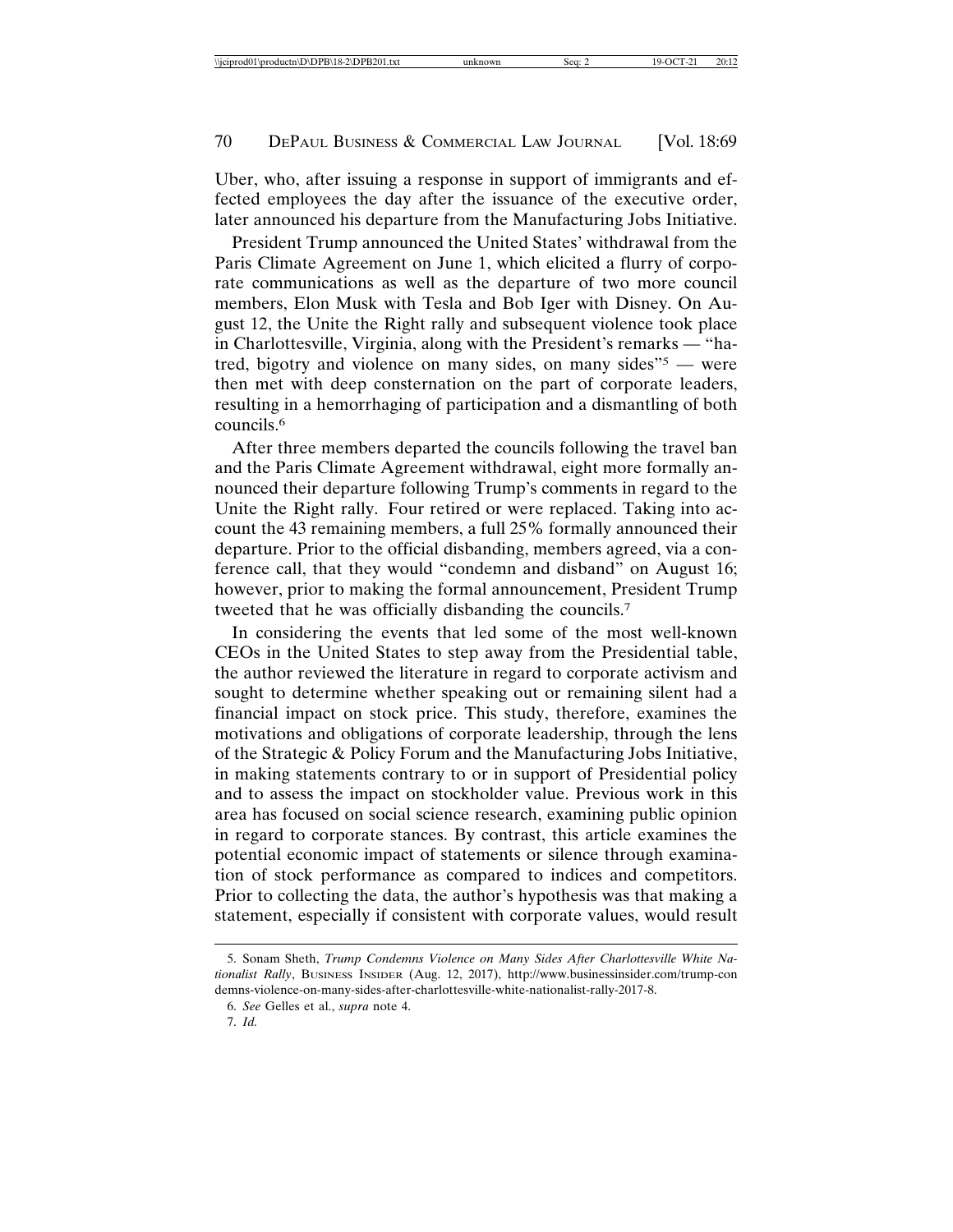in a positive gain compared to competitors, and that remaining silent, if doing so is inconsistent with corporate values, would result in a loss compared to competitors. By examining the stock performance of each company and two of its competitors, findings indicate shareholder indifference to public stances taken by companies.

Section II explores the obligations of a corporation, starting with a focus on shareholder theory and then transitioning to a review of stakeholder theory and various frameworks of corporate social responsibility, and also addresses the rise of CEO activism. Section III discusses the members of the Presidential Advisory Councils and sets forth their responses, if any, to three controversial policies or statements made by the President in 2017. Section IV analyzes stock data to determine if the statements made by the council members impacted shareholder price, and Section V provides recommendations and a conclusion.

#### II. CORPORATE OBLIGATIONS

#### A. *Impact on Bottom Line: The Essential Duty*

Corporate leadership, including board of directors, must satisfy the owners, the shareholders, of a firm. The concept of shareholder primacy governs most decision-making and is the benchmark for various legal duties imposed on executives and board members.8 Milton Friedman espoused the theory that the only objective of the firm is to make money for the shareholders – and all other considerations are secondary.9 When a corporation gives money to charity, funds are diverted away from reinvestments into the corporation, such as research and development and acquisitions, and distributions via dividends to its shareholders. A cogent argument points out that one dollar distributed to a charity by the corporation is no stronger or no more effective than one dollar distributed by its shareholder.10 Since profit maximization is the legal requirement, why then use funds in such a way? A dollar spent in support of a cause may encourage more people

<sup>8.</sup> Since corporations are a creature of state law, common law in each state is what governs transactions. N. Smith & David Rönnegard, Shareholder Primacy, Corporate Social Responsibil*ity, and the Role of Business Schools*, 134 J. BUS. ETHICS 3, 463—478 (2016). *See also* Oliver Hart and Luigi Zingales, *Serving Shareholders Doesn't Mean Putting Profit Above All Else*, HARV. BUS. REVIEW (Oct. 12, 2017), https://hbr.org/2017/10/serving-shareholders-doesnt-mean-puttingprofit-above-all-else.

<sup>9.</sup> Milton Friedman, *The Social Responsibility of Business Is to Increase Its Profits*, N.Y. TIMES MAGAZINE (Sept. 13, 1970), https://www.nytimes.com/1970/09/13/archives/article-15-notitle.html.

<sup>10.</sup> John A. List*, The Market for Charitable Giving*, 25 J. ECON. PERSP.157, 174 (2011).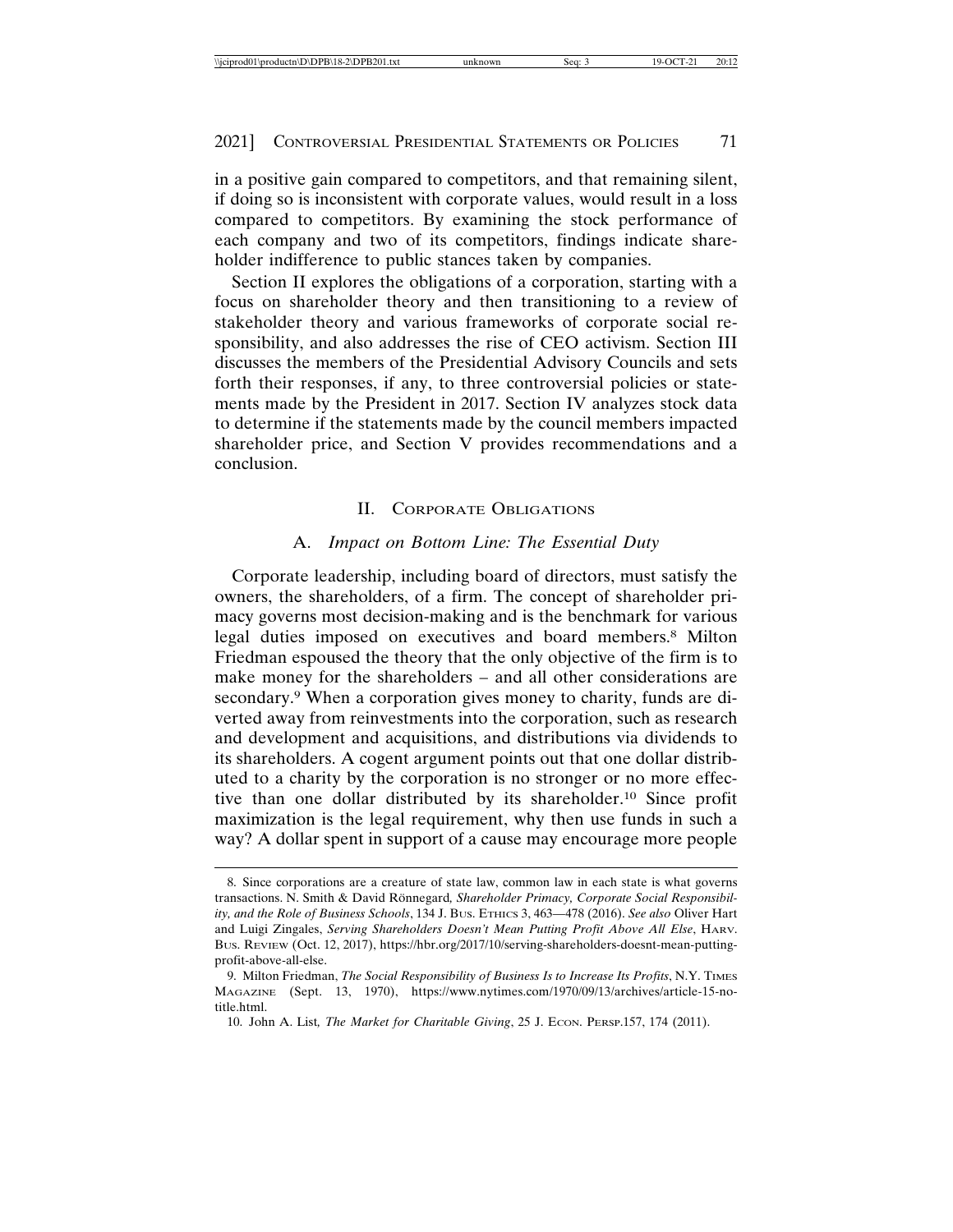to support the same cause, which could indeed have a larger impact.11 In other words, corporations and their leaders wield a great deal of influence, serving as bellwethers for public causes.12 Nevertheless, corporate actions must be viewed through the lens of profit maximization.13

European corporations have increasingly moved from a shareholder model to a stakeholder model, taking into account consumers, employees and community as well as shareholders in making business decisions.14 Then there is the question of whether leaders have an ethical duty to speak out when political action is inconsistent with a corporation's values. Arguably, such a statement would be in support of its essential duty of maximizing profit, heading off a consumer boycott or an employee exodus, but there is a possibility that taking a stand could do just the opposite and trigger a boycott or even prompt employees to leave. Based on a study by Chatterji, the authors concluded that the net benefit of making politically charged statements outweighs the risk of potential losses.<sup>15</sup>

## B. *Beyond Maximizing Value: Legal and Ethical Considerations*

If all a consumer cares about is price and all an investor should expect is profit maximization, what can explain a rise in corporate social responsibility and activism? When shopping, a consumer may seek a product with organic ingredients or seek goods from a company he or she believes does not test its product on animals. A consumer may desire to pay more money for "quality" or more personalized customer service. All of these buying habits suggest that we are prosocial — not simply motivated by financial considerations, but by other needs.16 Hart suggests that corporations should seek to maximize

<sup>11.</sup> Leslie Gaines-Ross, *Is It Safe for CEOs to Voice Strong Political Opinions?,* HARV. BUS. REV. (June 23, 2016), https://hbr.org/2016/06/is-it-safe-for-ceos-to-voice-strong-politicalopinions.

<sup>12.</sup> Charles H. Schwepker & Roberta J. Schultz, *Influence of the Ethical Servant Leader and Ethical Climate on Customer Value Enhancing Sales Performance*, 35 J. PERS. SELLING & SALES MGMT. 93, 97 (2015); Amy J.Hillman, Gerald D.Keim & Douglas Schuler, *Corporate Political Activity: A Review and Research Agenda*, 30 J. OF MGMT. 837, 847—48 (2004).

<sup>13.</sup> Arguably, the shareholder primacy norm has been degraded by the business judgment rule, permitting corporate leaders latitude in addressing non-shareholder interests. N. Craig Smith & David Ronnegard, *Shareholder Primacy, Corporate Social Responsibility and the Role of Business Schools*, 125 J. BUS. ETHICS 463, 467 (2014).

<sup>14.</sup> *See* Hart & Zingales, *supra* note 8.

<sup>15.</sup> Aaron K. Chatterji & Michael W. Toffel, *The Power of C.E.O. Activism*, N.Y. TIMES (Apr. 1, 2016), https://www.nytimes.com/2016/04/03/opinion/sunday/the-power-of-ceo-activism.html.

<sup>16.</sup> George Serafeim, *The Fastest-Growing Cause for Shareholders Is Sustainabilit*y, HARV. BUS. REV. (Jul. 12, 2016), https://hbr.org/2016/07/the-fastest-growing-cause-for-shareholders-issustainability, noting that the rise of green mutual funds or socially conscious investing also indi-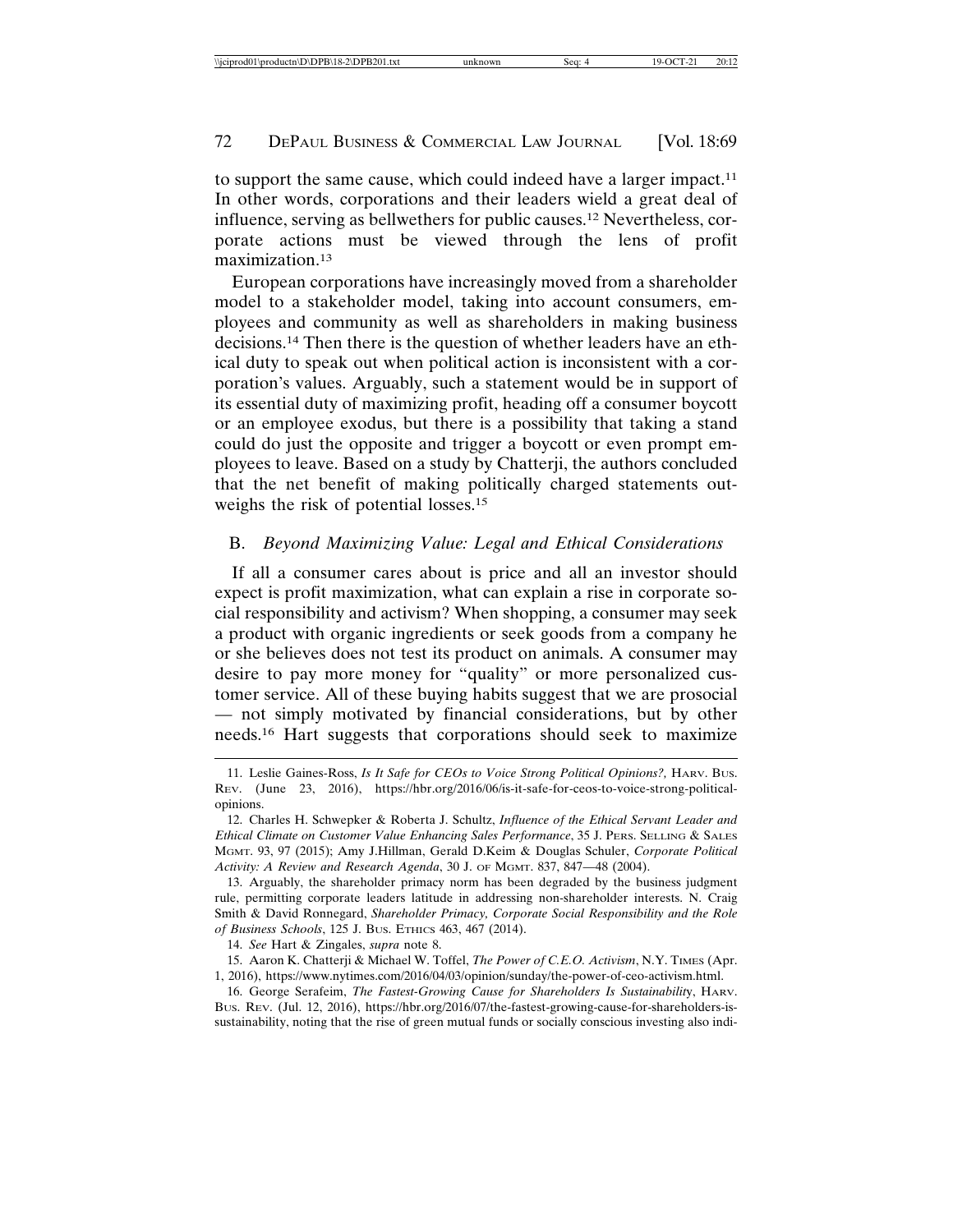shareholder welfare as opposed to value, in an effort to expand a corporation's calculations to include societal concerns.17

European companies have transitioned to a stakeholder model versus shareholder primacy that is prominent in the United States.18 European companies place more focus on environmental, social and governance issues (ESG).19 Even in the United States, a majority of shareholder proposals were in regards to environmental and social impacts as opposed to executive compensation and board composition.20 The fastest growing cause is sustainability.<sup>21</sup> This trend, by corporate owners, to whom the corporate leaders owe a legal and fiduciary duty, demonstrates a collective desire for corporations to take into consideration factors beyond what has been typically viewed as the financial bottom-line. In a review of the companies represented by the corporate leaders serving on the presidential advisory councils, all of them take into consideration at least two traditional areas of corporate social responsibility: environmental sustainability and community engagement.

#### C. *Corporate Social Responsibility*

In the early 1950's, an executive of Standard Oil, Frank Abrams, called for corporate leaders to consider their duty to society as a whole in an article in the Harvard Business Review.<sup>22</sup> A few years later, Howard Bowen wrote of the social responsibilities of business leaders, particularly moral decision-making and considerations of society.23 Corporate social responsibility ("CSR"), according to Archie Carroll in his seminal work from 1999, is described as a pyramid of obligations with financial responsibilities serving as the base.24 On top of that, a corporation is expected to comply with the law. Beyond compliance is the expectation that corporations make sounds decisions consistent with their values — in other words, the third step of

cates a shift towards investments made on grounds other than or in addition to profit maximization.

<sup>17.</sup> *See* Hart & Zingales, *supra* note 8.

<sup>18.</sup> George W. Dent Jr., *Stakeholder Governance: A Bad Idea Getting Worse*, 58 CAS. W. RES. L. REV. 1107, 1142 (2008.

<sup>19.</sup> Hart & Zingales, *supra* note 8.

<sup>20.</sup> *See* Serafeim, *supra* note 16.

<sup>21.</sup> *Id.*

<sup>22.</sup> F. W. Abrams, *Management's Responsibilities in a Complex World*, 29 HARV. Bus. REV. 3, 29—34 (1951).

<sup>23.</sup> H. R. BOWEN, SOCIAL RESPONSIBILITY OF THE BUSINESSMAN (1953). Milton Friedman responded with criticism of CSR doctrine in 1970. Friedman, *supra* note 9.

<sup>24.</sup> Archie B. Carroll, *Corporate Social Responsibility: Evolution of a Definitional Construct*, 38 BUS. & SOC'Y 268 (1999).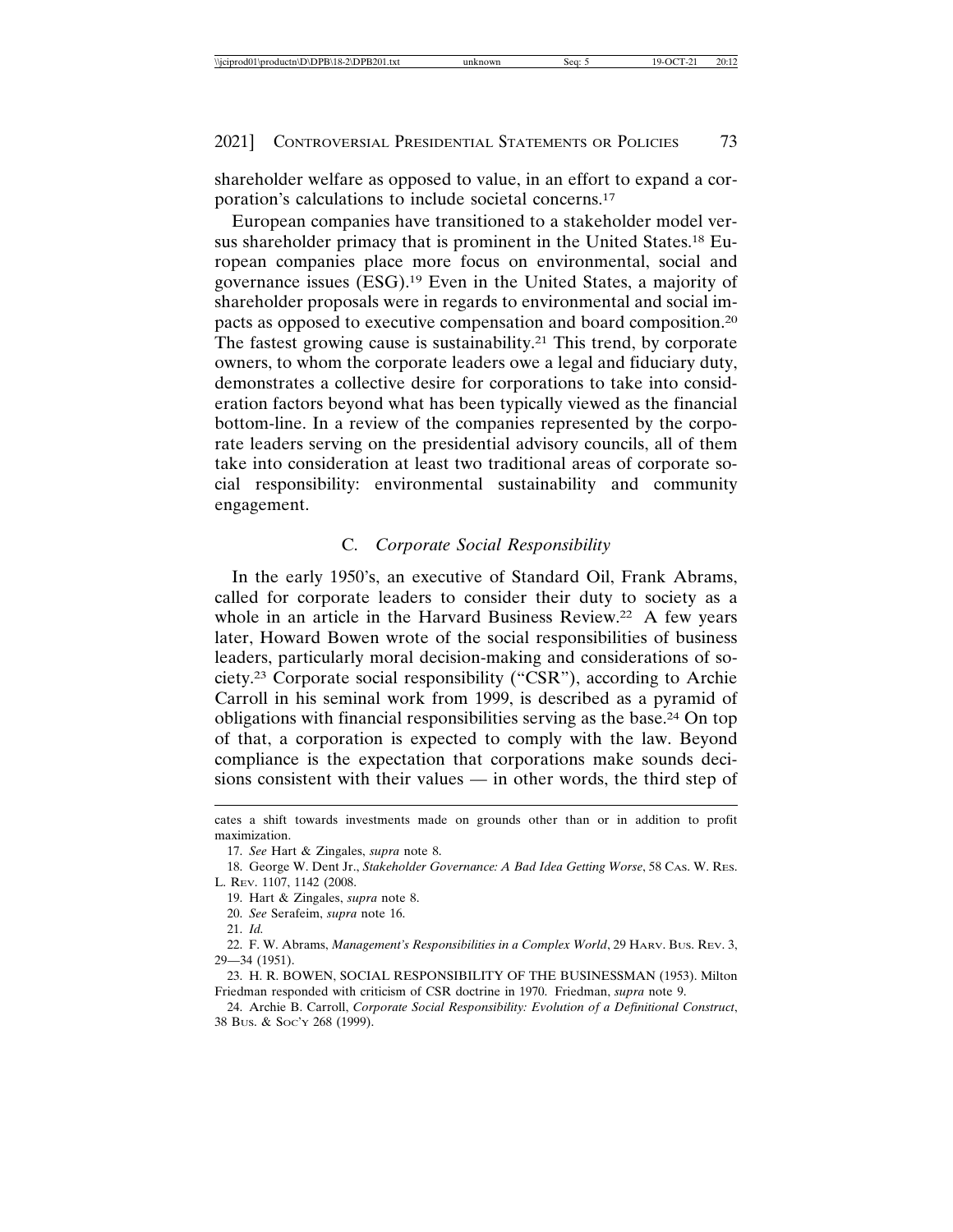the pyramid is ethics. Finally, on top, are discretionary duties, such as philanthropy.

CSR, often touted by corporations, is also described as a "tortured concept," one more of a brand or catch phrase than a concept of any real meaning, and Maak suggests moving from CSR to a more holistic view of corporate integrity.25 No shortage of cynicism exists in regards to the concept and implementation of CSR, with backlash due to the perception that CSR is merely window dressing.26 Nevertheless, after the emergence of business ethics as an academic field in the 1970s, the business ethics movement began in the mid-1980s, including the proliferation of corporate ethics training, a focus on CSR and compliance officers.27 An investor today would be hard-pressed to find a publicly-traded corporation that has not addressed its corporate social responsibility to some degree, even beyond what is required by law.28

#### 1. Triple Bottom Line

Much of corporate America has embraced corporate social responsibility as the triple bottom line, a strategic attempt to assess financial health, impacts on the environment and impacts on social issues, such as diversity and product safety.29 Simply referred to as "People, Planet, Profit," the triple bottom line provides investors an opportunity to assess a corporation for its profitability as well as its dedication

<sup>25.</sup> Thomas Maak, Undivided Corporate Responsibility: Towards a Theory of Corporate Integrity, 82 J. BUS. ETHICS 353, 357 (2008), (citing P.C. Godfrey & N.W. Hatch, Researching Corporate Social Responsibility: An Agenda for the 21st Century, 70 J. BUS. ETHICS 87 (2007)). One may even look to research produced by colleagues from my own institution to find an argument that corporate social responsibility is antithetical to the core duty of a corporation. The research also asserts that business ethics as a pedagogical effort is flawed and, according to their survey of 167 professionals, more likely to result in unethical conduct. See Christopher M Lowery, II Beadles, A Nicholas, Juan Ling, Assessing the Influence of Ethics Education, 11 GLOBAL EDUC. J. 50 (2013).

<sup>26.</sup> See Davis, supra note 1. See also S. P. Sethi, T. F. Martell, & M. Demir, Enhancing the Role and Effectiveness of Corporate Social Responsibility (CSR) Reports: The Missing Element of Content Verification and Integrity Assurance, 144 J. BUS. ETHICS 59, 61 (2017) (without trust in a voluntary reporting system of CSR, the resulting document is viewed with skepticism as a "self-promotional").

<sup>27.</sup> Richard T. De George, The Relevance of Philosophy to Business Ethics: A Response to Rorty's 'Is Philosophy Relevant to Applied Ethics?', 16 Bus. ETHICS Q. 381, 385, 388 (2006).

<sup>28.</sup> For instance, corporations must disclose conflict minerals pursuant to rules issued by the SEC. Likewise, toxic outputs must be disclosed pursuant to environmental laws. For example, see Louis Slesin & Ross Sandler, Categorization of Chemicals under the Toxic Substances Control Act, 7 ECOLOGY L.Q. 359 (1978).

<sup>29.</sup> Timothy F. Slaper & Tanya J. Hall, *The Triple Bottom Line: What Is It and How Does It Work?*, 86 INDIANA BUS. REV. 4 (2011).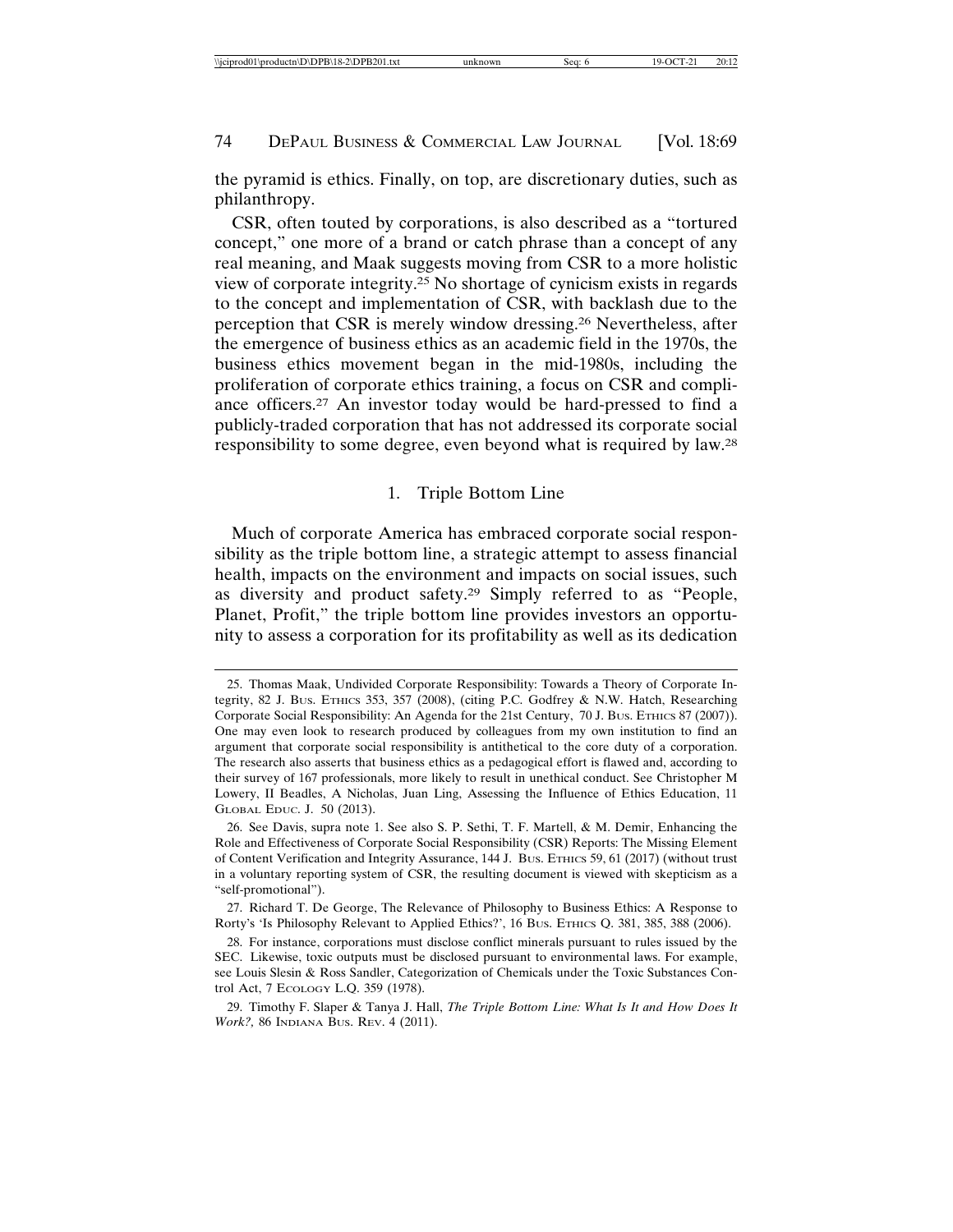to environmental and social issues.30 Many corporations now employ this type of reporting in addition to their annual reports, with some organizations being very deliberate about measuring impacts.31 For instance, Delta airlines monitors fuel costs and how technological changes can lessen those costs.32 Walmart has been more proactive in monitoring suppliers to prevent the use of child labor.<sup>33</sup>

## 2. Responding to Corporate Costs

Another way of considering social responsibility is to carefully assess externalities or the costs incurred by a corporation, such as toxic inputs, lack of energy efficiency, waste, product safety, workplace safety, wages, carbon footprint, and fair marketing and advertising. CSR is then a strategic method of assessing those costs and minimizing them or leveraging them for the benefit of the shareholder and society as a whole.<sup>34</sup> In order to bring "clarity and effectiveness" to the "growing field of corporate social responsibility," Scott and Berger-Walliser define CSR as follows:

Corporate Social Responsibility, as undertaken by a corporation or directed by a State, includes activities that internalize costs for externalities resulting directly or indirectly from corporate actions, or processes and actions to consider and address the impact of corporate actions on affected stakeholders, which are undertaken at least in part because of a recognized moral or ethical duty to society and stakeholders beyond the corporation's owner/shareholders.<sup>35</sup>

For example, Interface, a carpet tile company, evaluated its impacts and devised several strategies to achieves its goal of zero emissions.36 During Interface's quest, it discovered several ways to improve efficiency, such as using technology to reduce water consumption, and

<sup>30.</sup> Arlene J. Nicholas & Samuel Sacco, People, Planet, Profit: Benefit and B Certified Corporations - Comprehension and Outlook of Business Students, 3 ACAD. BUS. RES. J. 18, 19 (2016).

<sup>31.</sup> Nazim Hussain, Ugo Rigoni & René P. Orij, Corporate Governance and Sustainability Performance: Analysis of Triple Bottom Line Performance, 149 J. BUS. ETHICS 411, 412 (2018).

<sup>32.</sup> Morgan Durrant, Innovative Research Could Help Delta Cut Fuel Costs, Emissions, DELTA NEWS HUB (Sept. 10, 2015), https://news.delta.com/innovative-research-could-help-deltacut-fuel-costs-emissions; Savaş S. Ateş, Haşim Kafalı, Gökhan C. Kılıçoğlu, Reducing Operational Fuel Costs of Airlines: A Model for Monitoring and Managing Fuel Consumption Using Unified Modeling Language, 14 CELAL BAYAR U. J. SCI. 105, 106 (2018).

<sup>33.</sup> Walmart 2016 Global Responsibility Report, WALMART (2017), https://corporate.wal mart.com/media-library/document/2016-global-responsibility-report/\_proxyDocument?id=000 0016f-391f-d994-af6f-fd5f49cc0000.

<sup>34.</sup> Gerlinde Berger-Walliser & Inara Scott, Redefining Corporate Social Responsibility in an Era of Globalization and Regulatory Hardening, 55 AM. BUS. L. J. 167, 181 (2018).

<sup>35.</sup> *Id.* at 214—15.

<sup>36.</sup> Ray Anderson, Confessions of a Radical Industrialist 348 (2009).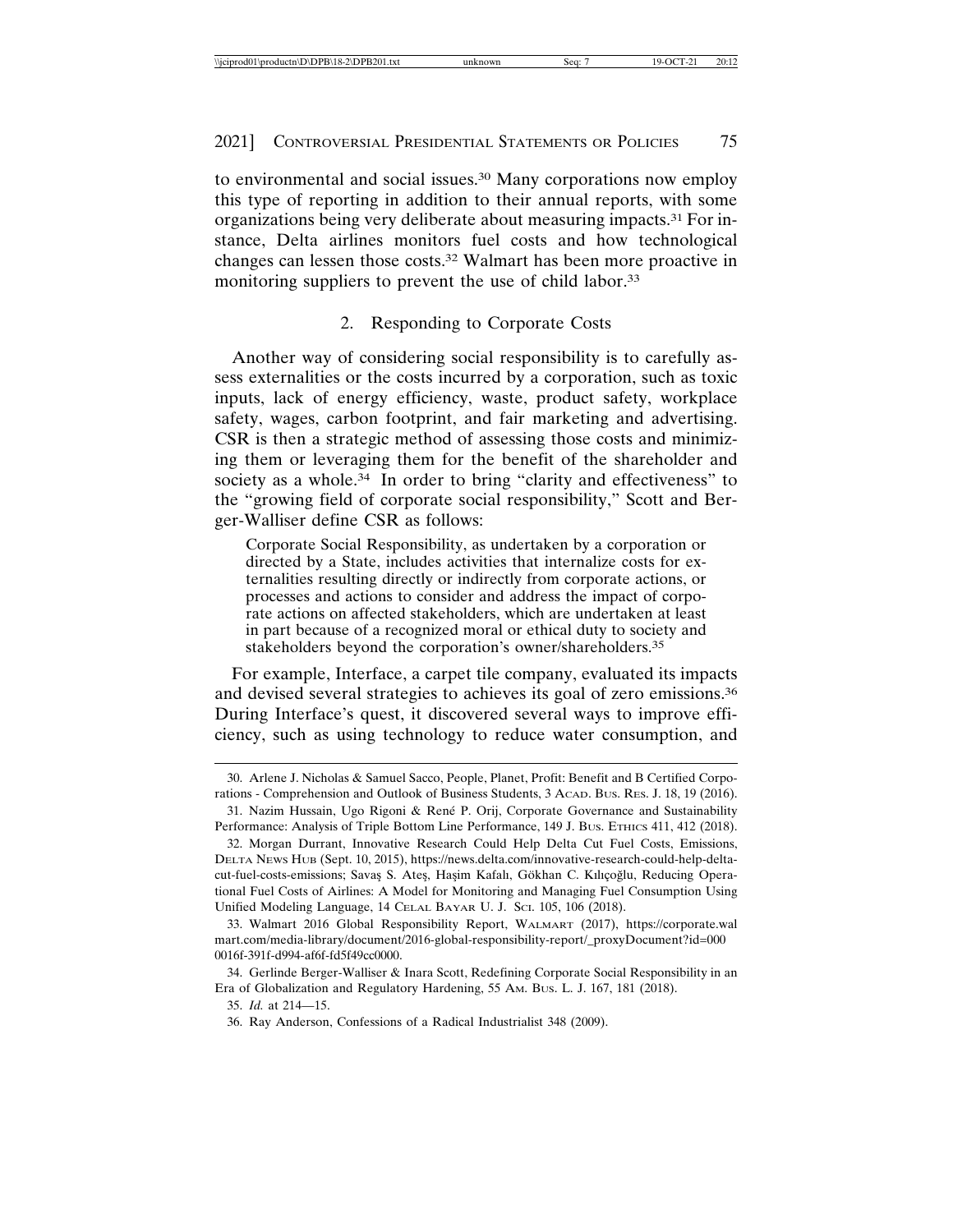repurpose outputs, such as creating a new method to recycle carpet waste.37

## D. *CEO activism and Virtue Signaling*

Corporations do not exist within a bubble, and their corporate leaders often, whether by choice or by circumstance, make statements relevant to political and social issues. Americans are increasingly expressing support for corporations that take positions on public policy positions.38 Moreover, research by the Global Strategy Group noted that 78 percent of those polled "agree that companies should take action to address important issues facing society."39 In a study conducted by Weber Shandwick, 38% of "Americans believe CEOs have a responsibility to speak up and out on controversial issues."40

For instance, in 2012, Dan Cathy, the CEO of Chick-fil-A, made a statement regarding same sex marriage.41 As a private, family-held corporation, Chick-fil-A's corporate purpose is "To glorify God by being a faithful steward of all that is entrusted to us and to have a positive influence on all who come into contact with Chick-fil-A."42 In response to the statement, people in support of same sex marriage and equal rights for the LGBTQ community organized a boycott.43 Curiosity-seekers and supporters of the Cathy family responded by patronizing the chain in greater numbers.<sup>44</sup> Chick-fil-A is not secretive about its adherence to Christian beliefs and is famously closed on Sundays.45 Though repugnant to many, the statement, arguably, is consistent with

<sup>37.</sup> Id.

<sup>38.</sup> Business and Politics: Do they Mix?, GLOBAL STUDY GROUP (Jan. 2016), https:// www.globalstrategygroup.com/wp-content/uploads/2016/01/GSG-2016-Business-and-Politics-Study\_1-27-16-002.pdf.

<sup>39.</sup> Id.

<sup>40.</sup> See Gaines-Ross, supra note 11. In Weber Shandwick's The Dawn of CEO Activism, Salesforce CEO Marc Benioff is quoted as saying, "One thing that you're seeing is that there is a third [political] party emerging in this country, which is the party of CEOs." WEBER SHANDWICK, The Dawn of CEO Activism 2 (June 21, 2016), https://www.webershandwick.com/ uploads/news/files/the-dawn-of-ceo-activism.pdf. The study also indicates that CEO activism is in its early stages.

<sup>41.</sup> Myles Collier, Chick-fil-A President Says 'God's Judgment' Coming Because of Same-Sex Marriage, CHRISTIAN POST (July 18, 2012), https://www.christianpost.com/news/chick-fil-a-presi dent-says-gods-judgment-coming-because-of-same-sex-marriage-78485/#SUuZKIURo5MhCW2 p.99.

<sup>42.</sup> CHICK-FIL-A, https://www.chick-fil-a.com/About/Who-We-Are (last visited May 2018).

<sup>43.</sup> Kim Severson, Chick-fil-A Thrust Back Into Spotlight on Gay Rights, N.Y. TIMES (July 26, 2012), https://www.nytimes.com/2012/07/26/us/gay-rights-uproar-over-chick-fil-a-widens.html

<sup>44.</sup> Joe Satran, *Chick-Fil-A Sales Soar In 2012 Despite Bad PR*, THE HUFFINGTON POST (Jan. 31, 2013), https://www.huffingtonpost.com/2013/01/31/chick-fil-a-sales-2012\_n\_2590612.html.

<sup>45.</sup> *Closed on Sunday*, CHICK-FIL-A, https://www.chick-fil-a.com/Sunday-Video; *Who We Are*, CHICK-FIL-A, https://www.chick-fil-a.com/About/Who-We-Are.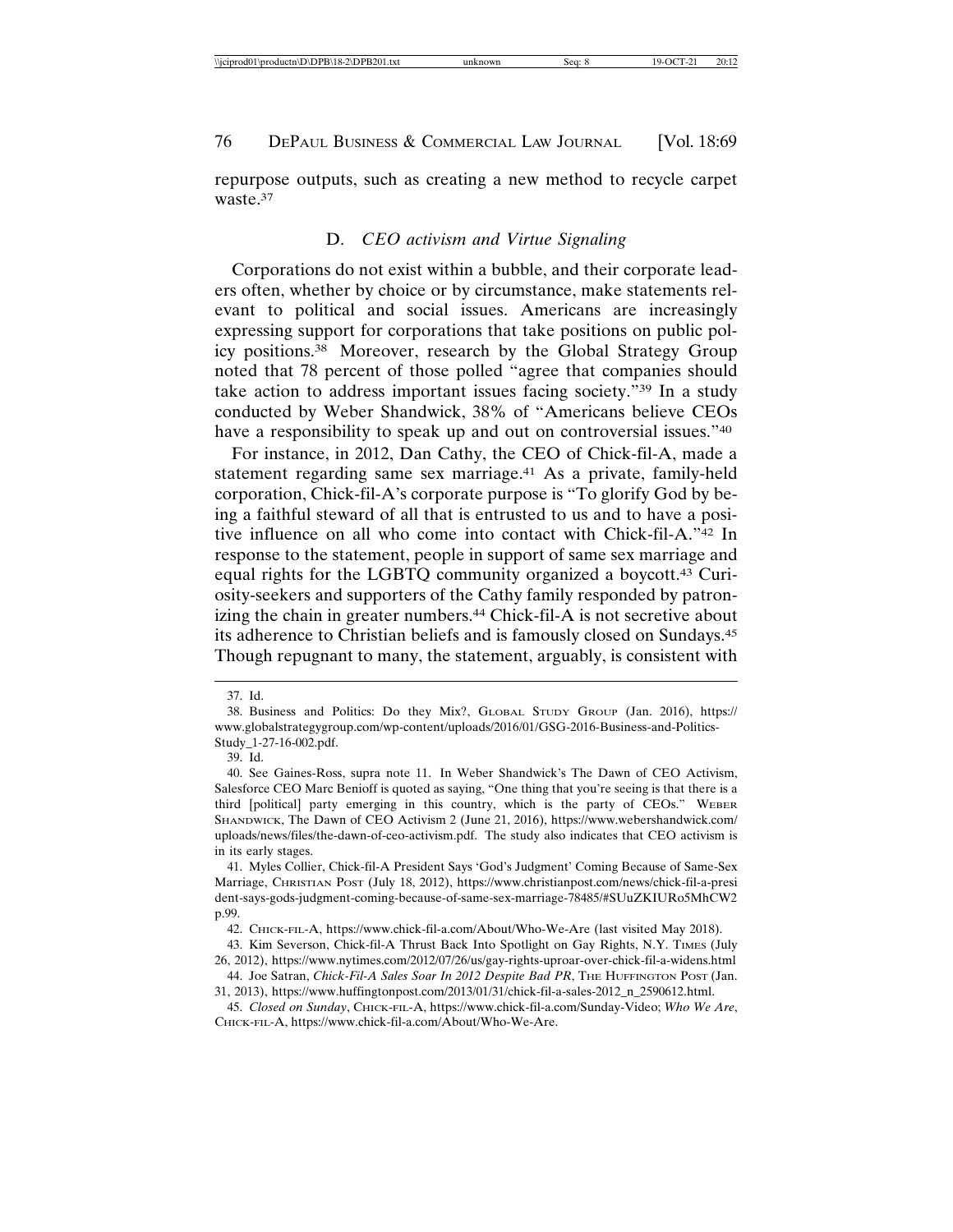conservative Christian beliefs though inconsistent with corporate values such as "Customers First" and "Working Together."

Target, in reaction to North Carolina's policy of requiring individuals to use the bathroom that corresponds to their sex at birth, responded proactively with mixed sex restrooms.<sup>46</sup> Target, a selfproclaimed champion of diversity and inclusivity, seeks to work towards a more "equal society."<sup>47</sup> The bathroom policy, however, led to backlash and negative publicity, including concerns from customers about safety.48 In regards to racial strife, Howard Schultz, the CEO of Starbucks, asked all of his baristas to write "Race Together" on cups.49 Most recently, Delta Airlines, along with at least fifteen other major companies, distanced itself from the NRA,50 announcing it would stop providing discounted fares to the NRA, following the massacre in Parkland, Florida. Georgia leaders responded by withdrawing a \$50 million sales tax exemption on jet fuel.51

49. Jena McGregor, Howard Schultz wants you to try some civility with your coffee, WASH. POST (Mar. 23, 2016), https://www.washingtonpost.com/news/on-leadership/wp/2016/03/23/how ard-schultz-wants-you-to-try-some-civility-with-your-coffee/?utm\_term=.693625ff0e0d. More recently, all Starbucks chains across the nation closed on for racial bias training in response to a racial profiling incident in a Philadelphia store. *Starbucks To Close 8,000 Stores To Provide Anti-Racial Bias Training*, BUSINESS INSIDER (May 29, 2018), http://markets.businessinsider.com/ news/stocks/starbucks-to-close-8-000-stores-to-provide-anti-racial-bias-training-1025740420.

50. Julia Horowitz & Jackie Wattles, *These Companies are Distancing Themselves from the Gun Industry*, CNN MONEY (Mar. 3, 2018), http://money.cnn.com/2018/03/03/news/companies/ companies-cutting-ties-nra-gun-lobby/index.html

<sup>46.</sup> Robert Mclean, *Target Takes Stand on Transgender Bathroom Controversy*, CNN MONEY (Apr. 20, 2016), http://money.cnn.com/2016/04/20/news/companies/target-transgender-bathroomlgbt/index.html.

<sup>47.</sup> TARGET accessed April 2018, https://corporate.target.com/about/purpose-beliefs.

<sup>48.</sup> Khadeeja Safdar*, How Target Botched Its Response to the North Carolina Bathroom Law*, WALL ST. J. (Apr. 5, 2017), https://www.wsj.com/articles/how-target-botched-its-response-to-thenorth-carolina-bathroom-law-1491404107; *see also* Aaron K. Chatterji, *Our Newest Culture Warriors: Activist C.E.O.s*, N.Y. TIMES (Mar. 2, 2018), https://www.nytimes.com/2018/03/02/opinion/ dicks-guns-walmart.html, writing "My research with Michael Toffel of Harvard Business School finds that consumers were more likely to buy Apple products after hearing Tim Cook's statement opposing Indiana's religious freedom bill."

<sup>51.</sup> Overall, only about 13 passengers availed themselves of the NRA discount. Danielle Wiener-Bronner, *Only 13 People Used that Delta NRA Discount*, CNN MONEY (Mar. 2, 2018), http:// money.cnn.com/2018/03/02/news/companies/delta-nra-discount-13-tickets/index.html; Richard Fausset & Tiffany Hsu, *In N.R.A. Fight, Delta Finds There Is No Neutral Ground*, N.Y. TIMES (Feb. 27, 2018), https://www.nytimes.com/2018/02/27/business/nra-delta-gun-control.html; Richard Fausset, *Georgia Passes Bill That Stings Delta Over N.R.A. Position*, N.Y. TIMES (Mar. 1, 2018), https://www.nytimes.com/2018/03/01/business/delta-nra-georgia.html. Dicks Sporting Goods announced it would stop selling assault-style rifles. Dick's Sporting Goods (@DICKS), TWITTER (Feb. 28, 2018, 6:51 AM), https://twitter.com/DICKS/status/968830988246765568. In addition, it also committed to not selling weapons to people under the age of 21, not selling bump stocks and not selling high capacity magazines.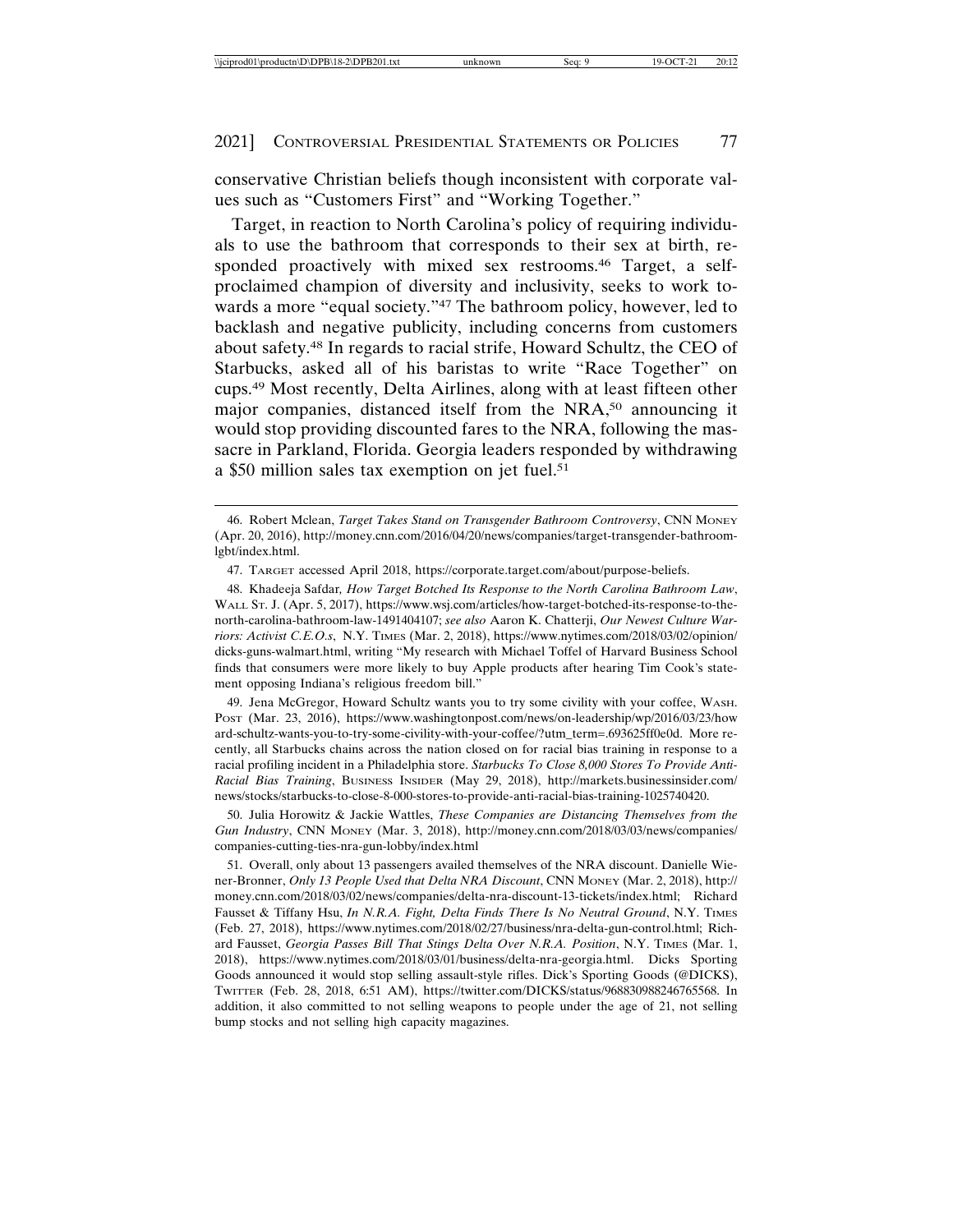Corporate leaders have made statements or policies in regards to polarizing issues such as same sex marriage, immigration and race relations, and less divisive issues such as tobacco use, domestic violence and climate change.52 Research by Global Strategy Group indicates that the public views corporate stances on minimum wage, political issues that affect business and environmental issues as more appropriate than stances on abortion, legalizing marijuana, the confederate flag, transgender issues and gun control.<sup>53</sup>

An argument has been made that when corporate leadership make statements regarding controversial issues that are irrelevant to their core business, these statements can result in a negative impact on public opinion and result in decreased sales.<sup>54</sup> This research predicts that such statements are not being made consistent with corporate mission statements and values but instead consistent with a corporate leader's beliefs and perhaps calculated to increase revenue through publicity or perhaps based on an earnest public concern. Whatever the motivations, stances taken that are irrelevant to core business are viewed less favorably.55 In addition, ta study demonstrates that about a third of those surveyed believed a corporate leader had an obligation to speak out, while another third were of the belief that the statement was made for the purpose of getting media attention.56 Gaines-Ross' work finds that millennials are most likely to be supportive of CEO activism.57

In the above-cases, the corporate leaders made statements or issued policies in regard to societal issues, not in direct response to presidential communications. This paper focuses solely on corporate leaders of publicly-traded corporations on the Strategic & Policy Forum and Manufacturing Jobs Initiative and their response to statements or policies issued by the President of the United States. In testing Chatterji's theory, the author predicts that shareholder value will increase when corporate leadership makes statements consistent with their values and relevant to the core business, and, likewise, statements inconsistent with core values and irrelevant to core business will result in a decline of shareholder value.

<sup>52.</sup> *See* GLOBAL STUDY GROUP, *supra* note 38, at 3.

<sup>53.</sup> *Id.* at 4. In terms of public awareness, stances on polarizing issues are more likely to generate public notice, and issues addressing less controversial topics are more likely to be known when bolstered by an aggressive advertising campaign. *Id.* at 6.

<sup>54.</sup> *See* Chatterji, *supra* note 48.

<sup>55.</sup> *See* Gaines-Ross, *supra* note 11.

<sup>56.</sup> *Id.*

<sup>57.</sup> *Id.*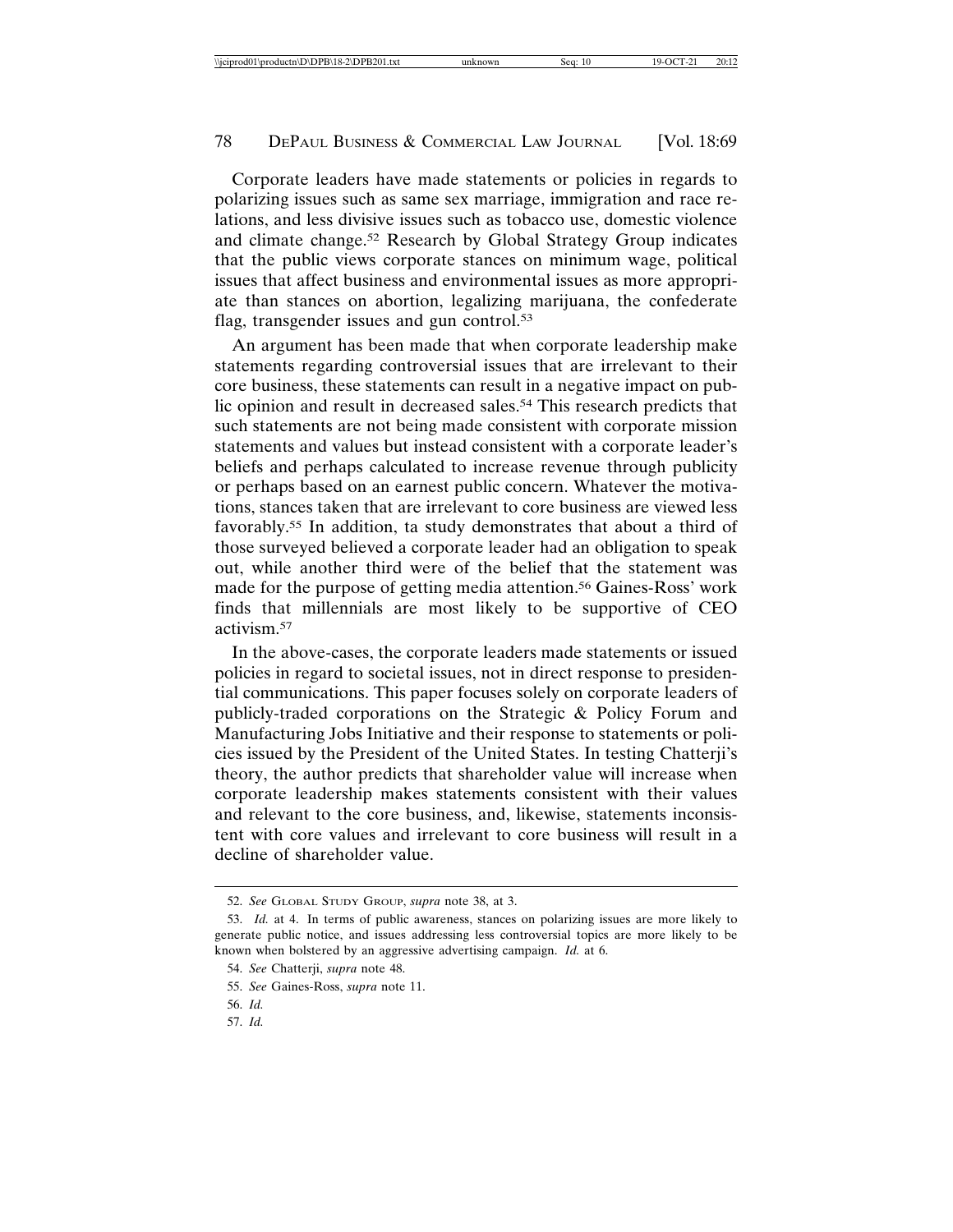## III. PRESIDENTIAL ADVISORY COUNCIL MEMBERS & RESPONSES TO PRESIDENTIAL COMMUNICATIONS

The corporate leadership who served on the presidential councils span a wide range of industries. Divided into two councils, one devoted to jobs and one devoted to other economic issues such as trade, the members sought to shape policy. This paper focuses on the actions of the members of the councils who serve publicly traded firms.<sup>58</sup> Appendices A and B provide the names of each corporate leader and the corporate purpose or mission statement and core values or beliefs of the corporations they represent.59 The next portion of the paper examines three controversial communications made by the President in  $2017$  – the travel ban<sup>60</sup> (January), the withdrawal from the Paris Climate Agreement<sup>61</sup> (early June), and the comments on the Unite the Right Rally<sup>62</sup> (August) – and the corporate leaders' direct responses, if any, thereto.

## A. *Executive Order (Travel Ban)*

This executive order prevented entry into the United States by citizens of seven predominantly Muslim countries. Effective the next day, a Friday, the travel ban elicited protests at the nation's airports on Saturday and a flurry of statements were issued by corporate leaders, particularly in the tech sector. In response to the travel ban, 153 mid-

<sup>58.</sup> Additional members of the Strategic & Policy Forum included Paul Atkins with Patomak Global Partners, Toby Cosgrove with the Cleveland Clinic, Travis Kalanick with Uber, Rich Lesser with Boston Consulting Group, Jim McNerney with Boeing, Kevin Warsh with the Hoover Institute, Mark Weinberger with EY and Jack Welch with GE. Members of the Manufacturing Jobs Initiative not included in the study are Mark Fields with Ford (he was succeeded by Jim Hackett in May of 2017), Klaus Kleinfeld with Arconic (he retired in April of 2017), Thea Lee with A.F.L.-C.I.O., Mario Longhi with U.S. Steel (he retired in June of 2017), Doug Oberhelman with Caterpillar (he retired early in 2017, and Caterpillar did not name a replacement), Scott Paul with the Alliance for American Manufacturing, and Richard Trumka with the A.F.L.-C.I.O.

<sup>59.</sup> In some cases, only one of these areas is set forth, as some corporations do not have a clearly articulated mission statement and instead rely on their values or principles as a guide or driving purpose. Also, for ease of reading, the author also put all items in lowercase, even if the company specifically capitalizes each letter (for instance, some corporations capitalize each letter of each corporate value).

<sup>60.</sup> E.O 13769. *See also* WEBER SHANDWICK, *supra* note 40.

<sup>61.</sup> Michael Shear, *Trump will Withdraw US from Paris Climate Agreement*, N.Y. TIMES (Jun. 1, 2017), https://www.nytimes.com/2017/06/01/climate/trump-paris-climate-agreement.html. The withdrawal was made a formality on August 4, 2017. Valerie Volcovici, *U.S. Submits Formal Notice of Withdrawal from Paris Climate Pact*, REUTERS (Aug. 4, 2017), https://www.reuters.com/ article/us-un-climate-usa-paris/u-s-submits-formal-notice-of-withdrawal-from-paris-climate-pactidUSKBN1AK2FM

<sup>62.</sup> Natasha Bertrand, *Neo-nazis and White Supremacists are Celebrating Trump's Remarks about the Charlottesville Riots*, BUSINESS INSIDER (Aug. 12, 2017), http://www.businessin sider.com/neo-nazis-celebrate-trumps-remarks-about-charlottesville-riots-2017-8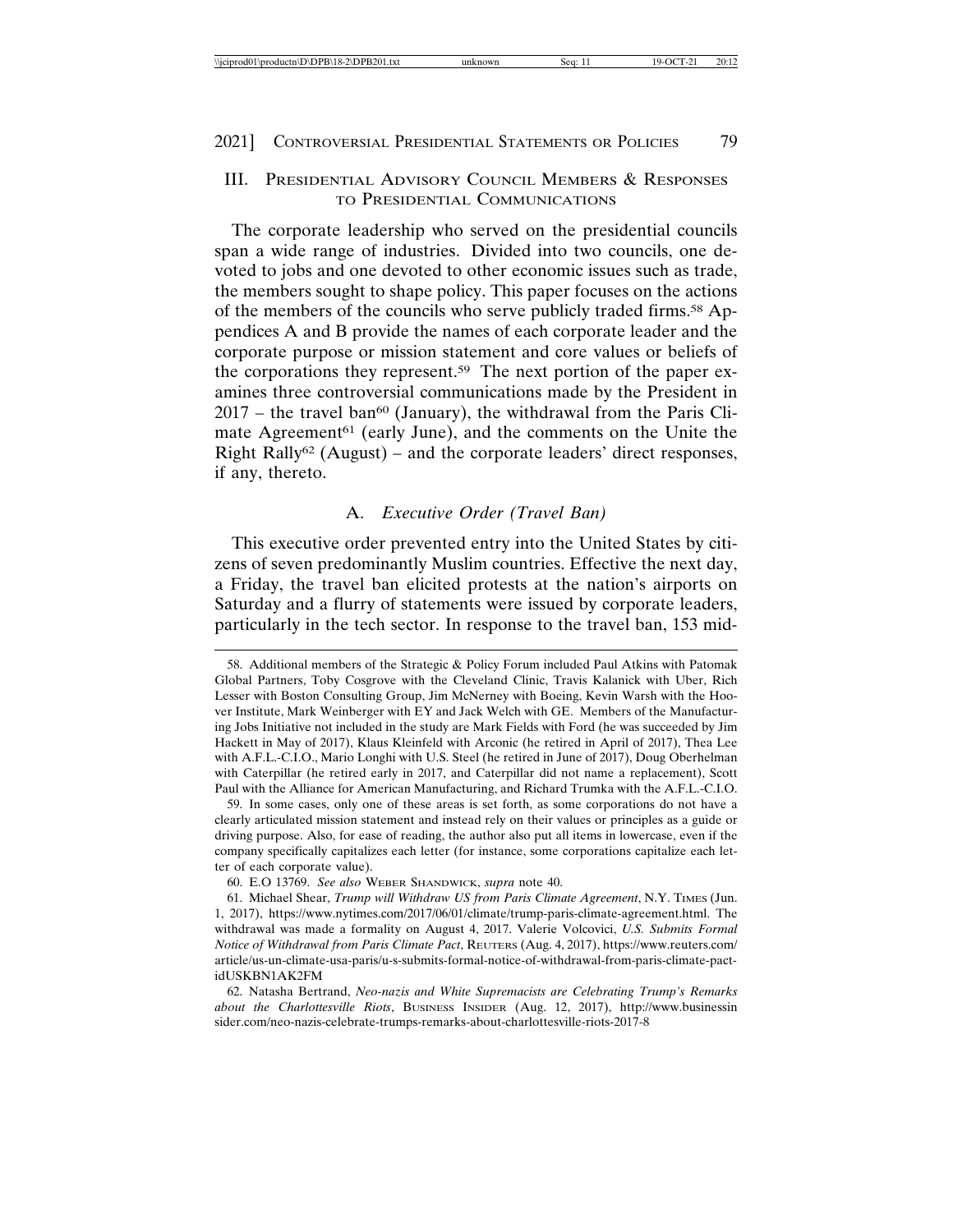and large-sized companies spoke out, and of those statements, 84% were made by CEOs.63 More striking is the fact that 48% of those companies took some tangible action, such as hiring employees, joining a lawsuit, or contributing money to advocacy organizations such as the ACLU. Of the 97 companies that signed an amicus brief against the travel ban, only one, Uber, was represented on the council.64

Of the thirty-one corporate leaders listed in Appendices A and B, only two of them made direct comments on the travel ban. Elon Musk, the CEO of Tesla and SpaceX, tweeted, "[n]ot the best way to address the country's challenges."65 The Under Armour Company, led by Kevin Plank, said in a statement, "We are against a travel ban and believe that immigration is a source of strength, diversity and innovation for global companies based in America like Under Armour."66 Soon after the executive order was signed, twelve of the corporations issued statements internally or directly to their employees expressing support to those impacted and/or offering assistance, including JP Morgan, GM, Walmart, PepsiCo, Goldman Sachs, IBM, Dell, Merck, Johnson & Johnson, United Technologies, GE, Intel and 3M.67

<sup>63.</sup> WEBER SHANDWICK, *supra* note 40.

<sup>64.</sup> Maya Rhodan, *These 97 Companies Filed a Brief Against President Trump's Travel Ban*, FORTUNE (Feb. 6, 2017), http://fortune.com/2017/02/06/donald-trump-travel-ban-apple-googlecompanies/.

<sup>65.</sup> Elon Musk (@elonmusk), TWITTER (Jan. 29, 2017, 6:34 PM), https://twitter.com/ elonmusk/status/825502400454594561. He also released a statement that while he did not approve of all policies, "I believe at this time that engaging on critical issues will on balance serve the greater good." Elon Musk (@elonmusk), TWITTER (Feb. 2, 2017, 7:39 PM), https://twit ter.com/elonmusk/status/827330589191704576,

<sup>66.</sup> Press Release, *Under Armour Statement*, UNDER ARMOUR (Feb. 10, 2017), http:// www.uabiz.com/releasedetail.cfm?ReleaseID=1011024. This statement was made shortly after backlash from comments made in praise of the President's policies. Dennis Green, *Under Armour Made Some Huge Mistakes That are Turning into a Nightmare*, BUSINESS INSIDER (Feb. 19, 2017), http://www.businessinsider.com/under-armour-business-mistakes-2017-2. *See also* Sara Germano, *Under Armour CEO Says He Will Fight Trump Travel Ban*, WALL ST. J. (Feb. 15, 2017), https://www.wsj.com/articles/under-armour-ceo-says-he-will-fight-trump-travel-ban-1487178808.

<sup>67.</sup> Though Jamie Dimon was silent, the operating committee of JP Morgan sent out memo. The bank reached out to employees on sponsored visas: "We want every one of you to know of our unwavering commitment to the dedicated people working here . . .." "We understand that our country, economy and well being are strengthened by the rich diversity of the world around us, where we are dedicated to serving customers and communities in more than 100 countries every day," the JPMorgan Chase email said. Nathan Vardi, *Wall Street Leaders Mostly Silent On Donald Trump's Travel Restrictions*, FORBES (Jan. 29, 2017), https://www.forbes.com/sites/ nathanvardi/2017/01/29/wall-street-leaders-mostly-silent-on-donald-trumps-travel-restrictions/ #736e295e5732. GM's head of HR issued a memorandum offering support to any affected employees. Richard Feloni, *Here's What GM is Telling Employees about Trump's Immigration Ban,* BUSINESS INSIDER (Jan. 30, 2017), http://www.businessinsider.com/gm-general-motors-respondsto-trump-immigration-ban-2017-1. Walmart, in a statement to employees, said, "We are closely

monitoring the situation and assessing potential impact to our business, but especially to our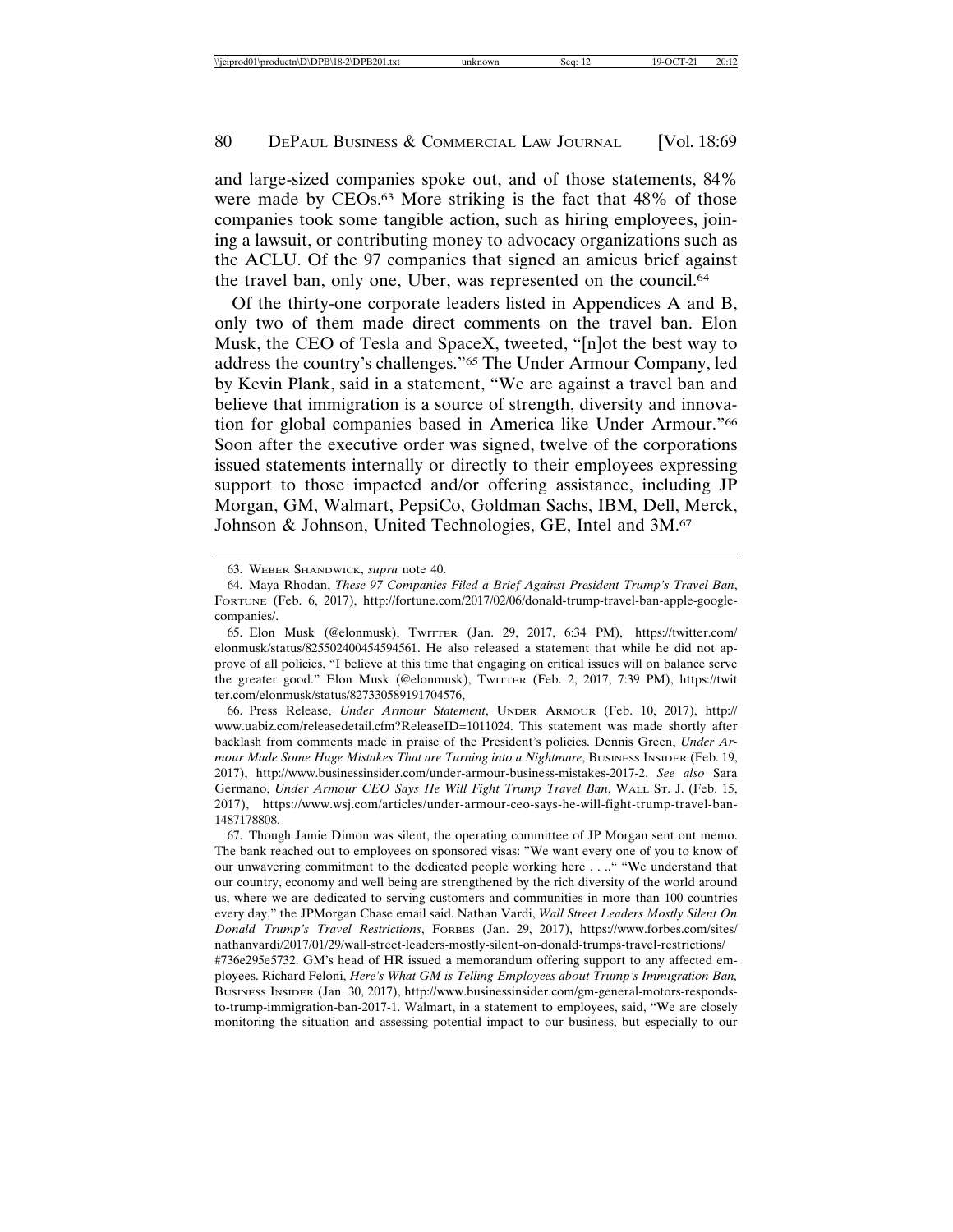associates and their families." *Starbucks, Exxon, Apple: Companies Challenging (or Silent on) Trump's Immigration Ban*, N.Y. TIMES (Jan. 30, 2017), https://www.nytimes.com/interactive/ 2017/business/trump-immigration-ban-company-reaction.html. PepsiCo CEO Indra Nooyi issued statement to employees, "I want to make clear that the values of the PepsiCo family remain intact. We are an incredibly diverse organization, comprised of men and women from all walks of life and every corner of the globe — including the countries impacted by this new policy. Not a day goes by that we don't celebrate this diversity, and we're deeply committed to making sure PepsiCo remains a place where everyone feels welcome and anyone can succeed." Leigh Raper, *How Businesses Are Reacting To Trump's Immigrant Ban*, REFINERY29 (Feb. 3, 2017), https:// www.refinery29.com/2017/01/138321/businesses-react-immigrant-refugee-travel-ban#slide-1. CEO of Goldman Sachs, Lloyd Blankfein, issued a statement to employees: "For us to be successful, our men and women must reflect the diversity of the communities and cultures in which we operate." Tory Newmyer, David Morris, Madeline Farber & Lucinda Shen, *23 Huge Companies That Have Responded to President Trump's Immigration Ban*, FORTUNE (Jan. 31, 2017), http://fortune.com/2017/01/31/donald-trump-immigration-ban-responses/. Mr. Blankfein continued, "That means we must attract, retain and motivate people from many backgrounds and perspectives. Being diverse is not optional; it is what we must be. Now is a fitting time to reflect on those words and the principles that underlie them." GM's Senior Vice President John Quattrone issued a statement to employees expressing a commitment to diversity and inclusion and advocated for openness in the world. In addition, 1000 employee signatures in opposition. "Empowering these unique perspectives keeps GM on the cutting edge of technological innovation in the fast-paced automotive industry." Richard Felloni, *Here's What GM is Telling Employees about Trump's Immigration Ban*, BUSINESS INSIDER (Jan. 30, 2017), http:// www.businessinsider.com/gm-general-motors-responds-to-trump-immigration-ban-2017-1. Dell sent a memo to employees indicating support and emphasizing the importance of communicating with the President. "We will advocate for immigration reform that supports our business, our customers, our team members, and their families. We believe in creating a global business that harnesses the power of the best and brightest talent regardless of their country of origin. In the interim, we will provide HR, Legal support and resources for any Dell Technologies team member and/or family member who has been affected." Lilly Rockwell, *Unlike Some Tech Companies, Dell Isn't Publicly Criticizing the Trump Travel Ban*, AUSTIN AMERICAN-STATESMAN (Jan. 30, 2017), https://www.512tech.com/technology/unlike-some-tech-companies-dell-isn-publiclycriticizing-the-trump-travel-ban/zBDbPgBBF9dsrpNtZqD0JL/. On week prior to the executive order, Johnson & Johnson posted a personal story of a Syrian refugee on its website. *"I Escaped War-Torn Syria": The Story of a Johnson & Johnson Refugee Scientist*, Johnson & Johnson (Jan. 22, 2017)*,* https://www.jnj.com/personal-stories/i-escaped-war-torn-syria-the-story-of-ajohnson-and-johnson-refugee-scientist. According to an email acquired by Dan Haar of the Hartford Courant, United Technologies wrote, "We rely on the ability to travel to and from the United States to conduct business with our customers, suppliers and colleagues." Greg Hayes continued, "We live in challenging and uncertain times, but I want to assure all employees that United Technologies will continue to promote an inclusive and diverse workplace." *Dan Haar: Large Companies Describe Urgency On Travel Ban But Tread Lightly In Public*, HARTFORD COURANT (Feb. 4, 2017), http://www.courant.com/business/dan-haar/hc-haar-companies-remainsilent-on-travel-ban-20170203-story.html. GE released a memo on its employee blog: GE would "stand with them" and try to find a balance between security and movement of law abiding people; GE CEO Jeff Immelt posted a statement on the company's internal blog Sunday night, pledging that his company would "work with the U.S. Administration to strive to find the balance between the need for security and the movement of law abiding people." Immelt said to employees, "I share your concern. There would be no G.E. without people of all religions, nationalities, gender, sexual orientation and race." Jill Disis & Cristina Alesci, *GE's Jeff Immelt shares employee 'concern' over Trump travel ban*, CNN MONEY (Jan. 29, 2017), http:// money.cnn.com/2017/01/29/news/companies/trump-travel-ban-general-electric/index.html. CEO Brian Krzanich issued a note to employees: "At Intel we believe that immigration is an important part of our diversity and inclusion efforts. Inclusion is about making everyone feel welcome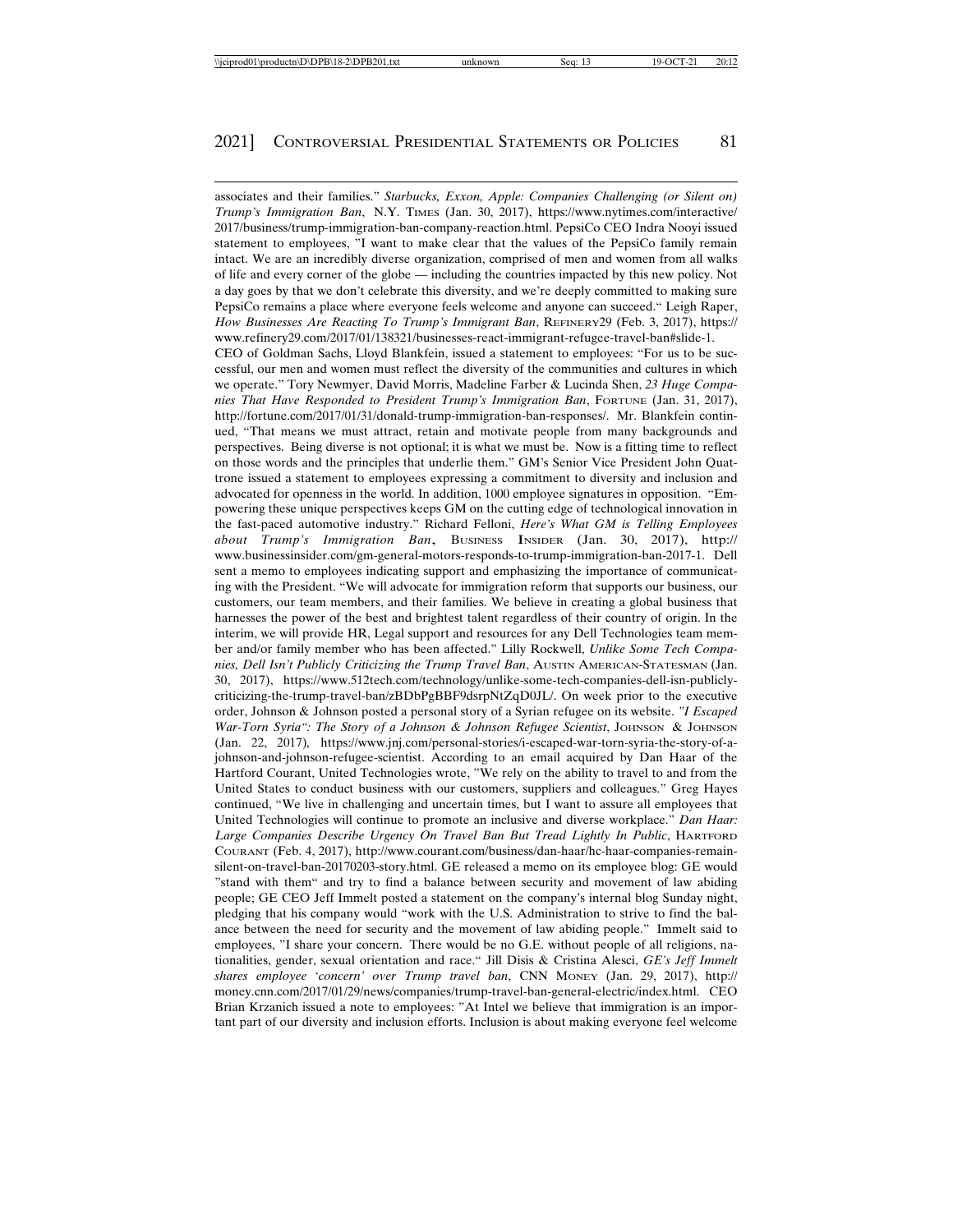Many more did not comment or did not disclose their position on the travel ban.68 Companies who did not comment include Blackstone, IHS Markit, Harris, Nucor, Whirlpool, Lockheed, Timkin, Dow, Campbell, Boeing, Newell, International Paper and Corning. Of those thirteen companies, seven of them have corporate values or principles that include terms such as inclusion, diversity and/or respect. Three of the corporations released statements in response to media inquiries, including Blackrock, Disney and Merck.69

## B. *Withdrawal from Paris Climate Agreement*

In the case of President Trump's decision to withdraw the United States from the Paris Climate Agreement, more corporate leaders expressed their policy positions and a majority of them expressed disagreement. The decision prompted two members to leave: Elon Musk with Tesla and Bob Iger with Disney. Musk tweeted, "Am departing presidential councils. Climate change is real. Leaving Paris is not good

68. Devika Krishna Kumar & Ross Kerber, *Trump Travel Ban Stirs Faint Corporate Outcry Beyond Silicon Valley*, REUTERS (Jan. 30, 2017), https://www.reuters.com/article/us-usa-trumpimmigration-companies/trump-travel-ban-stirs-faint-corporate-outcry-beyond-silicon-valleyidUSKBN15E0CJ.

69. Blackrock issued a statement to Forbes: "We, of course, all want to promote security and combat terrorism, but we belief it needs to be done with respect for due process, individual rights and the principle of inclusion." The statement continued, "We are reviewing potential implications for our employees and will take necessary precautions to ensure their safety while also continuing to meet our commitments to clients." Larry Fink, BlackRock's CEO, did not make any public statements about the travel restrictions. Nathan Vardi, *Wall Street Leaders Mostly Silent on Donald Trumps Travel Restrictions*, FORBES (Jan. 29, 2017), https:// www.forbes.com/sites/nathanvardi/2017/01/29/wall-street-leaders-mostly-silent-on-donaldtrumps-travel-restrictions/#736e295e5732. "Look, this nation was founded by immigrants," Bog Iger said Tuesday during an interview with CNBC following Disney's fiscal first-quarter earnings release, "and I think where we are as a nation is due to having an openness to the people of the world. It is incredibly important. And I have, and I firmly believe, that we cannot shut our borders to immigrants." Natalie Jarvey, *Disney CEO Bob Iger on Trump's Travel Ban: "We*

and a part of our community. There are employees at Intel that are directly affected by this order." Mike Rogoway*, Intel CEO Denounces Trump's Immigration Order: 'This is not a policy we can support'*, THE OREGONIAN (Jan. 30, 2017), http://www.oregonlive.com/silicon-forest/index.ssf/2017/01/intel\_ceo\_promises\_full\_suppor.html; Anita Balakrishnan*, Intel CEO on Trump Travel Ban: 'This is not a policy we can support'*, CNBC (Jan. 30, 2017), https://www.cnbc.com/ 2017/01/30/intel-ceo-brian-krzanich-on-trump-muslim-ban-this-is-not-a-policy-we-can-support .html. 3M indicated it was monitoring the impact of the order on its workforce. Kristen Leigh Painter, *Cargill, 3M Keep Close Eye on U.S. Travel Ban*, STAR TRIBUNE (Jan. 30, 2017), http:// www.startribune.com/cargill-food-companies-keep-close-eye-on-u-s-travel-ban/412182853/.

*Cannot Shut Our Borders to Immigrants,*" HOLLYWOOD REPORTER (Feb. 7, 2017), http:// www.hollywoodreporter.com/news/disney-ceo-bob-iger-trumps-travel-ban-we-cannot-shut-borders-immigrants-973111. "We are committed to our employees of all nationalities and religions," Merck's CEO said in statement to Fortune. "We are actively reaching out to employees who may be affected . . . To provide legal advice and other assistance." Sy Mukherjee*, Biopharma Leaders Are Slamming Trump's Immigration Ban*, FORTUNE (Jan. 30, 2017), http://fortune.com/ 2017/01/30/trump-immigration-ban-biopharma/.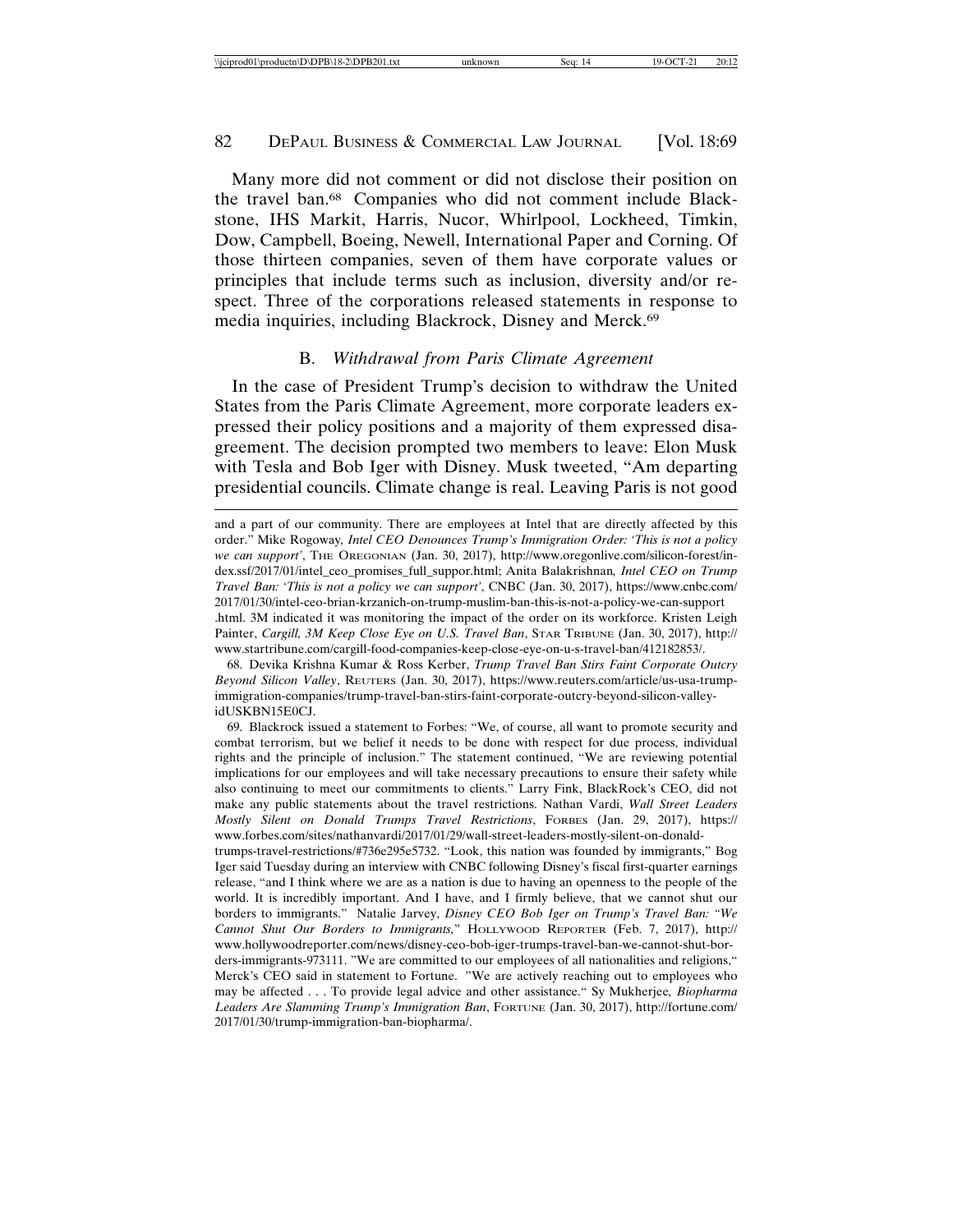for America or the world."70 Iger tweeted, "As a matter of principle, I've resigned from the President's Council over the #ParisAgreement withdrawal."71

In addition, several business leaders expressed their dissention, including leaders of JP Morgan, Blackrock, Walmart, Goldman Sachs, Pepsico, Campbell Soup, GE, Dow, International Paper and Under Armour.72 For instance, Jamie Dimon with JP Morgan said, "I abso-

72. Blackrock Statement: "I do not agree with all of the President's policies and decisions, including today's announcement to exit the US from the Paris Agreement which I believe is a critical step forward in addressing climate change." Portia Crowe & Elizabeth Pfeuti, *Goldman* and BlackRock Chiefs Lead Finance's Revolt On Trump's Climate Call, FINANCIAL NEWS (Jun. 2, 2017), https://www.fnlondon.com/articles/goldman-and-blackrock-chiefs-lead-finances-revolton-trumps-climate-call-20170602. Walmart issued a statement: "Addressing climate change is a win-win: good for society and good for Walmart. *See* Thompson & Bajaj, *supra* note 89. Walmart also issued a statement on Facebook: "Disappointed in today's news about the Paris Agreement. We think it's important for countries to work together to reduce greenhouse gas emissions. I'm proud that Walmart has led on renewable energy and emission reductions for more than a decade, and that we're continuing to lead through Project Gigaton. It's the right thing to do for our customers, our business, and the environment." The company asserted it will continue to commit to its pledge to fight climate change. Christopher Flavelle*, Apple, Wal-Mart Stick With Climate Pledges Despite Trump's Pivot,* BLOOMBERG (Mar. 30, 2017), https://www.bloomberg.com/news/ articles/2017-03-30/apple-wal-mart-stick-with-climate-pledges-despite-trump-s-pivot. Lloyd Blankfein with Goldman Sachs said, CEO tweeted, "Today's decision is a setback for the environment and for the U.S.'s leadership position in the world. #ParisAgreement." Lloyd Blankfein (@lloydblankfein), TWITTER (June 1, 2017, 4:20 PM), https://twitter.com/lloydblankfein/status/ 870389673193082880. "Climate change is one of the most important issues of our time and requires coordinated global action," said Pepsico in a statement. They continued, "The Paris Agreement was designed as a framework to help protect our planet while also spurring innovation and economic growth in participating countries. While we are disappointed with the announcement, we hope there is a way for the accord to move forward with the U.S. at the table. PepsiCo's longstanding commitment to addressing climate change will not change. We have a science-based goal to reduce absolute greenhouse gas emissions across our value chain by at least 20% by 2030, and we will continue taking action to deliver on this goal." Michael J. Coren, *All the CEOs Who are Staying on Trump's Elite Advisory Board after the Paris Climate Decision*, QUARTZ (Jun. 3, 2017), https://qz.com/997738/all-the-ceos-who-are-staying-on-trumps-elite-advisory-board-after-the-paris-climate-decision/. Campbell Soup issued a statement: "Despite the decision by the Trump Administration to exit the agreement, Campbell will continue to take action to address climate change, and we remain focused on delivering against our sustainability commitments." Campbell Soup website (Jun. 2, 2017), https://www.campbellsoupcompany.com/ newsroom/news/2017/06/02/position-paris-climate-agreement-climate-change/. Dow issued a formal statement in response: "While we are disappointed in the decision to withdraw the United States from its commitments in the Paris Climate Agreement, we understand there are always many potential solutions to challenges and are eager to work toward alternative solutions." Dow website (Jun. 1, 2017), https://www.dow.com/en-us/news/press-releases/dow-statement-on-parisclimate-agreement. Mark Sutton, CEO of International Paper said, "Nothing changes for us; we are continuing on our current sustainability path. We don't agree with all decisions made by

<sup>70.</sup> Elon Musk (@elonmusk), TWITTER (June 1, 2017, 3:02 PM), https://twitter.com/elonmusk/ status/870369915894546432?lang=en.

<sup>71.</sup> Stuart A. Thompson & Vikas Bajaj, *Opinion: Why Are These CEOs Still Standing With Trump on Climate?*, N.Y. TIMES (Jun. 2, 2017), https://www.nytimes.com/interactive/2017/06/02/ opinion/trump-paris-climate-reacts-advisors.html.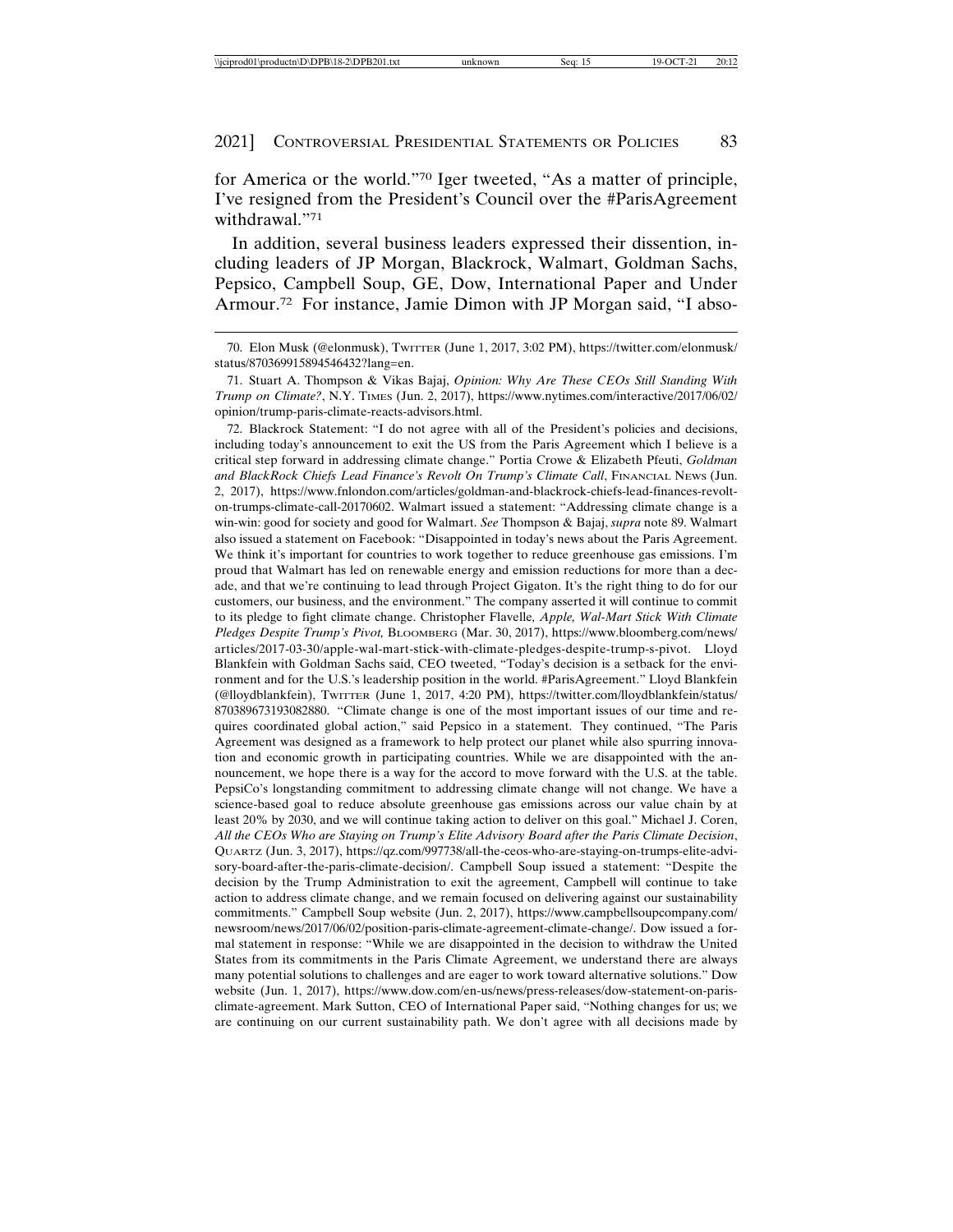lutely disagree with the Administration on this issue."73 Jeff Immelt, GE's CEO, tweeted, "Disappointed with today's decision on the Paris Agreement. Climate change is real. Industry must now lead and not depend on government."74

Several corporations previously signed open letters to the President urging him to remain in the Paris Climate Agreement.75 These corporations include JP Morgan, Disney, Tesla, Goldman Sachs, Johnson & Johnson, United Technologies<sup>76</sup>, Dow, 3M, Campbell Soup, Harris Corporation, GE77 , Dana, Intel78, Newell Brands and Corning79.

73. Jamie Dimon added, "But we have a responsibility to engage our elected officials to work constructively and advocate for policies that improve people's lives and protect our environment." Saheli Roy Choudhury*, JPMorgan's Dimon Says Disagrees with Trump Decision to Quit Climate Deal, but 'We Have a Responsibility to Engage our Elected Officials'*, CNBC (Jun. 2, 2017), https://www.cnbc.com/2017/06/02/jpmorgan-ceo-dimon-disagrees-with-trumps-decision-towithdraw-from-climate-deal.html.

74. Abigail Abrams & Lucinda Shen, *'Climate Change is Real': Business Leaders React to President Trump's Withdrawal from Paris Agreement*, FORTUNE (Jun. 2, 2017), http://for tune.com/2017/06/01/paris-climate-agreement-business-leaders-react/.

75. *CEOs of Major U.S. Companies Urge Trump: Stay in Paris*, THE B TEAM (May 10, 2017), http://www.bteam.org/announcements/30-major-ceos-call-on-trump-stay-in-paris/.

76. *US Fortune 500 Companies Public Support for the Paris Agreement*, CERES (May 10, 2017), https://www.eenews.net/assets/2017/05/26/document\_daily\_02.pdf.

77. According to the Financial Times, Jeffery Immelt, during a talk at Georgetown University, said, "We are for staying in the treaty. I think global engagement is a good thing." He went on, "As a company we think that climate change is real. [Withdrawing from the Paris accord is] not going to change one thing that we do regarding energy efficiency . . . and I think all business is going to feel the same way." Shawn Donnan & Ed Crooks, *GE's Immelt Urges Trump to Remain in Paris Climate Accord*, FINANCIAL TIMES (May 4, 2017), https://www.ft.com/content/245babfe-311b-11e7-9555-23ef563ecf9a.

78. Oregon's largest private employer indicated it would still be supportive of goals to reduce climate change*.* Staff Writers*, Intel, Nike, PGE, Portland State, U of O and More Pledge to Back* Paris Climate Agreement, THE OREGONIAN (Jun. 6, 2017), http://www.oregonlive.com/business/ index.ssf/2017/06/intel\_nike\_pge\_portland\_state.html.

79. Corning also said they "supported the Paris Agreement during its development, we have supported it since, and we have not advocated for withdrawal." In a response to a nonprofit,

elected officials, but we believe that it's best to continue to engage with the administration to work constructively toward the best possible outcomes." *International Paper Response*, NAT'L RES. DEF, COUNCIL (June 12, 2017), https://www.business-humanrights.org/sites/default/files/ documents/International%20Paper%20Response\_1.pdf. The company distanced itself from a tradegroup — Industrial Energy Consumers of America — that sent letters to the Trump administration stating that they failed "to see the benefit" of the Paris climate agreement. Dino Grandoni, *The Energy 202: Paris Climate Accord Divides Industrial Trade Group,* WASH. POST (Jun. 13, 2017), https://www.washingtonpost.com/news/powerpost/paloma/the-energy-202/2017/ 06/13/the-energy-202-paris-climate-accord-divides-industrial-trade-group/593edc18e9b69b2f]b98 1dcf5/?utm\_term=.f28d814b8144 The company also previously set goals to reduce greenhouse gas emissions. *Vision 2020 Goals*, INTERNATIONAL PAPER, http://www.internationalpaper.com/ planet/vision-2020-goals (last visited Apr. 8, 2020). Under Armour issued statement: "We at Under Armour are disappointed by the Administration's decision to withdraw from the Paris Climate Agreement as climate change continues to threaten our planet, our cities and our economies." Press Release, *Under Armour Statement-Paris Climate Agreement*, UNDER ARMOUR (June 2, 2017), http://www.uabiz.com/releasedetail.cfm?ReleaseID=1028849.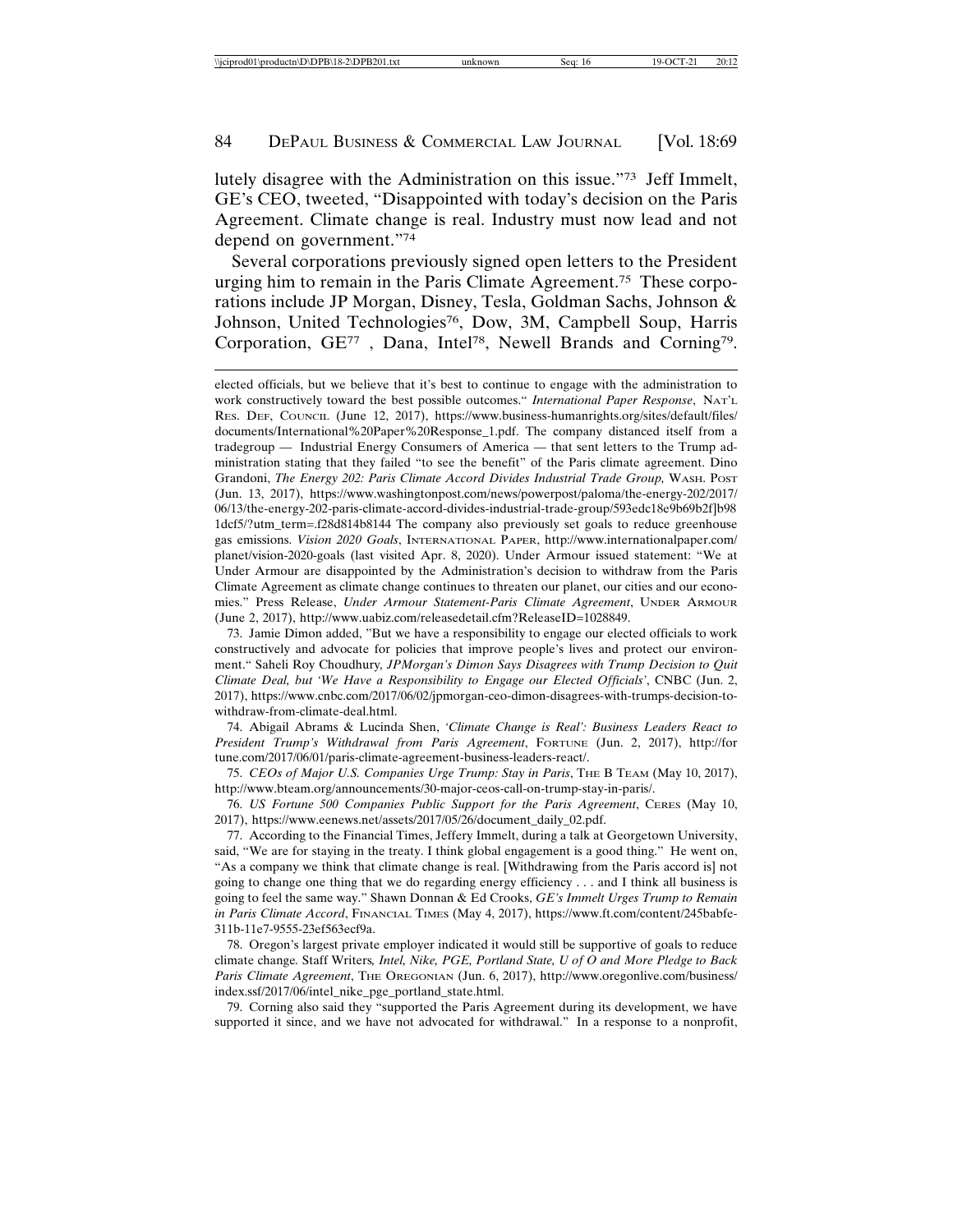Many of the companies have initiatives to reduce greenhouse gas emissions, such as GM<sup>80</sup>, Walmart, IBM<sup>81</sup>, Harris Corporation<sup>82</sup>, Dell<sup>83</sup>, Whirlpool<sup>84</sup>, Merck, Lockheed and Intel.

Companies remaining silent included Blackstone, IHS Markit, Nucor, Merck<sup>85</sup>, Lockheed<sup>86</sup>, Timken and Boeing. According to the National Resources Defense Council, Nucor supported withdrawal from the Paris Climate Agreement.87

81. IBM writes that it has been a leader in addressing climate change. *Why IBM Stands Firm in Supporting the Paris Climate Agreement*, IBM (June 1, 2017), https://www.ibm.com/blogs/pol icy/ibm-supports-paris-climate-agreement/. IBM also released a statement over Twitter, indicating it would commit to "reduce its own greenhouse gas emissions and will continue to help our clients do so as well." *See* Abrams & Shen, *supra* note 74.

82. "Our company's values of excellence and integrity in all aspects of our business dealings extend to environmental conservation." Harris Corporation website, https://www.harris.com/cor porate-responsibility/conservation.

83. "Climate change is an issue of concern to Dell." *Dell Updates Global Climate Change Policy Principles*, DELL (Jan. 16, 2017), https://blog.dell.com/en-us/dell-updates-global-climatechange-policy-principles/.

84. According to an official statement, Whirlpool Corporation will not "change in its longstanding strategic belief and operational commitment to improving the environment in light of the Administration's decision to withdraw from the Paris Agreement on Climate Change." *Whirlpool Corporation to Continue its Generational Commitment to Environmental Sustainability*, WHIRLPOOL (Jun. 2, 2017), http://www.whirlpoolcorp.com/whirlpool-corporation-tocontinue-its-generational-commitment-to-environmental-sustainability/.

85. According to their website, "Scientific data support that climate change is occurring, and we are taking action to reduce the future economic and public health risks associated with a changing climate." *Merck Corporate Responsibility Report 2016/2017*, MERCK (Nov. 2, 2017), https://www.msdresponsibility.com/environmental-sustainability/climate-change-energy-use/.

According to a public policy statement, Merck supports "science-based international and national actions to address the challenges presented by climate change, including economic incentives for researching, developing and deploying low-carbon and renewable-energy technologies." *Public Policy Statement: Global Climate Change*, MERCK (Dec. 2016), https://www.merck.com/ about/views-and-positions/Climate\_Change\_Statement.pdf.

86. Marillyn Hewson did refer to climate change when making a speech about new initiatives aimed at the alternative energy sector. Christian Davenport and Amrita Jayakumar, *From Fighter Jets to Fish Farms: Why Lockheed Martin is Taking on Climate Change*, WASH. POST (Mar. 20, 2015), https://www.washingtonpost.com/news/business/wp/2015/03/20/from-fighter-jetsto-fish-farms-why-lockheed-martin-is-taking-on-climate-change/?noredirect= on&utm\_term=.5fd76e5d438d.

87. In addition, Nucor is reported to have funded climate change denial through the Heartland Institute. Han Chen, *Companies Defend Paris Deal Because of Its Economic Benefits*,

Corning said, "The U.S. decision to withdraw from the Paris Accord does not change, in any way, Owens Corning's commitment to achieve its greenhouse gas reduction goals. . .aligned with limiting global warming to less than 2 degrees Celsius." *Owens Corning Response*, NAT'L RES. DEF, COUNCIL (June 6, 2017), https://www.business-humanrights.org/sites/default/files/documents/Owens%20Corning%20Response.pdf.

<sup>80.</sup> GM signed a climate declaration in 2013; "GM recognizes that by taking bold climate action it will benefit its customers and communities through cleaner air." *GM and the Climate Declaration: Why We Signed*, GENERAL MOTORS (Apr. 11, 2014), http://www.generalmotors. green/product/public/us/en/GMGreen/home.detail.html/content/Pages/news/us/en/gm\_green/ 2014/0411-climate-declaration.html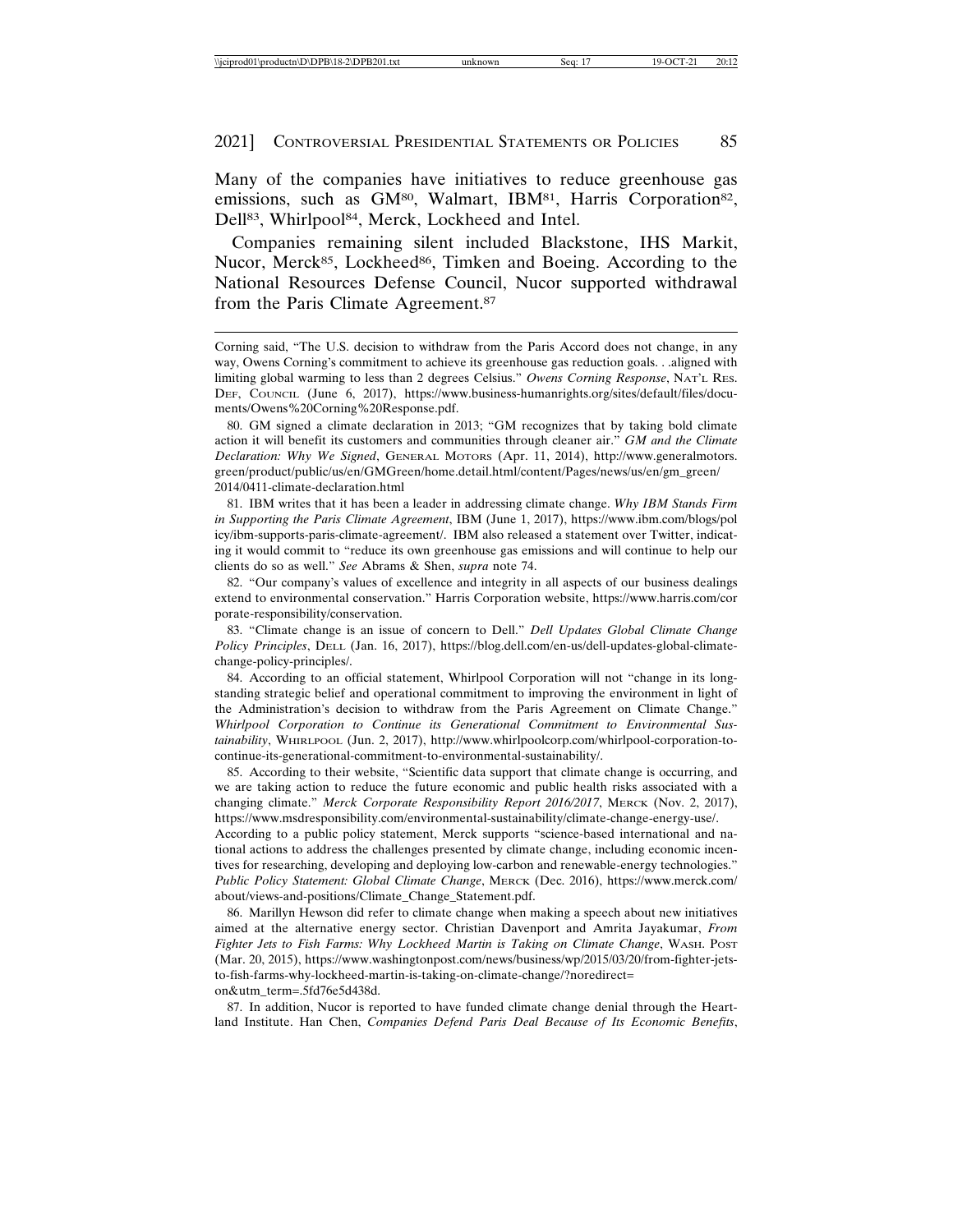## C. *Unite the Right Rally Comments*

The President's remarks<sup>88</sup> following the Saturday "Unite the Right" rally in Charlottesville, Virginia, was the death knell to the advisory councils. Of the 31 publicly traded corporations represented on the councils, eight resigned, including corporate leaders from Merck, Intel and Under Armour, who resigned on Monday, and Johnson & Johnson, United Technologies, GE, Campbell Soup, 3M and Corning, who resigned on Wednesday, prior to the President disbanding the councils via Twitter.89

The first to resign secondary to the President's comments following the Unite the Right rally was Kenneth Frazier with Merck, who tweeted, "As C.E.O. of Merck and as a matter of personal conscience, I feel a responsibility to take a stand against extremism."90 Brian Krzanich, soon after, wrote in an Intel blog post, "I have already made clear my abhorrence at the recent hate-spawned violence in Charlottesville, and earlier today I called on all leaders to condemn the white supremacists and their ilk who marched and committed violence."91 Under Armour's CEO, Kevin Planck, also resigned that day via a tweet, writing, "I love our country & company. I am stepping down from the council to focus on inspiring & uniting through power of sport."92

89. Several other members, not included here because they do not represent a publicly traded company, resigned as well, including the leaders of the AFL-CIO, American Manufacturing Alliance, and private equity firms.

90. Merck (@Merck), TWITTER (Aug. 14, 2016, 7:00 AM), https://twitter.com/Merck/status/ 897065338566791169/photo/1?tfw\_creator=NBCNews&tfw\_site=NBCNews&ref\_src=twsrc %5Etfw&ref\_url=https%3A%2F%2Fwww.nbcnews.com%2Fpolitics%2Fdonald-trump %2Fmerck-ceo-quits-advisory-council-over-trump-s-charlottesville-remarks-n792416 August 14, 2016

NAT'L RES. DEF, COUNCIL (June 1, 2017), https://www.nrdc.org/experts/companies-did-or-didnot-defend-paris-agreement.

<sup>88.</sup> Include full explanation of remarks, including "many sides" on Saturday, the formal statement on Monday and then the doubling down bizarre press conference on Tuesday. The first question President Trump was asked following his press conference on Tuesday following the rally was, "Why do you think these CEOs are leaving your manufacturing council?" Christine Wang & Kevin Breuninger*, Read the Transcript of Donald Trump's Jaw-Dropping Press Conference*, CNBC (Aug. 16, 2017), https://www.cnbc.com/2017/08/15/read-the-transcript-of-donaldtrumps-jaw-dropping-press-conference.html

<sup>91.</sup> He concludes his post with, "The current environment must change, or else our nation will become a shadow of what it once was and what it still can and should be." *Intel CEO Leaves American Manufacturing Council,* POLICY@INTEL (Aug. 14, 2017), https://blogs.intel.com/policy/ 2017/08/14/intel-ceo-leaves-manufacturing-council/.

<sup>92.</sup> Under Armour (@UnderArmour), TWITTER (Aug. 14, 2017, 7:14 PM), https://twitter.com/ underarmour/status/897250195787964416?lang=en; Rachel Lewis, *These 18 CEOs Had Strong Words for President Trump's Charlottesville Response*, FORTUNE (Aug. 17, 2017), http://for tune.com/2017/08/17/ceos-trump-charlottesville-criticized/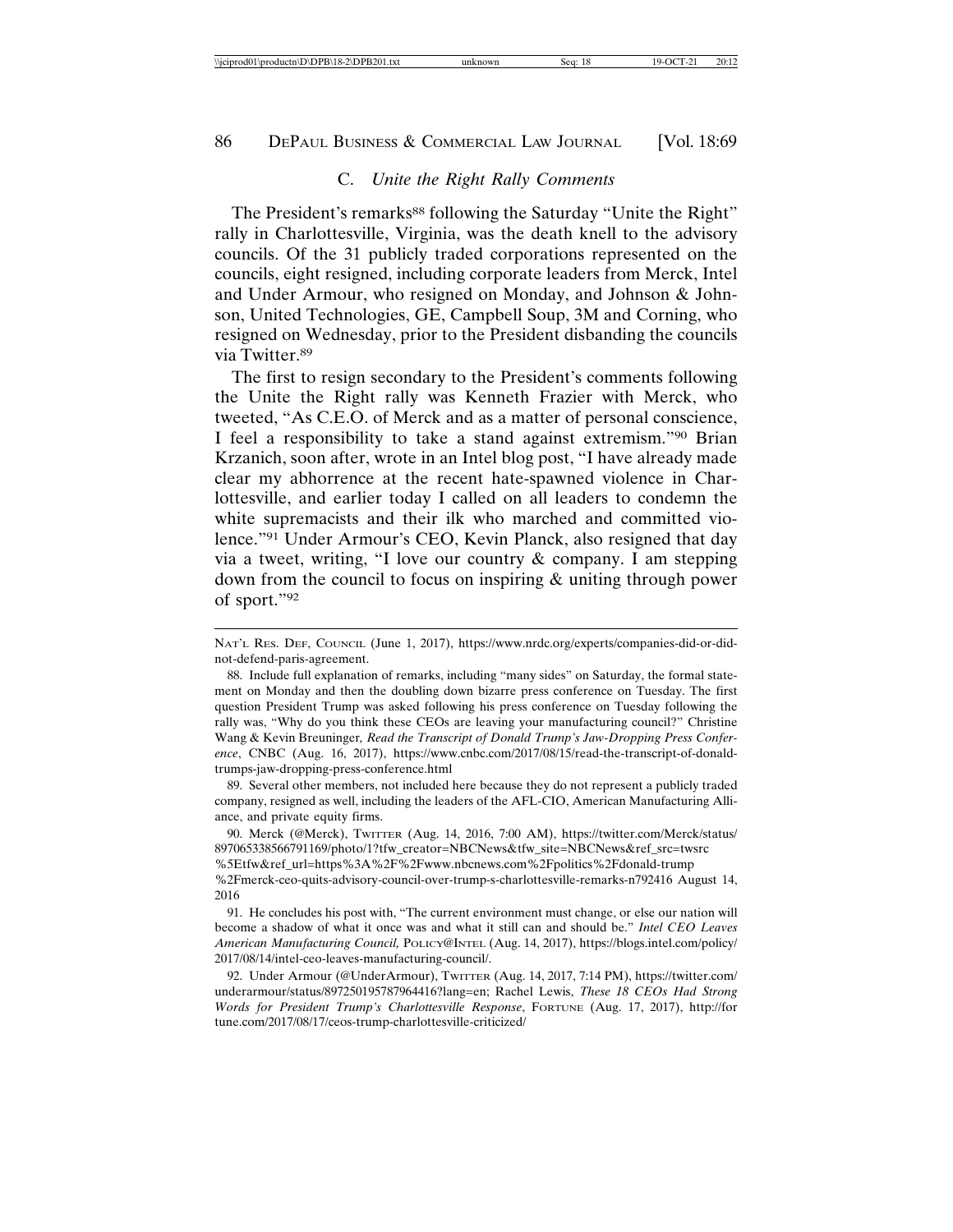To clarify the timeline, President Trump made a statement on Saturday, two hours after a vehicle struck a woman at the rally, in which he condemned "hatred, bigotry and violence on many sides, on many sides."93 He then issued another statement on Monday at the urging of Chief of Staff John Kelly, this time saying, "Racism is evil. And those who cause violence in its name are criminals and thugs, including the K.K.K., neo-Nazis, white supremacists and other hate groups that are repugnant to everything we hold dear as Americans."94 On Tuesday, however, during a press conference on economic issues, he again said there was blame on both sides, and claimed there were "very fine people on both sides."95

On Wednesday, Alex Gorsky with Johnson & Johnson reflected upon the company's corporate credo and stepped down in a statement on its website, writing, "the president's remarks yesterday—equating those who are motivated by race-based hate with those who stand up against hatred—were unacceptable."96 Greg Hayes with United Technology resigned in a statement on the corporate webpage, writing, "it is clear that we need to collectively stand together and denounce the politics of hate, intolerance and racism. The values that are the cornerstone of our culture: tolerance, diversity, empathy and trust, must be reaffirmed by our actions every day."97

<sup>93.</sup> *President Trump Condemns Violence Charlottesville VA*, C-SPAN (Aug. 12, 2017), https:// www.c-span.org/video/?432523-1/president-trump-condemns-violence-charlottesville-va.

<sup>94.</sup> Glenn Thrush*, New Outcry as Trump Rebukes Charlottesville Racists 2 Days Later*, N.Y TIMES (Aug. 14, 2017).

<sup>95.</sup> Meghan Keneally, *Trump Lashes out at 'Alt-Left' in Charlottesville, says 'Fine People on Both Sides',* ABC NEWS (Aug. 15, 2017), https://abcnews.go.com/Politics/trump-lashes-alt-leftcharlottesville-fine-people-sides/story?id=49235032; David Nakamura, Trump Again Blames 'Both Sides' in Charlottesville, Says Some Counterprotesters were 'Very, Very Violent', Wash. Post (Aug. 15, 2017), https://www.washingtonpost.com/news/post-politics/wp/2017/08/15/trumpagain-blames-both-sides-in-charlottesville-says-some-counterprotesters-were-very-very-violent/ ?utm\_term=.80e57f19e465

<sup>96. &</sup>quot;I said yesterday that if we fail to speak out when the situation demands it, then we aren't being consistent with Our Credo responsibilities. At that time, I believed the best place to speak out was as a member of the White House Manufacturing Advisory Council, by having a seat at that table. But the president's remarks yesterday—equating those who are motivated by racebased hate with those who stand up against hatred—were unacceptable." Alex Gorsky, *Responding to Divisions Without Divisiveness*, JOHNSON & JOHNSON (Aug. 16, 2017), https:// www.jnj.com/leadership/responding-to-divisions-without-divisiveness.

<sup>97.</sup> Greg Hayes*, Statement from Chairman & CEO*, UNITED TECHNOLOGIES (Aug. 16, 2017), http://www.utc.com/News/Pages/Statement-from-Chairman-and-CEO-Greg-Hayes.aspx,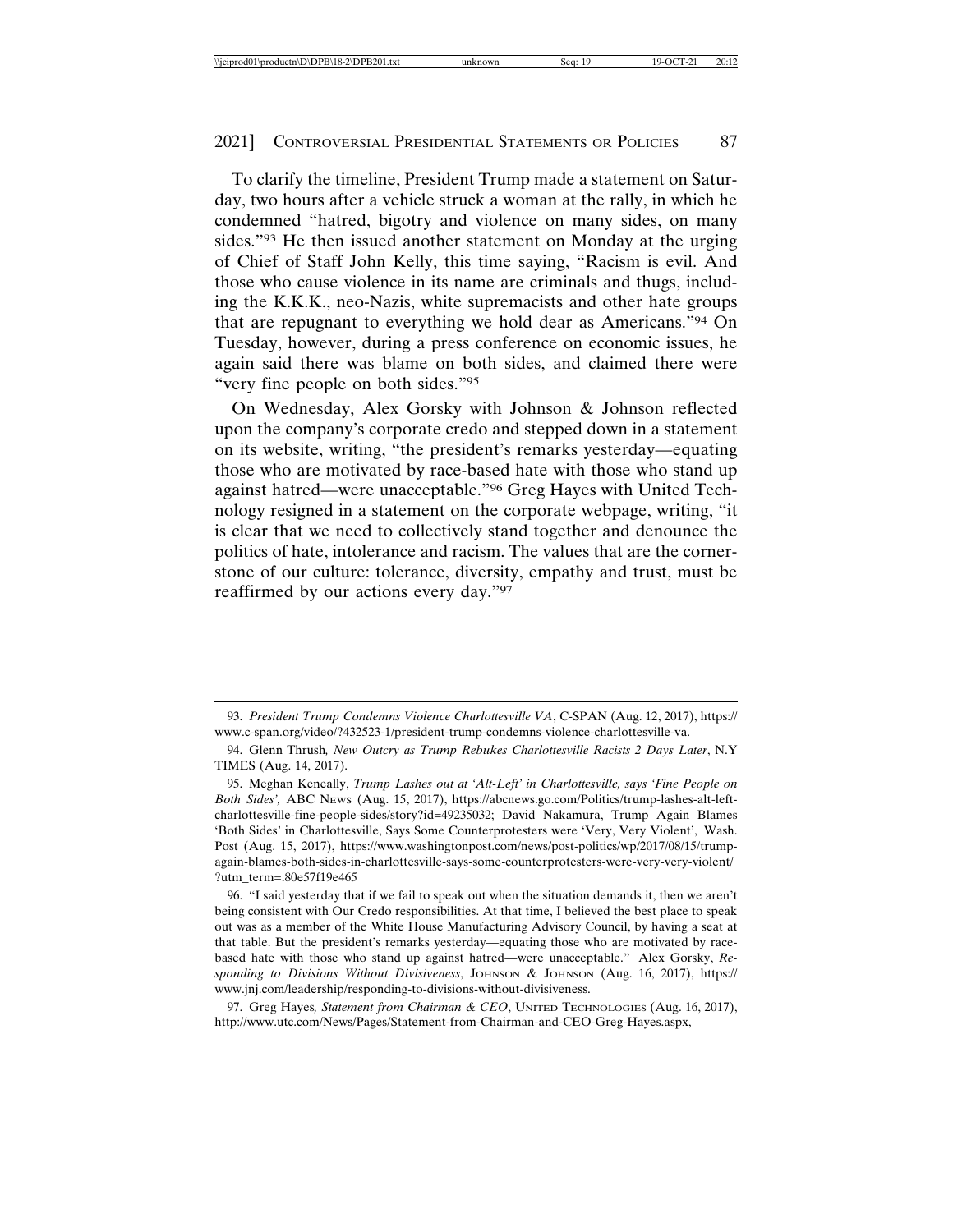| \\iciprod01\productn\D\DPB\18-2\DPB201.txt<br>$\sim$<br>Seg: 20<br>۹Ο.<br>70<br>unknown | 20:12<br>$\sim$ |
|-----------------------------------------------------------------------------------------|-----------------|
|-----------------------------------------------------------------------------------------|-----------------|

## TABLE ONE: CORPORATE RESPONSES TO PRESIDENT TRUMP'S UNITE THE RIGHT COMMENTS

| Resigned            | Condemned           | <i>Statement</i> | No Comment         |
|---------------------|---------------------|------------------|--------------------|
| Merck               | <b>Blackrock</b>    | GМ               | Tesla              |
| Intel               | <b>IBM</b>          | Whirlpool        | Harris Corporation |
| Under Armour        | <b>JP</b> Morgan    | Disney           | Timken             |
| Johnson & Johnson   | WalMart             | Lockheed Martin  |                    |
| United Technologies | PepsiCo             | Boeing           |                    |
| GЕ                  | Goldman Sachs       | Dana             |                    |
| Campbell Soup       | <b>Blackstone</b>   |                  |                    |
| 3M                  | <b>HIS Markit</b>   |                  |                    |
| Corning             | Dell                |                  |                    |
|                     | Nucor               |                  |                    |
|                     | Dow                 |                  |                    |
|                     | Newell Brands       |                  |                    |
|                     | International Paper |                  |                    |

Jeff Immelt with GE resigned after initially indicating he would stay on Monday.98 Denise Morrison with Campbell Soup said, "The reprehensible scenes of bigotry and hatred on display in Charlottesville over the weekend have no place in our society. Not simply because of the violence, but because the racist ideology at the center of the protests is wrong and must be condemned in no uncertain terms."99 Inge Thulin with 3M issued a statement on Twitter announcing her resignation, writing, "Sustainability, diversity and inclusion are my personal values and also fundamental to the 3M Vision."100 Finally, Wendell Weeks with Corning, in his resignation, wrote, "The display of hatred and racism from the white supremacists in Charlottesville is reprehensible. The notion of white supremacy is counter to the ideals on which the United States was founded and deeply offensive to all of us who believe in equality of all people."101 Larry Fink with Blackrock sought

<sup>98. &</sup>quot;However, given the ongoing tone of the discussion, I no longer feel that this Council can accomplish these goals. Therefore, I notified members of the council this morning that I could no longer serve." Jon Chesto*, GE Chair Jeff Immelt Quit Trump Panel just before President Disbanded It,* THE BOSTON GLOBE (Aug. 16, 2017), https://www.bostonglobe.com/business/2017/08/ 16/chair-jeff-immelt-quit-trump-panel-just-before-president-disbanded/

QqDcQT38fsO5ZI2lJrowfL/story.html.

<sup>99.</sup> Ryan Koronowski & Josh Israel, *Trump Dissolves Business Councils Following Mass Resignations Over his Press Conference,* THINK PROGRESS (Aug. 15, 2017), https://thinkprogress.org/ ceos-resign-trump-racism-25cff7278ad1/; Denise Morrison*, Statement from CEO & President*, CAMPBELL SOUP (Aug. 16, 2017), https://www.campbellsoupcompany.com/newsroom/news/2017/ 08/16/statement-denise-morrison-president-ceo-campbell-soup-company/.

<sup>100. 3</sup>M (@3M), TWITTER (Aug. 16, 2017, 11:23 AM), https://twitter.com/3M/status/ 897856267120648194.

<sup>101.</sup> Wendall Weeks, *A Message from the CEO*, CORNING (Aug. 16, 2017), https:// www.corning.com/worldwide/en/about-us/news-events/a-message-from-our-ceo.html.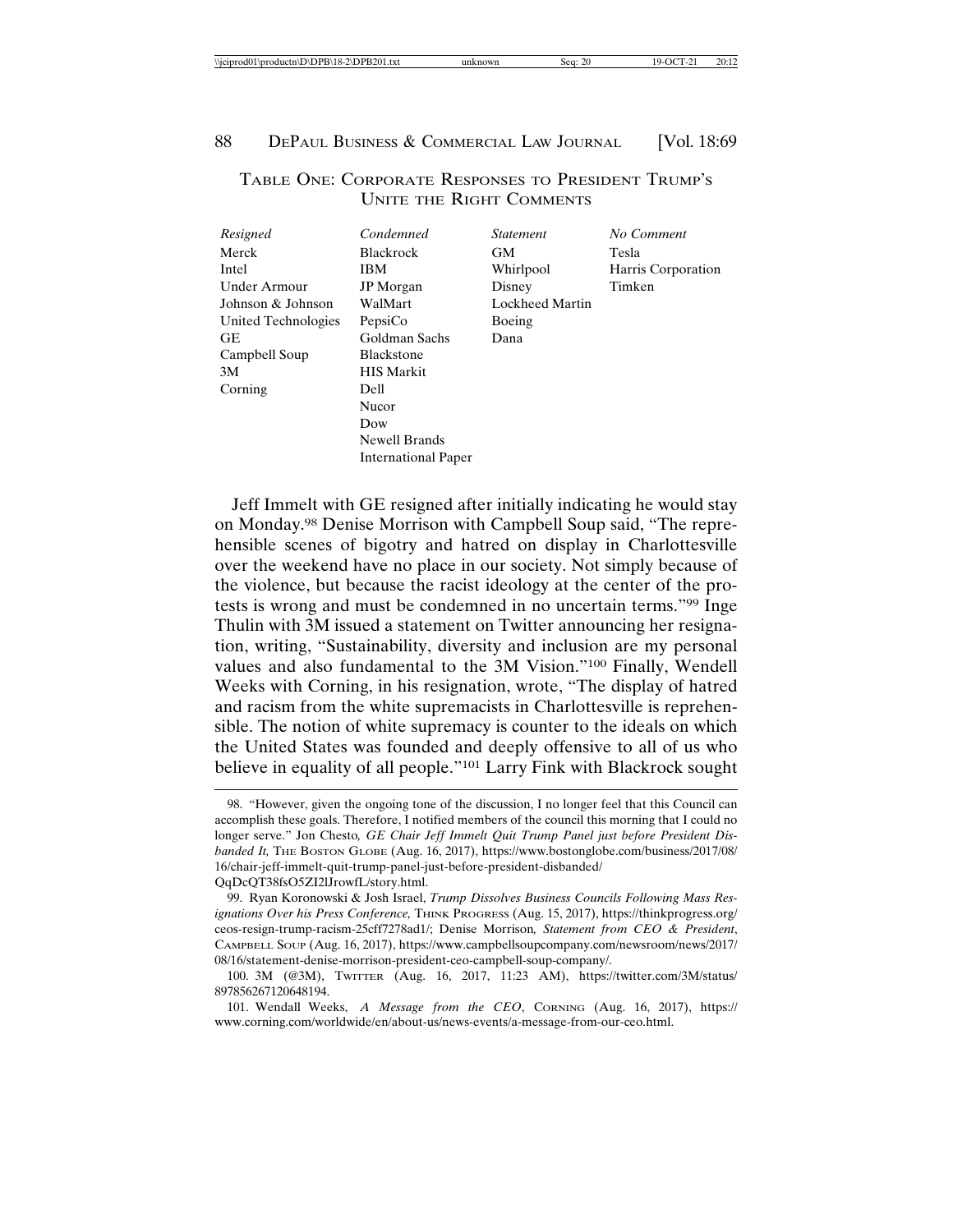to disband the council and claimed to have informed Schwarzman that he too quit on August 16.102

The Strategic and Policy Forum issued a statement at 1:42 p.m. on Wednesday, condemning the violence and agreeing to collectively disband; however, this statement was preempted by President Trump's tweet at 10:14 a.m. IHS Markit supplied the joint statement in response to the media inquiries on its position.<sup>103</sup>

Some corporate leaders issued strongly worded statements condemning the violence and hatred, including leaders from JP Morgan<sup>104</sup>, Walmart<sup>105</sup>, PepsiCo<sup>106</sup>, Goldman Sachs<sup>107</sup>, IBM<sup>108</sup>,

104. Christine Wang, *Jamie Dimon Says Racist Behavior has no Place in America, in Note on Charlottesville*, CNBC (Aug. 14, 2017), https://www.cnbc.com/2017/08/14/jamie-dimon-says-racist-behavior-has-no-place-in-america-in-note-on-charlottesville.html; Lucinda Shen*, Jamie Dimon on Why He Parted Ways With Trump: 'Racism, Intolerance and Violence Are Always Wrong'*, FORTUNE (Aug. 16, 2017), http://fortune.com/2017/08/16/jp-morgan-ceo-jamie-dimontrump-charlottesville/. Early on, he indicated he would remain or was conflicted, and then he supported dissolution. Hugh Son, *Dimon Says He Strongly Disagreed With Trump on Charlottesville*, BLOOMBERG (Aug. 16, 2017), https://www.bloomberg.com/news/articles/2017-08-16/dimonsays-he-strongly-disagreed-with-trump-on-charlottesville. Jamie Dimon wrote, "there is no room for equivocation here: the evil on display by these perpetrators of hate should be condemned and has no place in a country that draws strength from our diversity and humanity." *What Executives Rebuking Trump's Response to Charlottesville Are Saying*, N.Y. TIMES (Aug. 16, 2017), https://www.nytimes.com/2017/08/16/business/ceo-statements-trump.html?log in=smartlock&auth=login-smartlock.

105. Doug McMillon wrote a statement on his website, which has since been taken down, that said, "As we watched the events and the response from President Trump over the weekend, we too felt that he missed a critical opportunity to help bring our country together by unequivocally rejecting the appalling actions of white supremacists." Hayley Peterson, *'He missed a critical opportunity': Walmart CEO Slams Trump for Failing to 'Unequivocally' Reject White Supremacists*, BUSINESS INSIDER (Aug. 15, 2017), http://www.businessinsider.com/walmart-responds-to-trump-remarks-on-charlottesville-rally-2017-8.

106. Indra Nooyi tweeted, "Heartbroken by the violence in #Charlottesville. Hate and intolerance are a betrayal of what we stand for as Americans." Indra Nooyi (@IndiraNooyi), TwITTER (Aug. 12, 2017, 11:00 PM), https://twitter.com/IndraNooyi/status/896582278637170688.

107. Lloyd Blankfein tweeted, "Lincoln: "A house divided against itself cannot stand." Isolate those who try to separate us. No equivalence w/ those who bring us together." Lloyd Blankfein (@lloydblankfein), TWITTER (Aug. 14, 2017, 8:35 AM), https://twitter.com/lloydblankfein/status/ 897089317457321984.

108. Ginni Rometty, during a conference call with fellow members on Wednesday, suggested that the advisory council condemn and disband. Anita Balakrishnan, David Gernon & Ruth Umoh*, Here's How Silicon Valley is Responding to the Charlottesville Rally, and Trump's Comments on It*, CNBC (Aug. 17, 2017), https://www.cnbc.com/2017/08/17/tim-cook-mark-zucker

<sup>102.</sup> Jack Kaskey, *Why CEOs Spurned Trump's Business Councils, in Their Own Words,* BLOOMBERG (Aug. 17, 2017), https://www.bloomberg.com/news/articles/2017-08-17/why-ceosspurned-trump-s-business-councils-in-their-own-words

<sup>103.</sup> Mark Harden*, IHS Markit Executive was a Member of One of Trump's Disbanded Business Advisory Panels (Video),* DENVER BUS. J. (Aug. 16, 2017), https://www.bizjournals.com/ denver/news/2017/08/16/ihs-markit-executive-was-a-member-of-one-of-trump.html; *Statement from the President's Strategic and Policy Forum,* BUSINESSWIRE (Aug. 16, 2017), https:// www.businesswire.com/news/home/20170816005884/en/.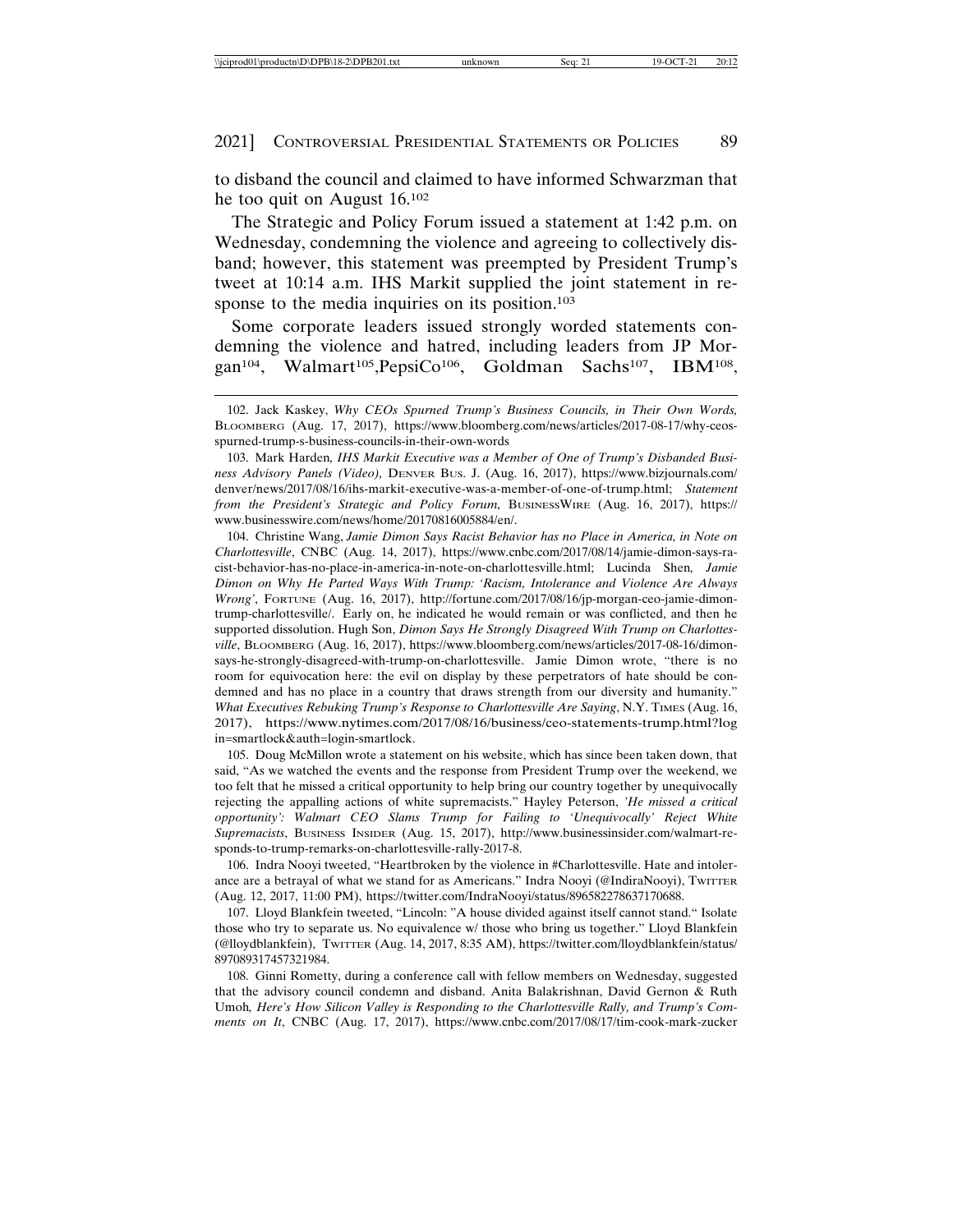## Blackstone<sup>109</sup>, Dell<sup>110</sup>, Nucor<sup>111</sup>, Dow<sup>112</sup>, Newell Brands<sup>113</sup>, and International Paper.114 Using softer, more aspirational language, the leaders of GM<sup>115</sup>, Disney<sup>116</sup>, Lockheed<sup>117</sup>, Whirlpool<sup>118</sup>, Boeing<sup>119</sup>, and

109. Stephen Schwarzman said, "Bigotry, hatred and extremism are an affront to core American values and have no place in this country," in an emailed statement Monday. "Encouraging tolerance and understanding must be a core national imperative and I will work to further that goal." Melissa Mittelman, *Trump Adviser Schwarzman Condemns Hatred After Virginia Violence*, BLOOMBERG (Aug. 14, 2017), https://www.bloomberg.com/news/articles/2017-08-14/trumpadviser-schwarzman-condemns-hatred-after-virgina-violence.

110. Dell, who did not resign, said in a statement to USA Today, "Hate is evil and we've seen far too much hate lately whether in Charlottesville, Barcelona or elsewhere." Jon Swartz, *Michael Dell* weighs in on Charlottesville, Barcelona, USA Today (Aug. 18, 2017), https:// www.usatoday.com/story/tech/talkingtech/2017/08/18/michael-dell-weighs-charlottesville-barcelona/581670001/.

111. Ferriola said he and Nucor "reject the hate, bigotry and racism expressed at the demonstration." David Gernon, *Here are the CEOs Who are Still on Trump's Councils and Here are the CEOs Who have Left,* CNBC (Aug. 15, 2017), https://www.cnbc.com/2017/08/15/as-ceo-exodusfrom-trump-councils-continues-here-what-ceos-said-in-their-own-words.html

112. "I condemn the violence this weekend in Charlottesville, Virginia, and my thoughts and prayers are with those who lost loved ones and with the people of Virginia . . . Dow will continue to work to strengthen the social and economic fabric of the communities where it operates – including supporting policies that help create employment opportunities in manufacturing and rebuild the American workforce*." Id.*

113. Michael Polk with Newell Brands indicated he intended to stay and wrote, "We reject and condemn all that hate stands for and hope that as a society, we can come together as one in this view. For its part, Newell Brands has always been and will always be committed to diversity and inclusion in every aspect of our business." Kellie Ell, *Statements from CEOs who served on Trump's now-disbanded economic councils*, USA TODAY (Aug. 18, 2017), https:// www.usatoday.com/story/money/2017/08/18/statements-ceos-who-served-trumps-econ-disbandstwo-councils-via-twitter-after-onslaught-resignation/572496001/

114. Sutton with International paper said, "International Paper strongly condemns the violence that took place in Charlottesville over the weekend – there is no place for hatred, bigotry and racism in our society." Also indicated they would remain on the council. *See* Koronowski & Israel, *supra* note 99.

115. Mary Barra issued a statement and tweeted, "GM is about unity and inclusion, and so am I." We must reinforce tolerance and diversity. Mary Barra (@mtbara), TWITTER (Aug. 16, 2017, 2:36 PM), https://twitter.com/mtbarra/status/897904810619305984?lang=en. The statement was diplomatic and aspirational.

116. Bob Iger was already out, but on August 12, the date of the rally, he tweeted, "RFK re: MLK: Let's dedicate ourselves to what the Greeks wrote yrs ago-'Tame the savageness of man & make gentle the life of this world.'" Bob Iger (@RobertIger), TWITTER (Aug. 12, 2017, 7:49 PM), https://twitter.com/RobertIger/status/896534190572814336.

117. Marillyn Hewson with Lockheed sent a corporate communication that indicated she would like to remain on the council to have a seat at the table. She also said "racism, discrimination and hate will not be tolerated." Lockheed Martin did not issue a public statement. *See*

berg-google-tech-ceos-respond-to-charlottesville-rally.html. Later that week, she issued a statement to employees. "The despicable conduct of hate groups in Charlottesville last weekend, and the violence and death that resulted from it, shows yet again that our nation needs to focus on unity, inclusion, and tolerance. . . . And we have always believed that dialogue is critical to progress; that is why I joined the President's Forum earlier this year. But this group can no longer serve the purpose for which it was formed." *Statement from Ginni Rometty*, CEO ACTION FOR DIVERSITY & INCLUSION (Aug. 16, 2017), https://www.ceoaction.com/actions/statementfrom-ginni-rometty/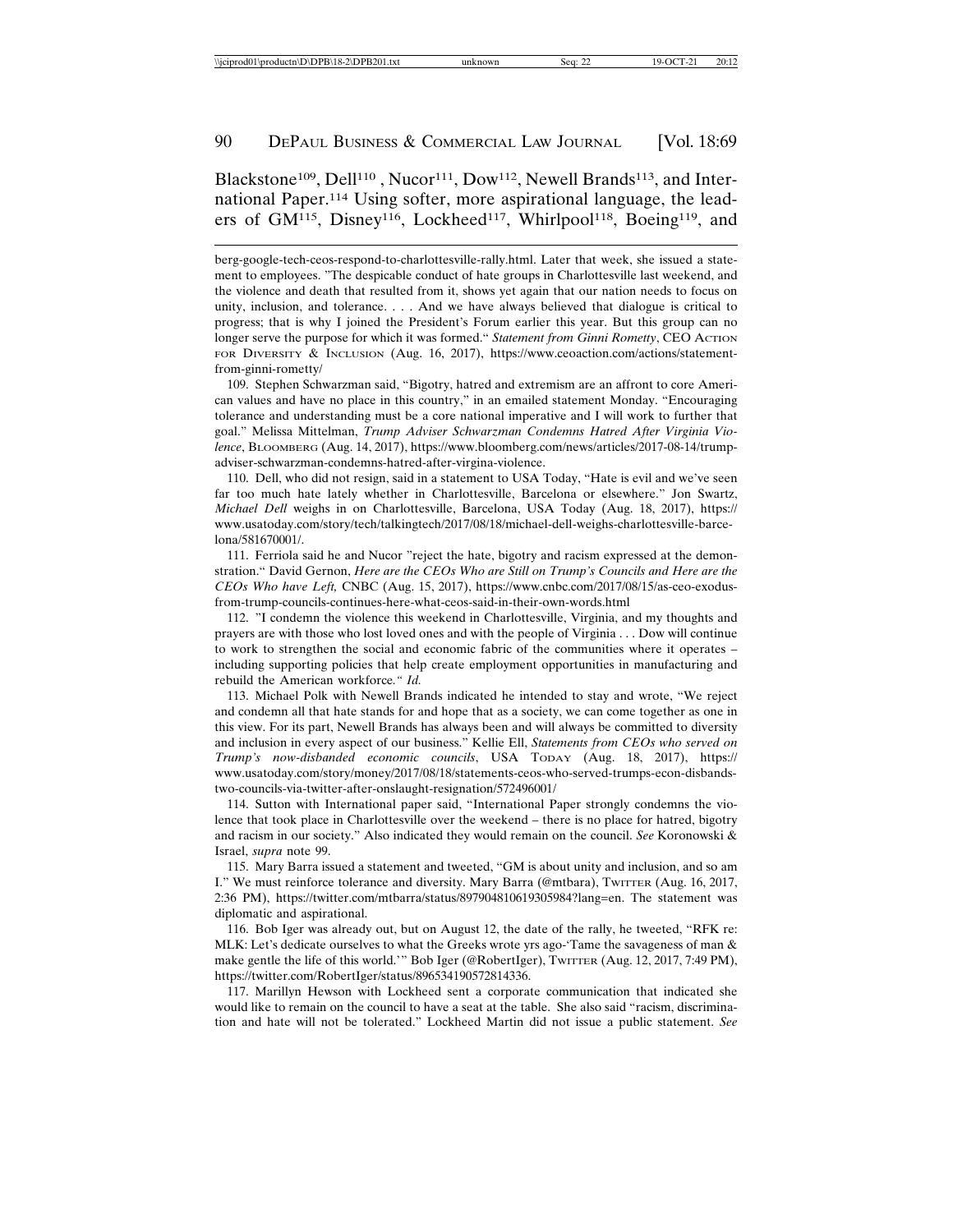Dana120 also issued statements; however, they were not directly critical of the event or of the President's response to the event. Remaining silent on the matter included the leaders of Tesla, Harris Corporation121, and Timken. Elon Musk, the leader of Tesla, resigned from the council earlier.

## IV. IMPACT OF STATEMENTS ON STOCK PRICE & ANALYSIS A. METHODOLOGY

To assess whether the corporate communications issued in response to presidential communications had a financial impact on shareholder price, the stock price of each organization was assessed on the day of the corporate communication, including a range of three weeks prior and three weeks following the communication. This stock price was then compared to a stock composite to assess the price in comparison to an industry average, and then, to greater parse out any potential impact of the communication, the stock price was compared to the company's two most similar competitors.

This method to assess the impact of accounting statements was devised by Ray McNamara and adapted by Catherine Whelan based on Ball and Brown's process of assessing stock change based on earnings

119. Dennis Muilenberg with Boeing indicated he would stay on the council and did not take public stance against President. Muilenberg said, "We also remain firmly committed to the core values upon which our company and country were built, including equality and respect for all people." Danielle Paquette, *These CEOs Stuck by Trump as Others Defected. Then He Dumped Them*, WASH. POST (Aug. 17, 2017), https://www.washingtonpost.com/news/wonk/wp/2017/08/17/ these-ceos-stuck-by-trump-as-others-defected-then-he-dumped-them/?utm\_term=.082804c94d 19.

121. *See* Paquette, *supra* note 119.

Koronowski & Israel, *supra* note 99; Aaron Gregg & Jenna McGregor, *Why Government's Biggest Contractors Balked at Criticizing Trump,* WASH. POST (Aug. 17, 2017), https:// www.washingtonpost.com/business/capitalbusiness/among-government-contractors-a-measuredresponse-to-trumps-charlottesville-remarks/2017/08/17/ae00fe02-82df-11e7-b359-15a3617c767b\_ story.html?noredirect=on&utm\_term=.3f40f562c8de

<sup>118.</sup> According to CNBC, the CEO said "the company fosters an environment of acceptance and tolerance in the workplace and will continue on the council to 'represent our industry, our 15,000 U.S. workers, and to provide input and advice on ways to create jobs and strengthen U.S. manufacturing competitiveness.'" *See* Gernon, *supra* note 108.

<sup>120.</sup> On June 13, 2017, Dana announced on Twitter that "Dana CEO Jim Kamsickas has joined the @CEOAction global initiative to advance #diversityandinclusion in the workplace. #CEOAction." Dana Incorporated (@DanaInc\_), TWITTER (June 13, 2017, 9:53 AM), https:// twitter.com/DanaInc\_/status/874640752940339205. Kamsickas issued a statement regarding the disbanding, indicating "understanding," and wrote, "Racism, bigotry, and violence have no place in our society." *Dana CEO Issues Statement on Manufacturing Jobs Initiative*, DANA (Aug. 16, 2017), http://dana.mediaroom.com/2017-08-16-Dana-CEO-Issues-Statement-on-Manufacturing-Jobs-Initiative.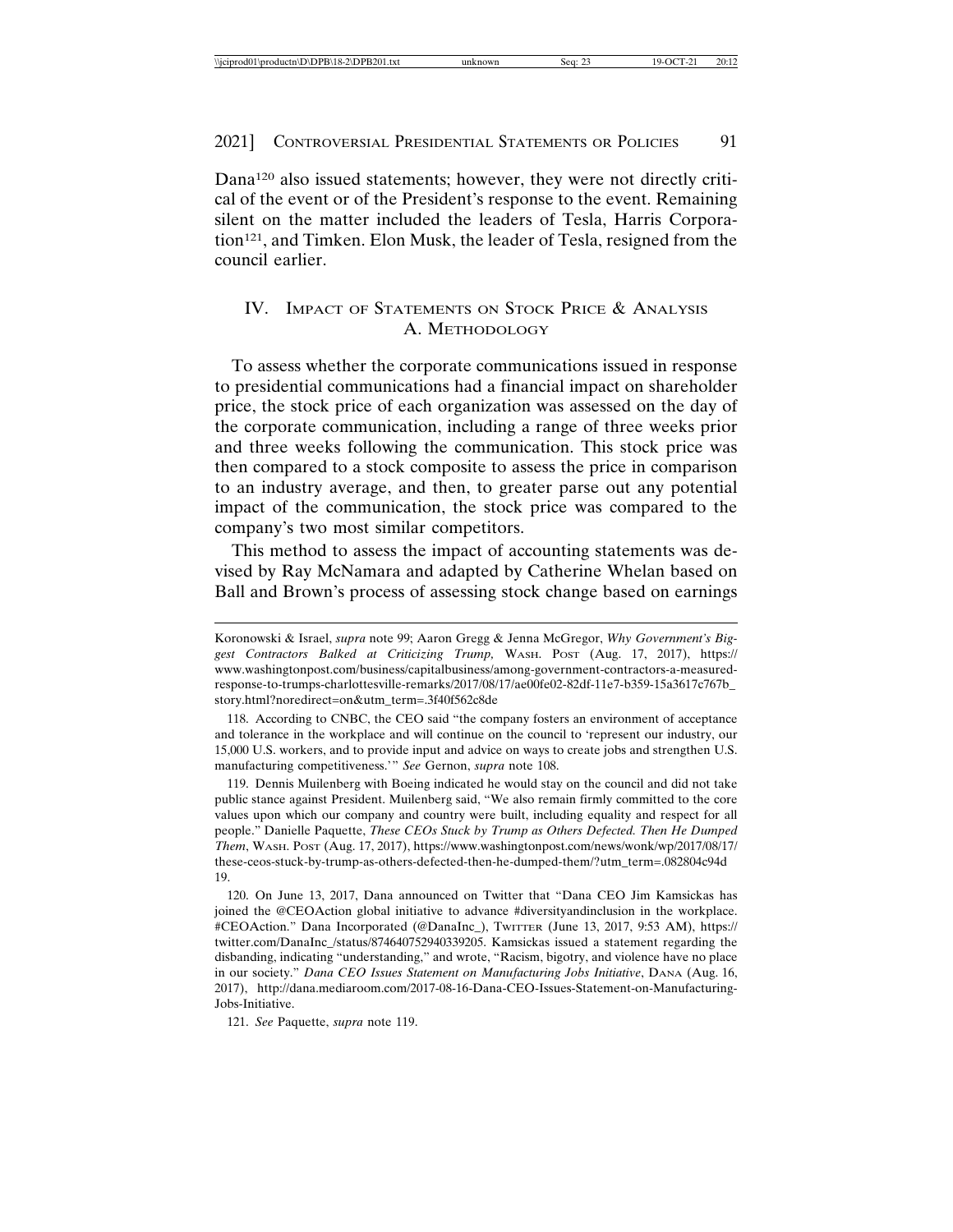announcements.122 More specifically, the analysis involved calculating the daily returns —  $(P1-P0)/P0$  — for each of the three companies, where  $P =$  closing price per share. Then the cumulative residual was determined by subtracting the return on the market index from each company's return (this was done on a daily basis and then a cumulative total was calculated). The results for each corporation and its two competitors were then graphed. In the future, corporate announcements in the six week window will also be assessed to see if any other corporate communications could explain the trajectory of the stock price as compared to the index and competitors. In a few cases, the author has identified additional announcements that may explain certain trajectories. A future analysis will also assess communications issued by the competitors to see if they made any similar statements that might have impacted their stocks. If the statement (or lack of statement) made little to no impact, then the cumulative residual will hover around zero.

## B. *Impact & Analysis*

## 1. Statement Impact on Stock Performance

First, in looking at the two companies of CEOs who directly responded to the travel ban order, Tesla and Under Armour, that data shows a positive trend for Tesla whereas its competitors were on a negative trend. At the time, Tesla appeared to be on schedule for its Model 3 launch and the company's self-driving software was exonerated by the NTSB.123 In addition, the Financial Accounting Standards Board ("FASB") issued a decision regarding revenue recognition and leases deemed favorable to Tesla in June of 2017.124 On the other hand, Under Armour suffered a significant dip whereas its competitors were more stable. In possible explanation, the company an-

<sup>122.</sup> Ray Ball & Philip Brown, An Empirical Evaluation of Accounting Income Numbers, 6 J. Accr. Res. 159, 166—77 (1968) (cited by Kewei Hou, Chen Xue & Lu Zhang, Digesting Anomalies: An Investment Approach, 28 REV. FIN. STUD. 650 (2015); William H. Beaver, Maureen F. McNichols & Zach Z. Wang, The Information Content of Earnings Announcements: New Insights from Intertemporal and Cross-Sectional Behavior, 23 Rev. Acct. Stud, 95 (2018); and Vivian W. Fang, Allen H. Huang & Jonathan M. Karpoff, Short Selling and Earnings Management: A Controlled Experiment, 71 J. FIN. 1251 (2016)).

<sup>123.</sup> Neal E. Boudette, Tesla's Self-Driving System Cleared in Deadly Crash, N.Y. TIMES (Jan. 19, 2017), https://www.nytimes.com/2017/01/19/business/tesla-model-s-autopilot-fatal-crash.html.

<sup>124.</sup> Tentative Board Decisions, FASB (June 17, 2017), https://www.fasb.org/jsp/FASB/FASB-Content\_C/ActionAlertPage&cid=1176169147850.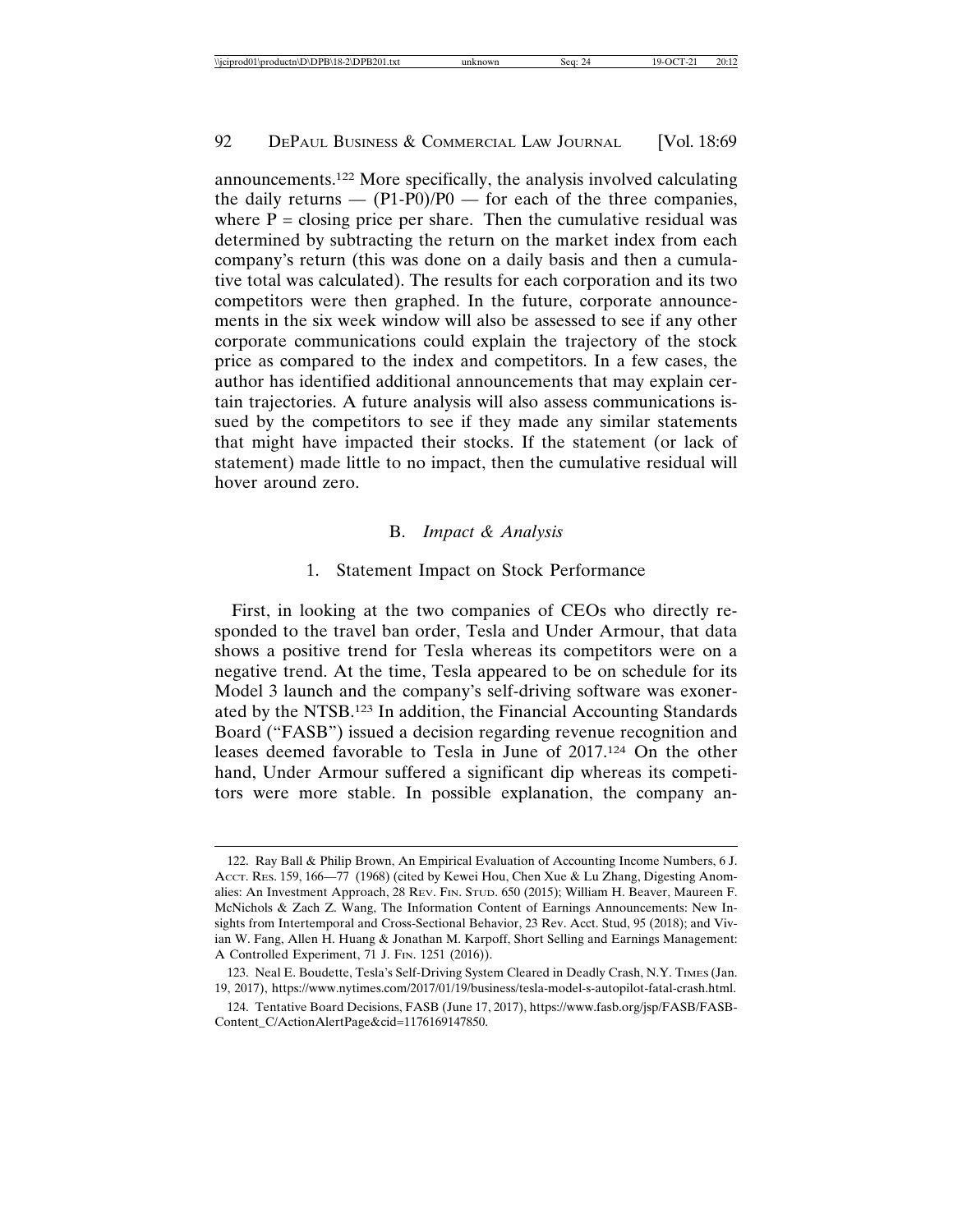|--|

nounced that its Chief Financial Officer was resigning and that its 2017 earnings would be less than expected.125



Looking at companies that instead issued internal communications in support of employees (as opposed to public comments), the data shows performance consistent with peers and little to no impact on share price. For instance, looking at JP Morgan on or about January 27, there was a slight increase and then fluctuations similar to Morgan Stanley and State Street. Here are three examples to demonstrate what the cumulative residuals looked like before and after the travel ban announcement:



There were two findings inconsistent with the assessment above, including 3M, which appeared to have experienced a negative impact in contrast to competitors, and GM, which was experiencing negative performance prior to the travel ban and continued on the negative trend.

In examining the data from companies who remained silent in regard to the travel ban, the findings are similar to the companies who

<sup>125.</sup> Paul R. La Monica, Under Armour Under Siege: Stock Plunges 25%, CNN Money (Jan. 31, 2017), http://money.cnn.com/2017/01/31/investing/under-armour-stock-earnings-nike/ index.html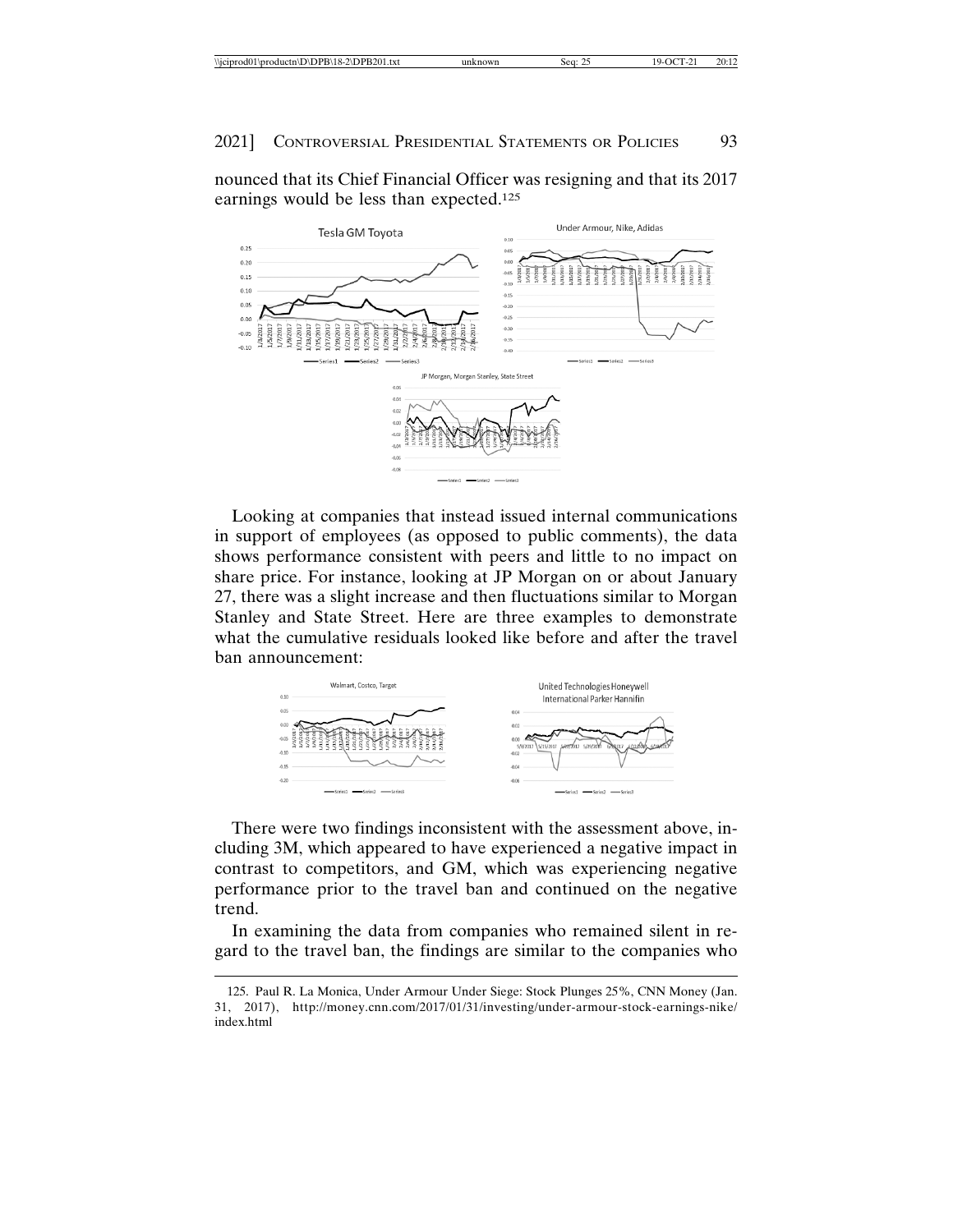issued internal statements: in most cases, the cumulative residuals were consistent with competitors and hovered around zero. Boeing, however, spiked sharply up whereas its competitors dipped down, and Whirlpool experienced a curious dip but then its performance normalized consistent with its competitors. At the time, Boeing made an announcement that its quarterly earnings were higher than expected and that it expected to generate greater operating cash in 2017.126 Whirlpool's stock was hurt due to lower than expected sales.127



Two corporate leaders, Elon Musk and Bob Iger with Disney, resigned from the councils following President Trump's announcement that the United States would withdraw from the Paris Climate Agreement. Considering that Tesla is an electric car manufacturer and that the company seeks to create sustainable transport, Musk's announcement and position was very much consistent with the mission of the company. Musk's announcement does appear to have had a positive impact on its share price. Disney, though possessing many initiatives to reduce its carbon footprint, is not a company that people immediately associate with sustainability and climate initiatives, and its performance decreased, though, overall, its performance was consistent with its competitors.



126. Alwyn Scott, *Boeing Shares Jump on Strong Fourth-Quarter Results, 2017 Forecast*, REUTERS (Jan. 25, 2017), https://www.reuters.com/article/us-boeing-results-idUSKBN1591FV.

127. Whirlpool (WHR) Beats on Q4 Earnings, Sales Lag Hurts Stock, ZACKS (Jan. 25, 2017), https://www.zacks.com/stock/news/290008/whirlpool-whr-beats-on-q4-earnings-sales-lag-hurtsstock.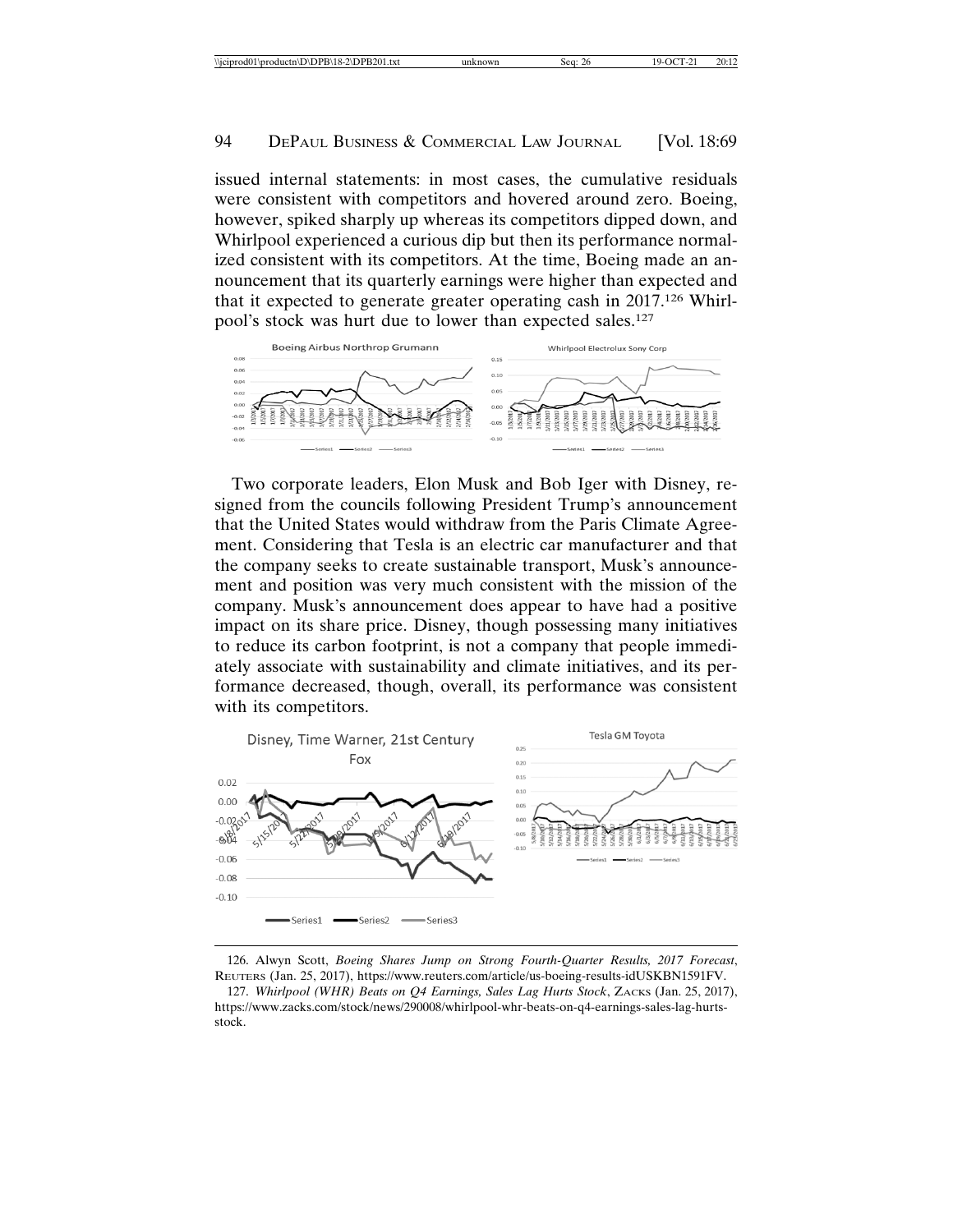Examining the data in regard to the corporate leadership who expressed disagreement with the President's position, in most cases, the corporations' performance was consistent with competitors in terms of rises and dips. Campbell Soup seemed to have suffered a decline in performance, but the trend thereafter was similar to its competitors. GE also experienced negative performance, but its lower performance appeared prior to any statements made on the environment. Finally, Under Armour appeared to have experienced a positive trend following its statement, which may have been perceived as more proactive than its response to the Travel Ban.



Performance among the corporations who had previously signed an open letter to the President urging him to remain in the Paris Climate Agreement generally remained consistent with competitors and showed very little to no impact. The only outliers were Tesla and Disney, as aforementioned. The results were similar for companies who have initiatives to reduce greenhouse gasses. The corporate leaders who remained silent on the issue also saw very little impact on shareholder price.

Lastly, impact on shareholder price was analyzed in regard to the President's comments following the Unite the Right rally. In looking at the financial performance of Merck, whose CEO was the first to resign, as compared to two primary competitors and controlled for market fluctuations, the CEO's response did not seem to have negative impact on the company's stock price. For example, the cumulative residuals for Merck and two of its competitors is plotted below. Likewise, Intel and Under Armour both did not seem to suffer any undue financial impact, as their performance was consistent with competitors. Under Armour saw a dip late in July after announcing it would cut two percent of its workforce.128

<sup>128.</sup> Lauren Thomas, *Under Armour shares reach record low as retailer cuts 2% of its workforce, trims 2017 sales outlook*, CNBC (Aug. 1, 2017), https://www.cnbc.com/2017/08/01/ under-armour-earnings-2q-2017.html.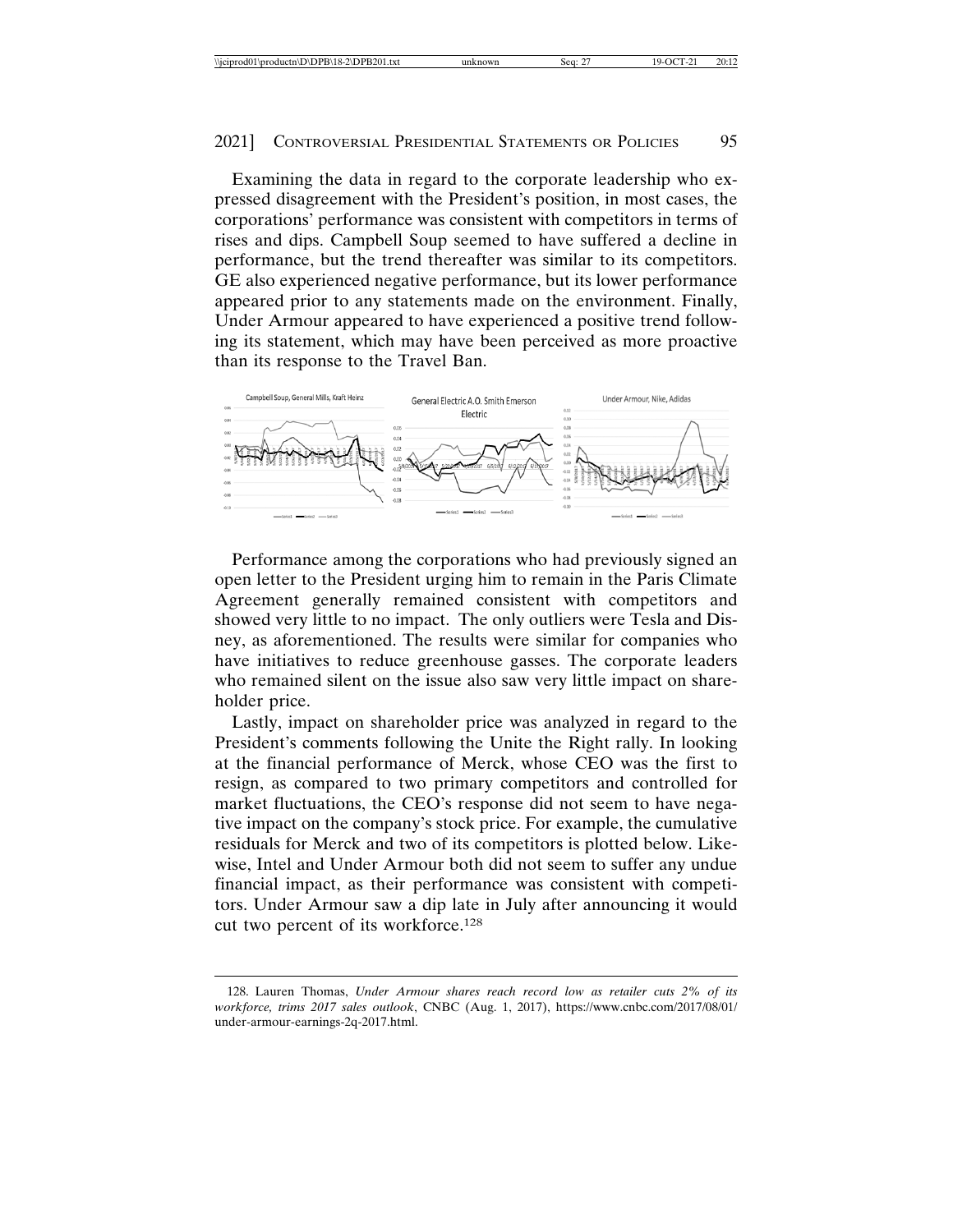

For the next set of corporations who had leaders resigning from the councils, the data was similar. Their departures had little to no impact on share price with the cumulative residual hovering near zero. The results were similar for corporations condemning the President's statements: their official statements had little to no impact. So was the case with corporate leaders issuing more generalized statements condemning hate groups, but not directly critical of the President. Among the four companies that did not issue a statement at all, only Tesla appeared to experience a dip in contrast to competitors.

#### 2. Analysis

As aforementioned, the author's hypothesis was that making a statement, especially if consistent with corporate values, would result in a positive gain compared to competitors, and that remaining silent, if doing so is inconsistent with corporate values, would result in a loss compared to competitors. With the possible exception of Tesla and Under Armour responding to the Paris Climate Agreement withdrawal, the data demonstrates that statements, both direct and more nuanced, and silence in regard to Presidential communications have little to no impact on share price. Instead, there are more clear markers, such as when a corporation announces layoffs or a new product, that show a clear dip or rise, but the responses to Presidential communications had a minimal impact.

Diversity and inclusivity are generally universal values for corporations and issuing a statement in opposition to the travel ban could be viewed as consistent with those values. The data, however, does not indicate a correlation between a public statement and share price. Moreover, the data does not reveal any marked difference between companies who issued statements and who remained silent, perhaps suggesting that company leaders may feel free to support or oppose the President without fear of financial reprisal. The only finding that may indicate a positive relationship between a statement or action and stock price is when Elon Musk left the council after President Trump withdrew from the Paris Climate Agreement. Curiously, prior to the announcement, Tesla's stock started rising on May 23; therefore, other

## 96 DEPAUL BUSINESS & COMMERCIAL LAW JOURNAL [Vol. 18:69]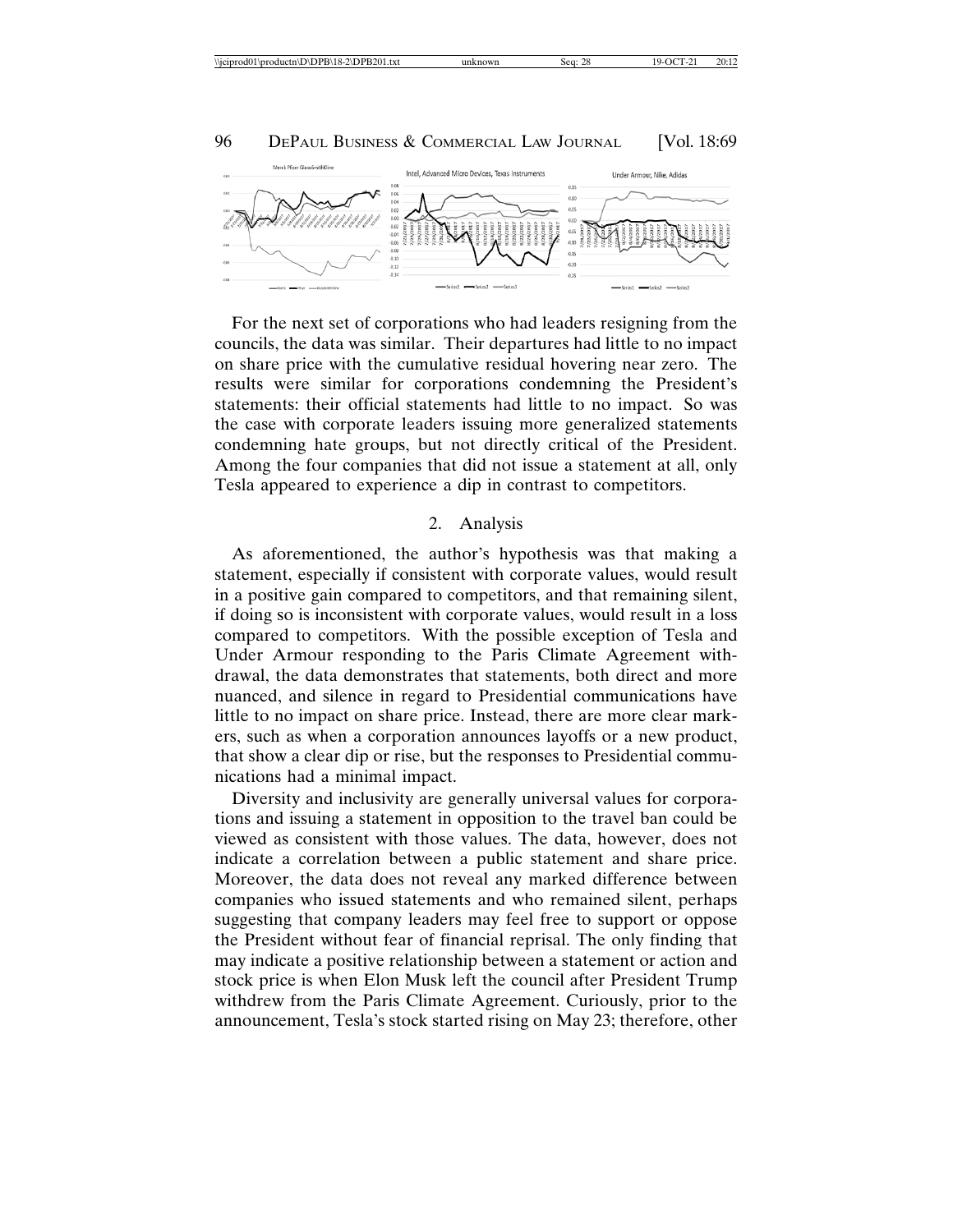announcements or reasons could account for the upward trend. Nevertheless, as Tesla is an electric car company that seeks a zero-emission future, making a statement in opposition to the withdrawal is very much consistent with its values and core business, and a rise in stock price compared to its competitors is an interesting finding.

However, contrary to what was noted by Chatterji et al. in their work regarding corporate advocacy and the net positive of issuing statements, the overall results do not seem to translate to the context of shareholder value. Or rather, the data does not indicate a clear positive result for making statements consistent with core values nor a clear negative impact for remaining silent even when doing so appears to be inconsistent with core values. In other words, the data appears to indicate that the market absorbs corporate activism – and lack of activism – equally in that there is very little impact. Perhaps public opinion favors statements consistent with a corporation's mission and values, but the market is indifferent.

## V. RECOMMENDATIONS & CONCLUSION

Instead of a clear increase when a statement was made consistent with corporate values and a dip when a statement was not made or a made contrary to corporate values, there was instead market indifference. Perhaps a small dip or increase was noted, but nothing in the cumulative residuals suggests that a statement or lack of statement in regard to Presidential policies or communications makes any significant impact on financial performance. Based on this analysis of the data, if a corporate leader believes that making a statement is the right thing to do, he or she should not be dissuaded from making such a statement based on a fear or concern that a statement might impact stock price. Likewise, should a corporate leader feel compelled to speak out in support or in opposition to presidential policies, then he or she is not likely to face stock market backlash. The result of this study, therefore, is generally a non-finding – a determination that the market does not seem to be impacted by corporate advocacy in the form of statements on presidential policy nor is it impacted by the decision to not speak out even when doing so appears to be inconsistent with the core values of the firm.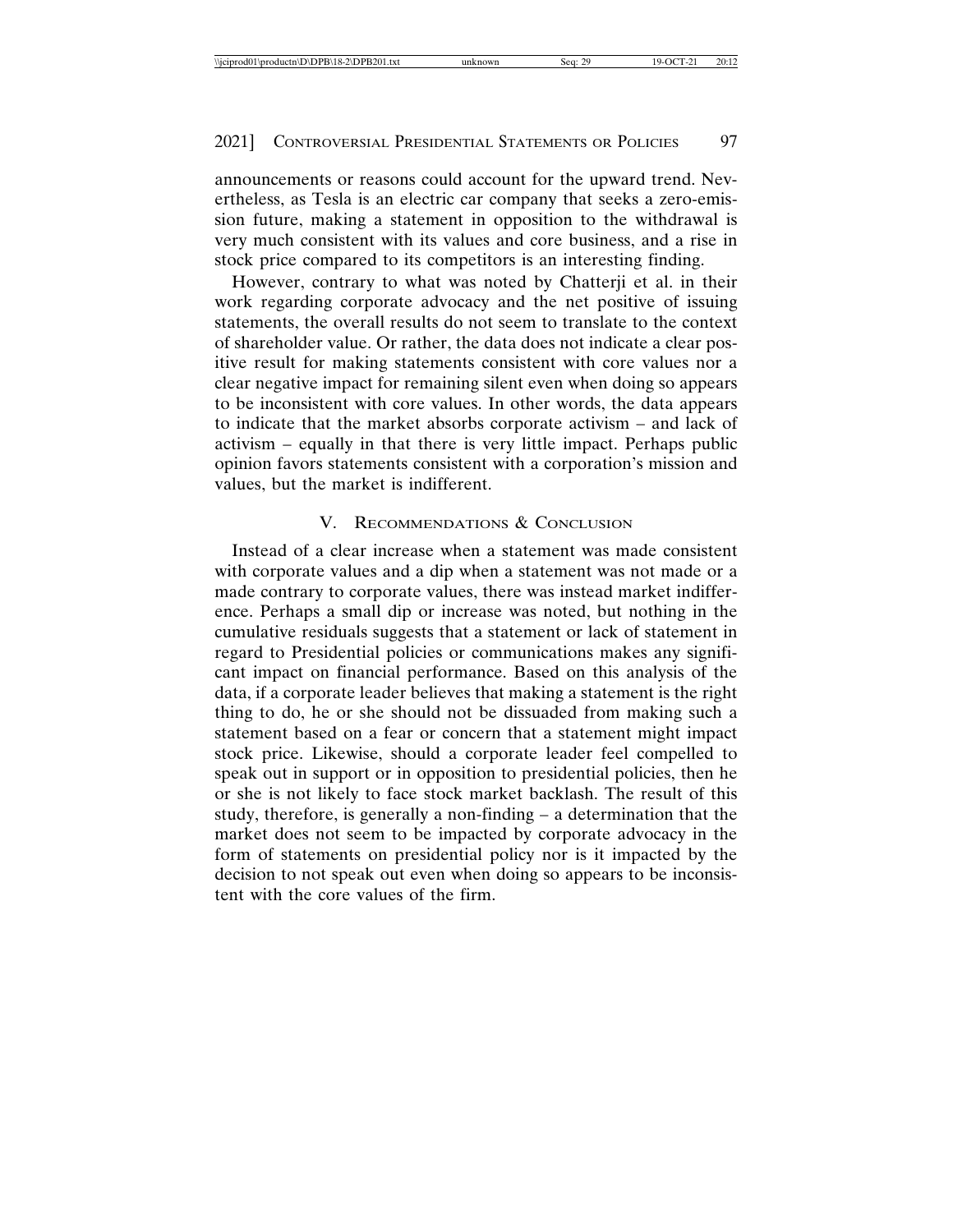## **Appendix A - Strategic & Policy Forum Members from Publicly-Traded Companies**

Mary Barra, General Motors Mission: to earn customers for life<sup>129</sup> Core Values: customers, relationships, excellence<sup>130</sup>

Jamie Dimon, JPMorgan

Mission: to be the best financial services company in the world $131$ commitment to fairness, integrity and responsibility and a great team and winning culture132

Larry Fink, Blackrock

Mission: to create a better financial future for our clients<sup>133</sup> Principles: we are a fiduciary to our clients; we are passionate about performance; we are one BlackRock; and we are innovators<sup>134</sup>

Bob Iger, Disney Mission: to be one of the world's leading producers and providers of

entertainment and information<sup>135</sup> Core Competencies: leadership, employee engagement, service136

## Doug McMillon, Walmart

Mission: we save people money so they can live better<sup>137</sup> Core Values: service to the customer, respect for the individual, strive for excellence, act with integrity138

## Elon Musk139, Tesla

134. *Id*.

136. *Discover Our Core Expertise Disney Institute Fundamentals: Work Together as a System,* DISNEY INSTITUTE (2020), https://disneyinstitute.com/about/our-core-competencies/.

137. *Our History*, WALMART (2020), https://corporate.walmart.com/our-story/our-history.

138. *Working at Walmart: Opportunity & Advancement*, WALMART (2020), https://corporate.walmart.com/our-story/working-at-walmart.

139. Elon Musk was the only executive who served on both councils. For purposes of this study, he is only listed once, under the Strategic & Policy Forum.

<sup>129.</sup> Angelo Sorbello, *General Motors Mission Statement Analysis and Vision*, GENERAL MOTORS (2020) https://www.gm.com/company/about-gm.html.

<sup>130.</sup> *GM's Code of Conduct*, GENERAL MOTORS (2020), https://www.gm.com/content/ dam/gm/en\_us/english/Group4/InvestorsPDFDocuments/WWI.pdf.

<sup>131.</sup> J*P Morgan Mission Statement and Vision Analysis*, JP MORGAN (Dec. 20, 2019), https:/ /www.jpmorganchase.com/corporate/About-JPMC/document/business\_principles.pdf.

<sup>132.</sup> *Business Principles*, JP MORGAN (2020), https://www.jpmorganchase.com/corporate/ About-JPMC/ab-business-principles.html.

<sup>133.</sup> *What We Stand For*, BLACKROCK (2020), https://www.blackrock.com/corporate/aboutus/mission-and-principles.

<sup>135.</sup> *About The Walt Disney Company*, THE WALT DISNEY COMPANY (2020), https:// thewaltdisneycompany.com/about/.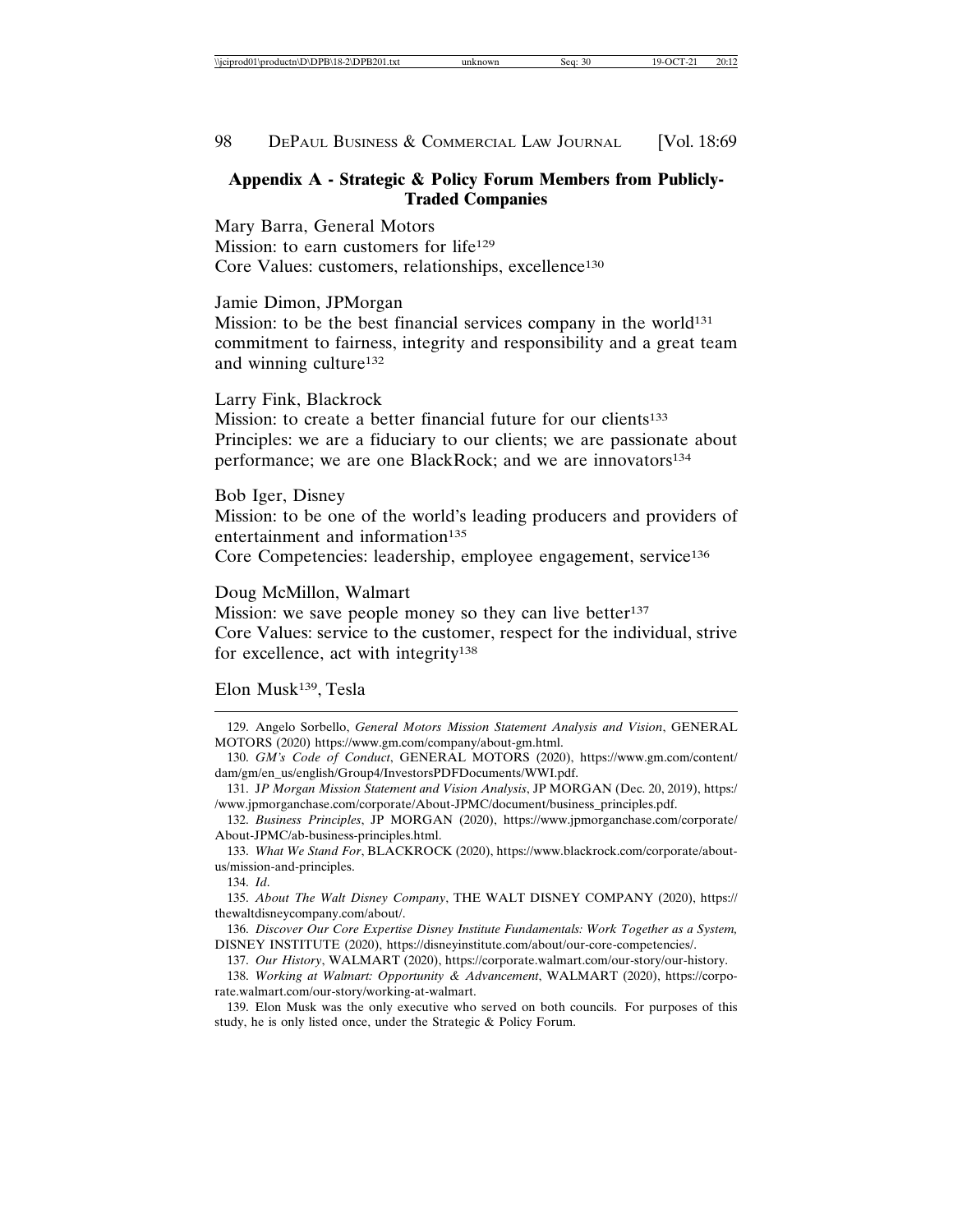Mission: to accelerate the world's transition to sustainable energy<sup>140</sup> Aspiration: do the right thing<sup>141</sup>

Indra Nooyi, PepsiCo

Mission: to be the world's premier consumer products company focused on convenient foods and beverages<sup>142</sup> Values: honesty, fairness and integrity<sup>143</sup>

## Adebayo Ogunlesi, Goldman Sachs

Principles: focus on clients and our people, provide superior returns, quality, creativity, recruitment, advancement, teamwork, dedication, size, adaptability, confidentiality, competitive, integrity and honesty<sup>144</sup>

## Ginni Rometty, IBM

Values: dedication to every client's success; innovation that matters for our company and for the world; trust and personal responsibility in all relationships145

Stephen Schwarzman, Blackstone

Core Beliefs: professionalism and integrity, focus on clients, innovation and focus on our people146

#### Daniel Yergin, IHS Markit

Mission: delight our customers daily by delivering a powerful combination of world-class expertise, knowledge and solutions so they can make more informed decisions to enable their long-term, sustainable growth147

143. *Id*.

<sup>140.</sup> *About Tesla: Tesla's mission is to accelerate the world's transition to sustainable energy,* TESLA (2020), https://www.tesla.com/about.

<sup>141.</sup> Tesla does not have guiding principles or values and instead references "doing the right thing" in its Code of Business Conduct.

<sup>142.</sup> *PepsiCo Mission and Values,* PEPSICO (2020), https://www.pepsicoschool.gr/eng/pepsico-spg6/pepsico-mission-and-values-spg21/.

<sup>144.</sup> Goldman Sachs does not have a mission statement and relies upon its fourteen guiding principles, which are abridged above. *People and Culture*, GOLDMAN SACHS (2020), http:// www.goldmansachs.com/who-we-are/business-standards/business-principles/.

<sup>145.</sup> IBM does not have a mission statement and instead relies upon its values. *Our Values at Work*, IBM (2020), https://www.ibm.com/ibm/values/us/.

<sup>146.</sup> This is an abridged version of their core beliefs. Blackstone is an investment firm without a discernible mission statement. *The Firm,* BLACKSTONE (2020), https://www.blackstone.com/ the-firm/overview.

<sup>147.</sup> *IHS Markit Business Code of Conduct*, IHS MARKIT (2019), http://investor.ihsmarkit.com/phoenix.zhtml?c=188457&p=irol-govhighlights.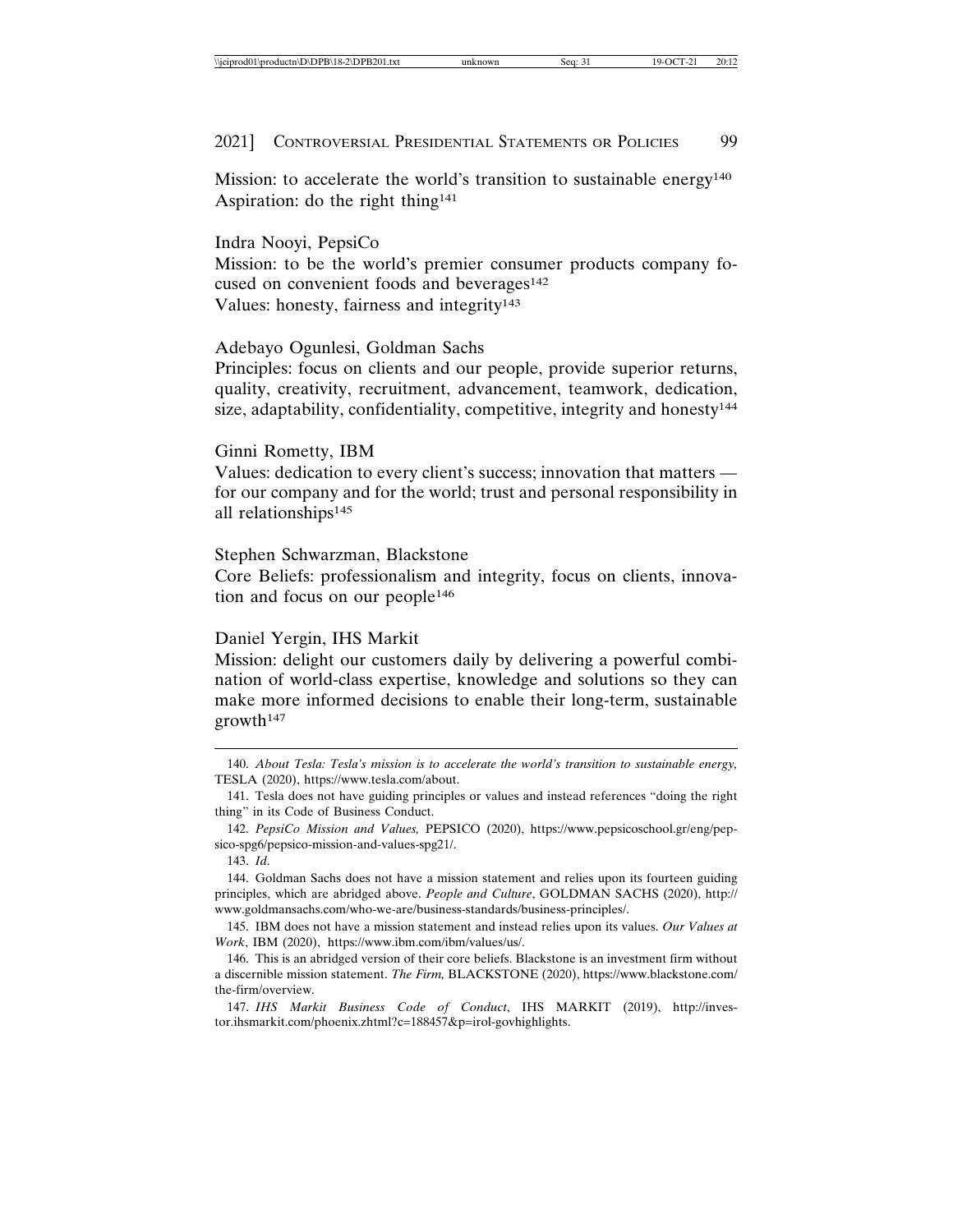| $\cdots$<br>10.4<br>20<br>P <sub>I</sub><br>41.txt<br>\\1C1<br>റവ<br>۱nt<br>.<br>700111<br>. | $\mathrm{m}$ own<br>ın | $\sim$<br>sea:<br>-24 | 20:12 |
|----------------------------------------------------------------------------------------------|------------------------|-----------------------|-------|

Core Values: accountability, customer focus, inclusiveness, innovation, integrity and partnership148

<sup>148.</sup> IHS Markit bills itself as "the leading source of information and insight in critical areas that shape today's business landscape." *Id.*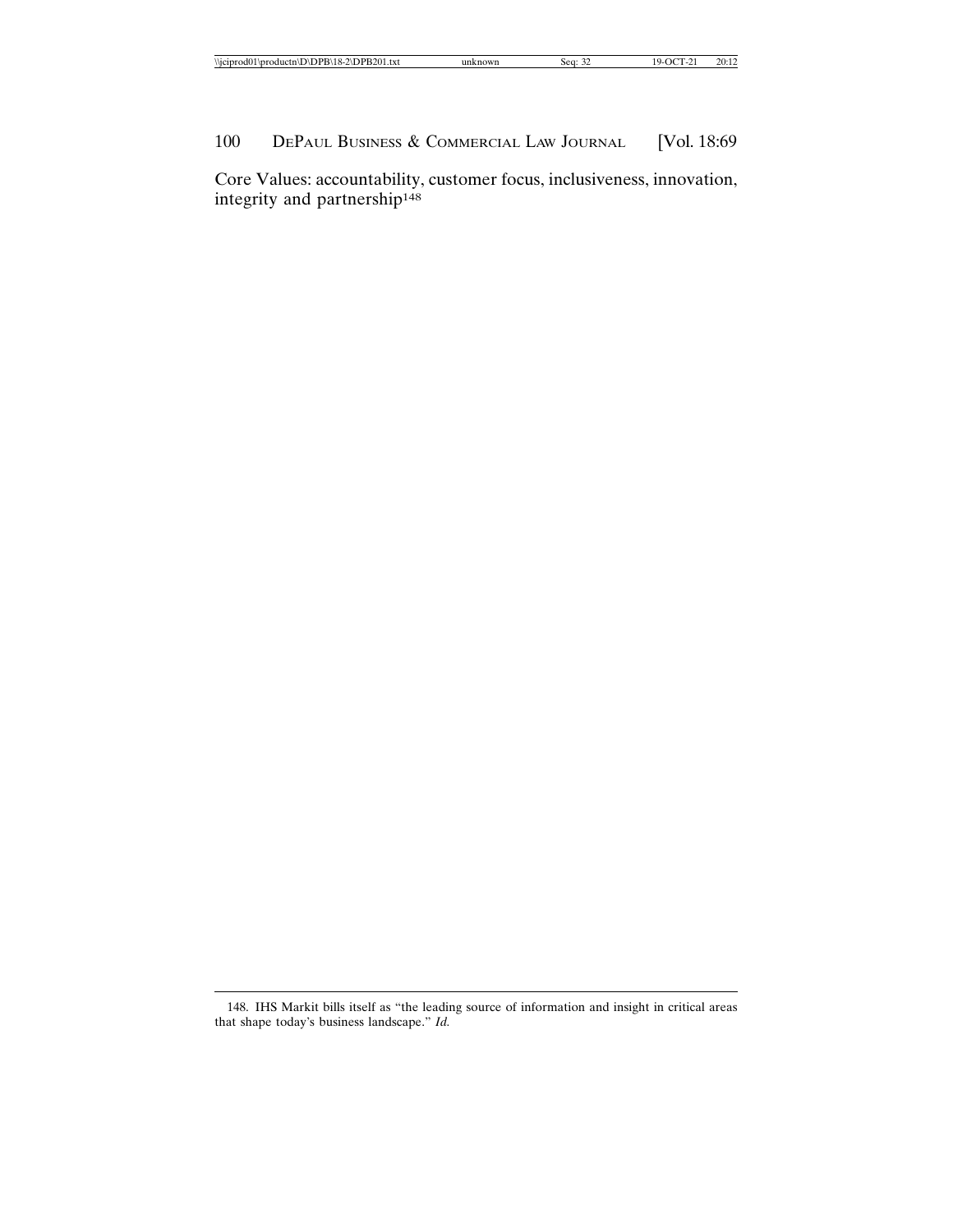| \\iciprod01\productn\D\DPB\18-2\DPB201.txt | unknown | OCT.<br>~~<br>Seg: 33 | 20:12 |
|--------------------------------------------|---------|-----------------------|-------|
|--------------------------------------------|---------|-----------------------|-------|

## **Appendix B - Manufacturing Jobs Initiative Members from Publicly-Traded Companies**

## Bill Brown, Harris Corp

Mission: to be the best-in-class global provider of mission-critical products, systems and services to both government and commercial customers, combining advanced technology and application knowledge to offer a superior value proposition.149

Values: integrity, excellence, customers, results, innovation, and inclusion<sup>150</sup>

Michael Dell, Dell Values: customer, winning together, innovation, results, integrity151

John Ferriola, Nucor<sup>152</sup>

Goal: to take care of our customers<sup>153</sup>

Guiding Principles: commercial excellence, safety first, eliminating hierarchy, granting trust and freedom, giving all workers a stake in the company, turning everyone into a decision maker, inspiring a work ethic, employee relations154

#### Jeff Fettig, Whirlpool

Mission: create demand and earn trust every day<sup>155</sup> Values: respect, integrity, diversity and inclusion, teamwork and the spirit of winning<sup>156</sup>

## Kenneth Frazier, Merck

Mission: to discover, develop and provide innovative products and services that save and improve lives around the world<sup>157</sup>

<sup>149.</sup> *Who We Are*, L3HARRIS (2020), https://www.harris.com/about/our-mission-and-values. 150. In regards to integrity, the company further specifies, "We never compromise our values

in pursuit of business performance and success." *Id.*

<sup>151.</sup> *Culture Code,* DELL (2019), http://i.dell.com/sites/imagecontent/corporate/careers/en/ PublishingImages/Infographics/Our%20Culture%20Code.jpg.

<sup>152.</sup> Nucor is a steel and steel products company. *Who We Are*, NUCOR (2020), https:// www.nucor.com/who-we-are.

<sup>153.</sup> *Who We Are*, NUCOR (2020), https://www.nucor.com/who-we-are.

<sup>154.</sup> All of these statements may be found on Nucor's website under "Chapter 4: Culture". *Our Culture*, NUCOR (2020), https://www.nucor.com/our-culture.

<sup>155.</sup> *Our Company*, WHIRLPOOL CORP (2020), http://www.whirlpoolcorp.com/our-company/.

<sup>156.</sup> *Id.*

<sup>157.</sup> *About Us*, MERCK (2020), http://www.merck.com/about/home.html.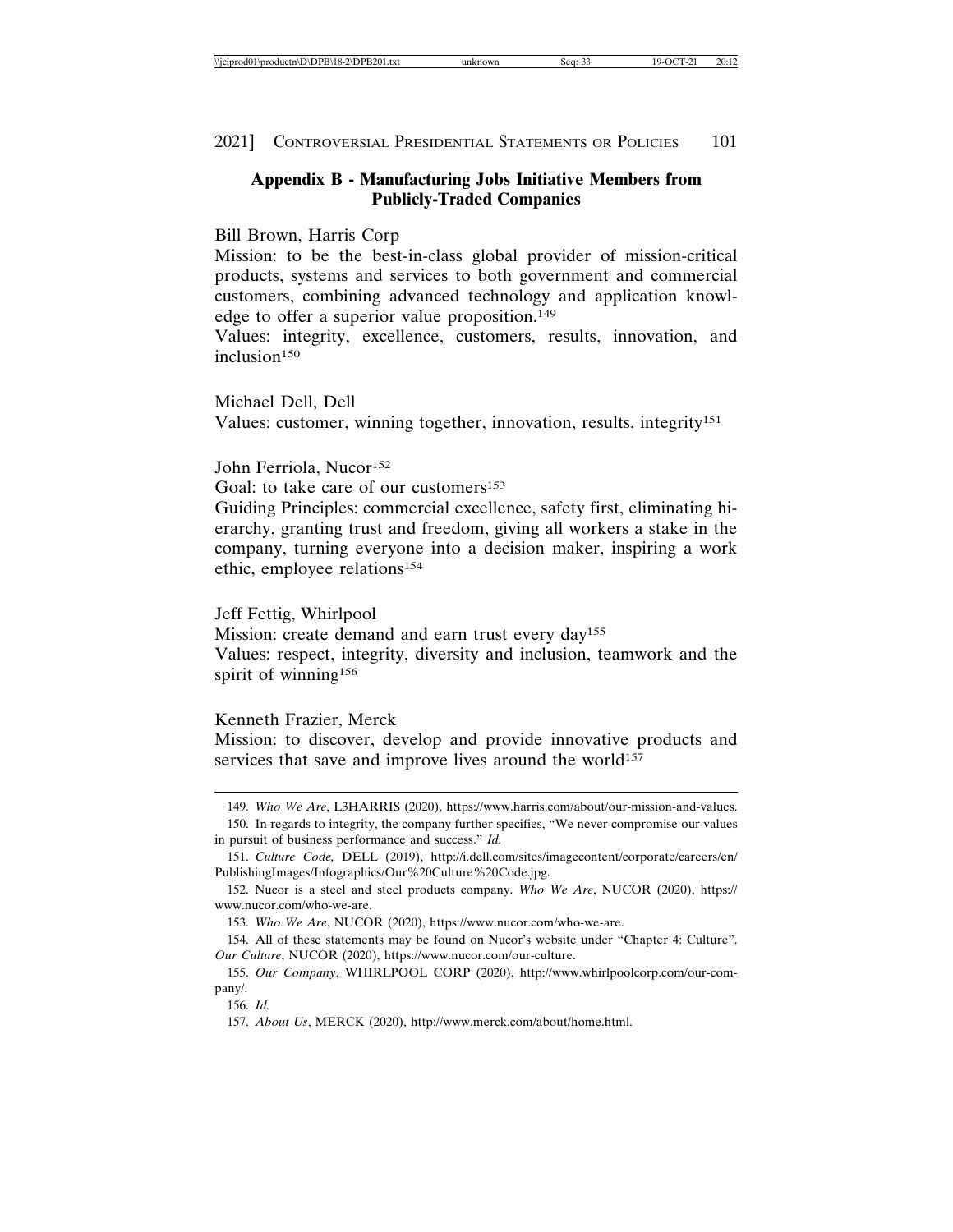Values: patients first, respect for people, ethics and integrity, innovation and scientific excellence158

Alex Gorsky, Johnson & Johnson

Credo: responsibility to customers, employees, communities and stockholders<sup>159</sup>

Greg Hayes, United Technologies<sup>160</sup>

Commitments: performance, innovation, opportunity, responsibility, results<sup>161</sup>

Values: trust, integrity, excellence, innovation, respect<sup>162</sup>

Marillyn Hewson, Lockheed

Mission: we solve complex challenges, advance scientific discovery and deliver innovative solutions to help our customers keep people safe<sup>163</sup>

Values: do what's right, respect others, perform with excellence164

Jeff Immelt, G.E.165

Mission: build, power, cure, move, and connect the world<sup>166</sup>

Core Belief: We embrace simplicity and diversity and we believe great, world-changing ideas can come from anyone, anywhere in our organization<sup>167</sup>

Jim Kamsickas, Dana168

161. *Our Commitments*, RAYTHEON TECHNOLOGIES (2020), http://www.utc.com/How-We-Work/Our-Commitments/Pages/default.aspx.

162. *Ethics and Compliance*, RAYTHEON TECHNOLOGIES (2020), http://unitedbyvalues. utc.com/.

163. *About Lockheed Martin*, LOCKHEED MARTIN (2020), https://www.lockheedmartin. com/us/who-we-are/ethics/our\_vision\_values.html.

164. *Id.*

165. Jack Welch served on the Strategic & Policy Forum, but since he is no longer the CEO, he is not included in this study.

166. *Our Culture*, GE (2020), https://www.ge.com/careers/culture.

<sup>158.</sup> *Code of Conduct*, MERCK (2020), http://www.msd.com/pdfs/English%20\_Merck\_Code-Of-Conduct.pdf.

<sup>159.</sup> This is an abridged version of Johnson & Johnson's credo. *Our Credo*, JOHNSON & JOHNSON (2020), https://www.jnj.com/about-jnj/jnj-credo.

<sup>160.</sup> UTC claims to rank "among the world's most respected and innovative companies." *Key Facts*, RAYTHEON TECHNOLOGIES (2020), http://www.utc.com/Who-We-Are/Pages/Key-Facts.aspx.

<sup>167.</sup> *Id.*

<sup>168.</sup> Dana, a manufacturer of drive shafts and truck axles, describes itself as "a world leader in highly engineered solutions for improving the efficiency, performance, and sustainability of powered vehicles and machinery." *Investors*, DANA (2020), http://phx.corporate-ir.net/phoenix. zhtml?c=66043&p=irol-irhome.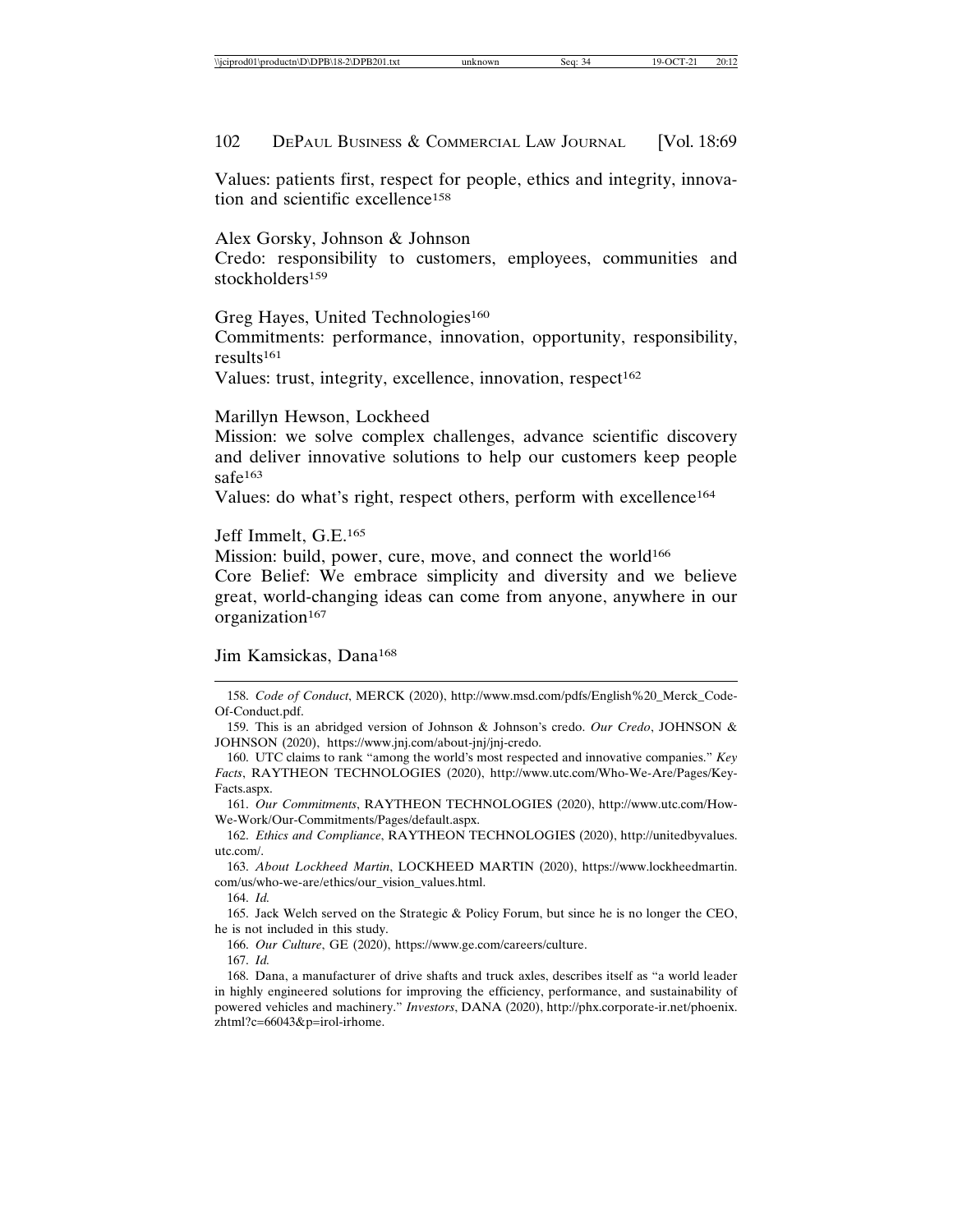Values: honesty and integrity; "do the right thing"169

Brian Krzanich, Intel

Mission: utilize the power of Moore's Law to bring smart, connected devices to every person on earth.170

Values: customer orientation, results training, risk taking, great place to work, quality, discipline171

Richard Kyle, Timken

Mission: we use our knowledge to make the world's industries work better172

Values: ethics and integrity, quality, teamwork, excellence<sup>173</sup>

Andrew Liveris, Dow

Mission: to passionately create innovation for our stakeholders at the intersection of chemistry, biology, and physics $174$ Values: integrity, respect for people, protecting our planet<sup>175</sup>

Denise Morrison, Campbell Soup

Purpose: real food that matters for life's moments<sup>176</sup> Beliefs: we believe that food should be good, delicious and accessible  $-$  all three without compromise<sup>177</sup>

#### Dennis Muilenburg, Boeing<sup>178</sup>

Mission: Connect, Protect, Explore and Inspire the World through Aerospace Innovation<sup>179</sup>

Values: integrity, quality, safety, diversity and inclusion, trust and respect, corporate citizenship and stakeholder success<sup>180</sup>

173. *Id.*

175. *Id.*

177. *Our Beliefs,* CAMPBELLS (2020), https://www.campbells.com/our-values/.

179. http://www.boeing.com/principles/vision.page

180. *Id.*

<sup>169.</sup> *Community*, DANA (2020), http://www.dana.com/corporate-pages/careers/community.

<sup>170.</sup> *What Are Intel's Mission Statement, Values, and Objectives?,* INTEL (2020), https:// www.intel.com/content/www/us/en/support/articles/000015119/programs.html.

<sup>171.</sup> *Id.*

<sup>172.</sup> *Mission, Vision and Values,* TIMKEN (2020), https://www.timken.com/about/missionvisionvaluesguiding-principles/.

<sup>174.</sup> *Our Company*, DOW (2020), https://www.dow.com/en-us/about-dow/our-company/mission-and-vision.

<sup>176.</sup> *Investor Overview,* CAMPBELLS (2019), http://investor.campbellsoupcompany.com/ phoenix.zhtml?c=88650&p=irol-irhome.

<sup>178.</sup> Jim McNerney, the former chairman of Boeing, was also a member of the Strategic  $\&$ Policy Forum, but he was also not included in this study as the current CEO is also a presidential advisory council member.